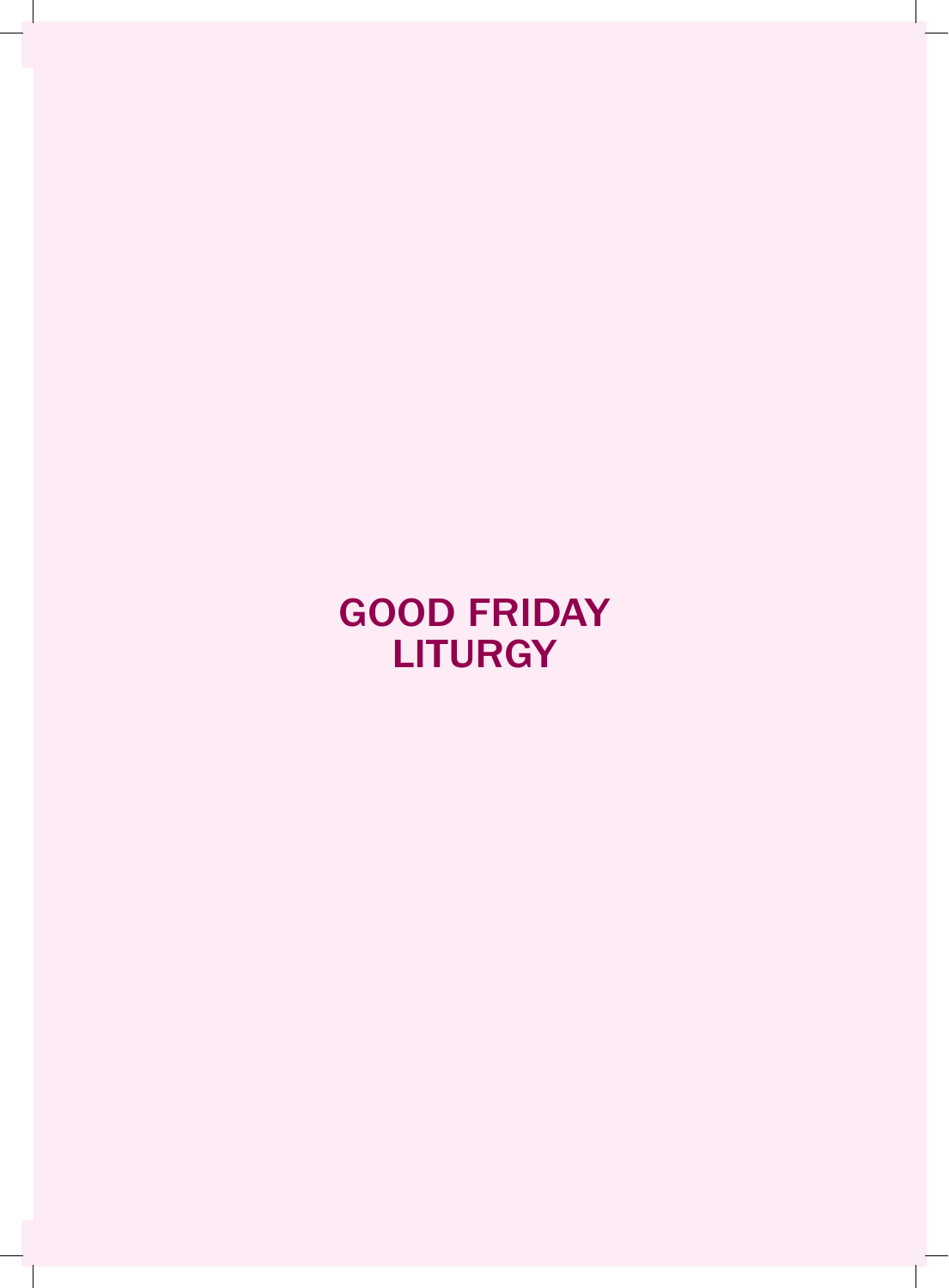### General Instructions

- 1. The Good Friday ceremony is conducted with the evening prayers. Psalms, prayers and hymns proper to that of evening prayers are marked in the text. This ceremony shall, if needed, be conducted in the morning; and if so, the prayers proper to evening prayers are omitted.
- 2. Crucifix or cross shall be used in this service.
- 3. The veneration of the crucifix/cross shall be done before or after the procession.
- 4. A white cloth to cover the crucifix/cross shall be kept.
- 5. The communion service prior to the veneration of the crucifix/cross is optional.
- 6. The bitter juice is to be kept for distribution after veneration of the crucifix/cross.

C: Celebrant S – Server A - Assembly

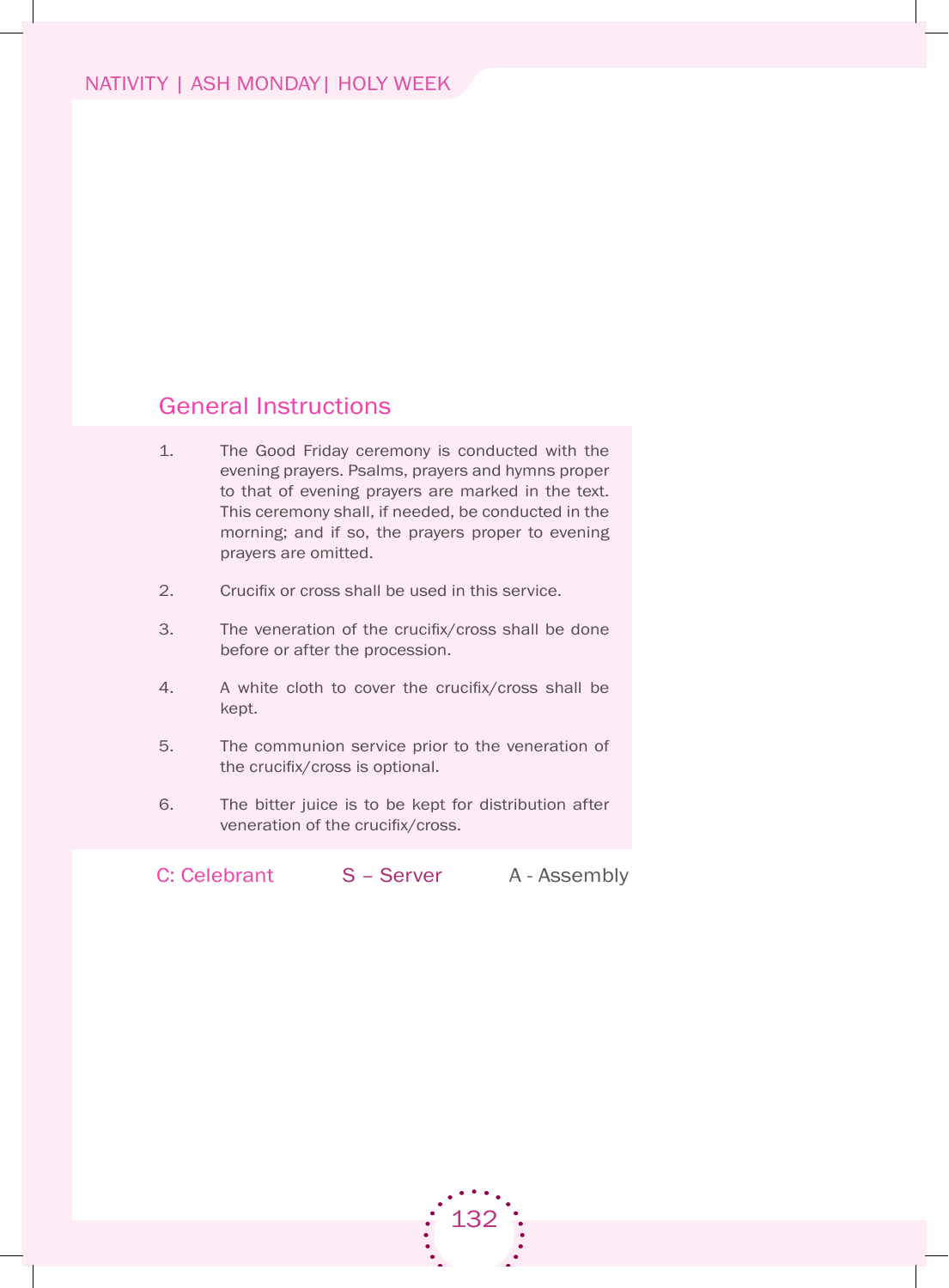### entRance hYMn

Congregation stands

The celebrant, concelebrants and servers come to the bema in procession.

The crucifix/cross, candles, and book of Gospels are placed at proper places.

Celebrant kneels turning to the altar.

Congregation kneels

The wooden bell is rung for ten seconds.

The following prayer/hymn is sung/ said.

"father, if thou art willing, Remove this cup from me." The Son of the Almighty God Fell on the ground in prayer.

> his sweat became blood drops In the terror of the weight of sin. The Son of the Almighty God Fell on the ground in prayer.

> > Celebrant and congregation stand

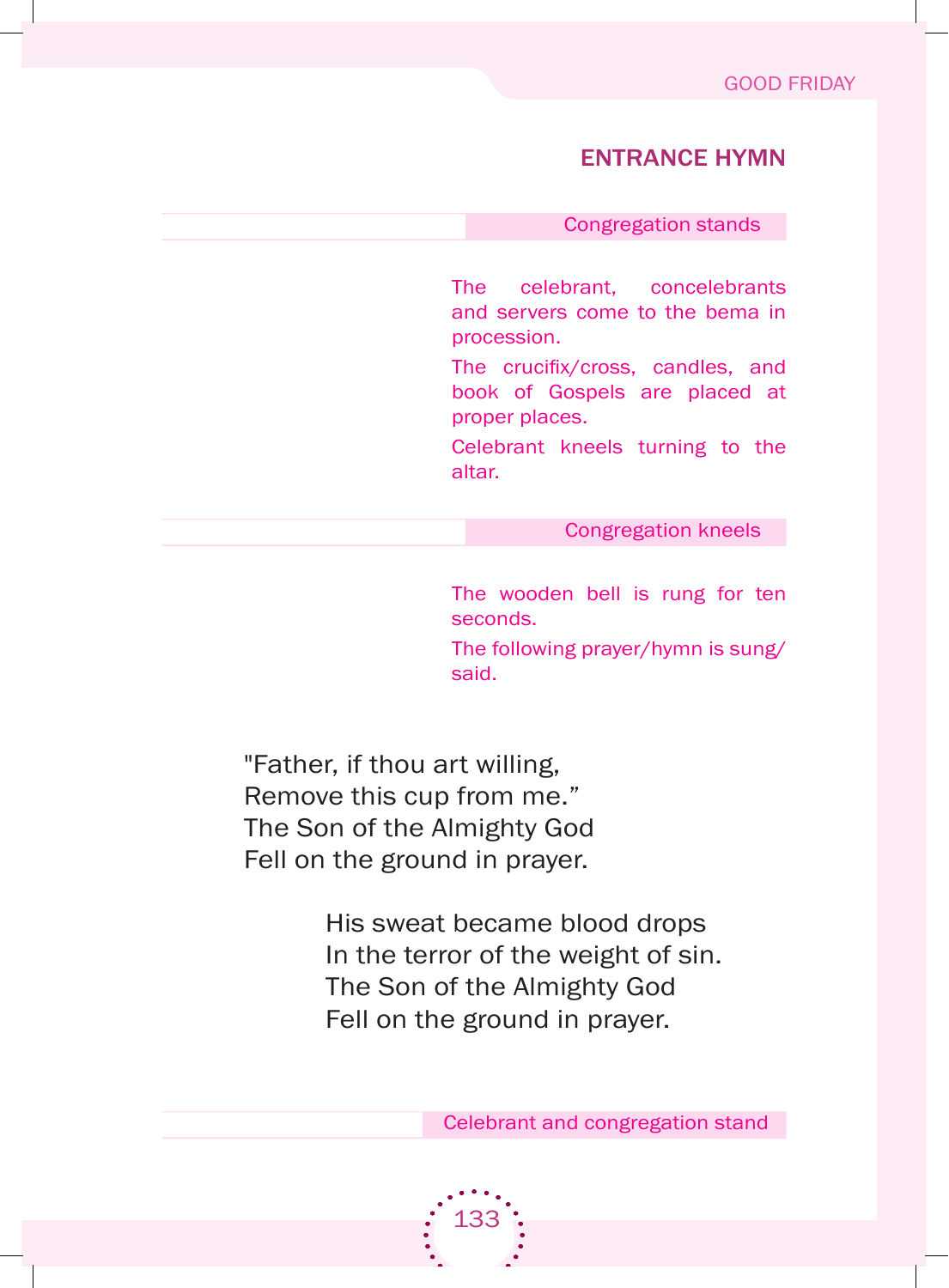- C: Glory to God in the highest (3 times)
- A: Amen.
- C: Peace and hope to people on earth always and forever,
- A: Amen.
- C: Our Father (continues with community) who art in heaven, hallowed be thy name. Thy kingdom come. Holy, Holy, thou art Holy.

Our Father who art in heaven, heaven and earth are full of thy glory. Angels and men sing out thy glory, "Holy, Holy, thou art Holy."

Our Father who art in heaven, Hallowed be thy name. Thy kingdom come. Thy will be done on earth as it is in heaven.

Give us this day our daily bread and forgive us our trespasses as we forgive those who trespass against us. lead us not into temptation. but deliver us from the evil.

 for thine is the kingdom, the power and the glory, forever and ever. Amen.

- S: Let us pray, Peace be with us.
- C: Almighty God, we bless you. We praise the glorious Trinity at all times. We commemorate the passion of our savior Jesus. make us

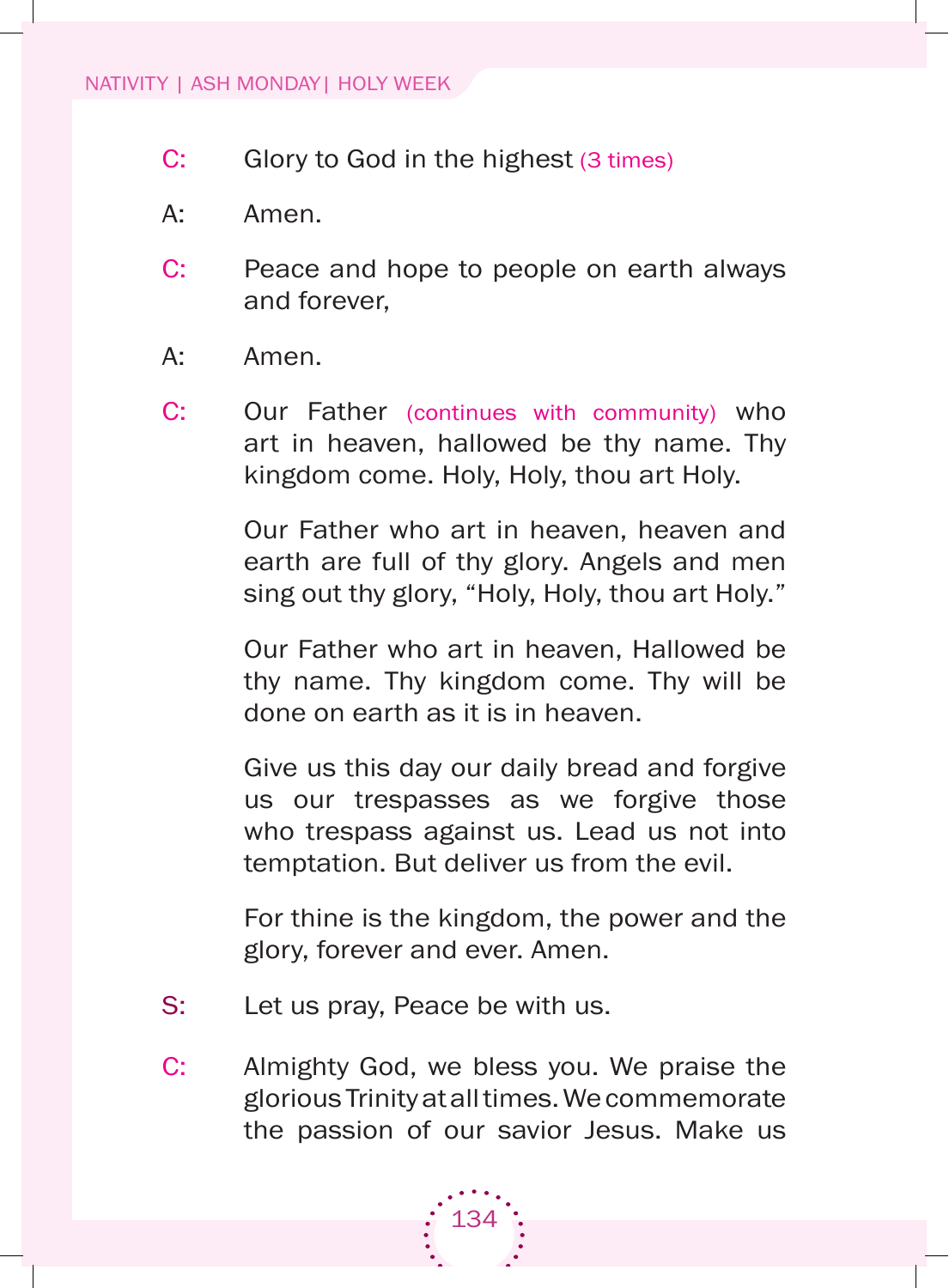partners in the victory of messiah over sin and death. bless us to receive the fruits of his passion and death. lord of all, the Father, the Son and the Holy Spirit, forever.

a: amen

# **PSALMODY** ps. 22

If needed, a shorter version may be said

Congregation sits

s: my god, my god, why have you forsaken me? (canona) Why so far from my call for help, from my cries of anguish?

community prays in two groups

- 1: My God, my God, why hast thou forsaken me?
- 2: O my God, I cry by day, but thou dost not answer;
- 1: And by night, but find no rest.
- 2: Yet thou art holy,
- 1: Enthroned on the praises of Israel.
- 2: In thee our fathers trusted: They trusted, and thou didst deliver them.

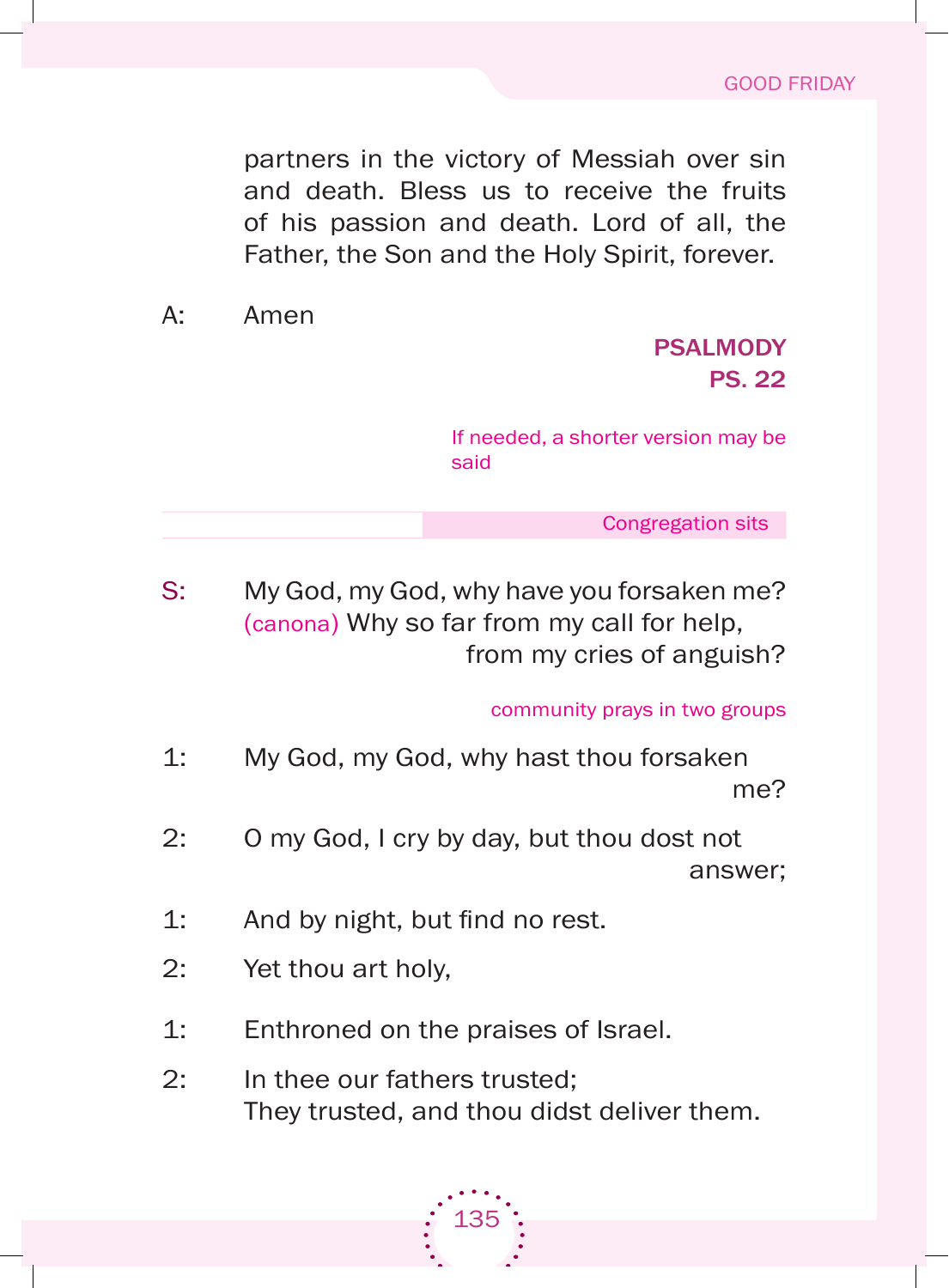- 1: To thee they cried, and were saved;
- 2: In thee they trusted, and were not disappointed.
- 1: But I am a worm, and no man; scorned by men, and despised by the people.
- 2: All who see me mock at me, They make mouths at me, They wag their heads;
- 1: "He committed his cause to the LORD; Let him deliver him. Let him rescue him, for he delights in him!"
- 2: be not far from me, for trouble is near And there is none to help.
- 1: Yea, dogs are round about me; a company of evildoers encircle me;
- 2: They have pierced my hands and feet I can count all my bones They stare and gloat over me;
- 1: They divide my garments among them, And for my raiment they cast lots.
- 2: But thou, O LORD, be not far off! o thou my help, hasten to my aid!

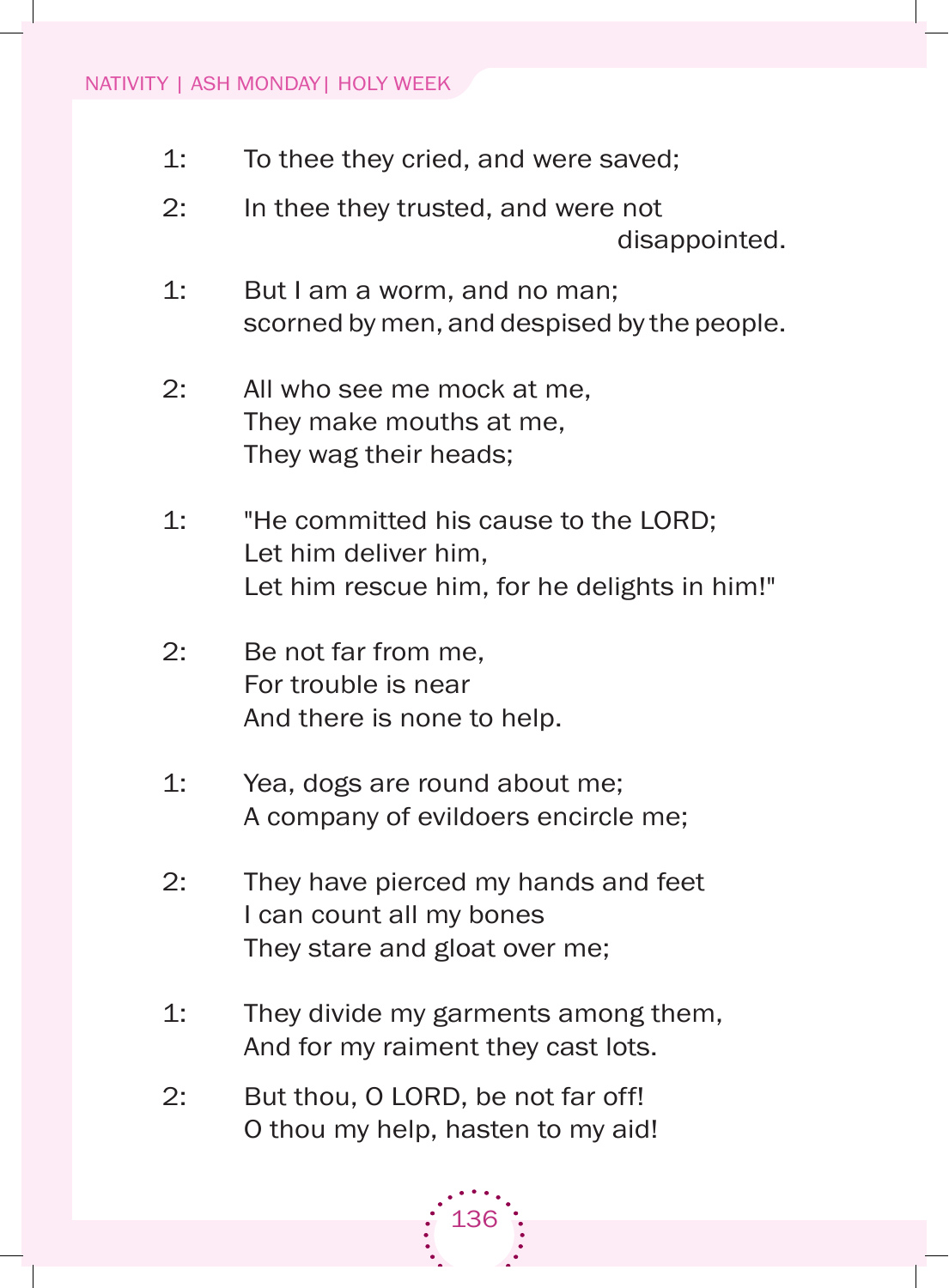- 1: Deliver my soul from the sword, My life from the power of the dog!
- 2: Save me from the mouth of the lion, My afflicted soul from the horns of the wild oxen!
- 1: for he has not despised or abhorred The affliction of the afflicted; And he has not hid his face from him, But has heard, when he cried to him.
- 2: from thee comes my praise in the great congregation; My vows I will pay before those who fear him.
- 1: The afflicted shall eat and be satisfied; Those who seek him shall praise the LORD! May your hearts live for ever!
- 2: All the ends of the earth shall remember And turn to the LORD;
- $1:$  And all the families of the nations shall worship before him.
- 2: For dominion belongs to the LORD, And he rules over the nations.

ps. 44

1: In God we have boasted continually, And we will give thanks to thy name for ever.

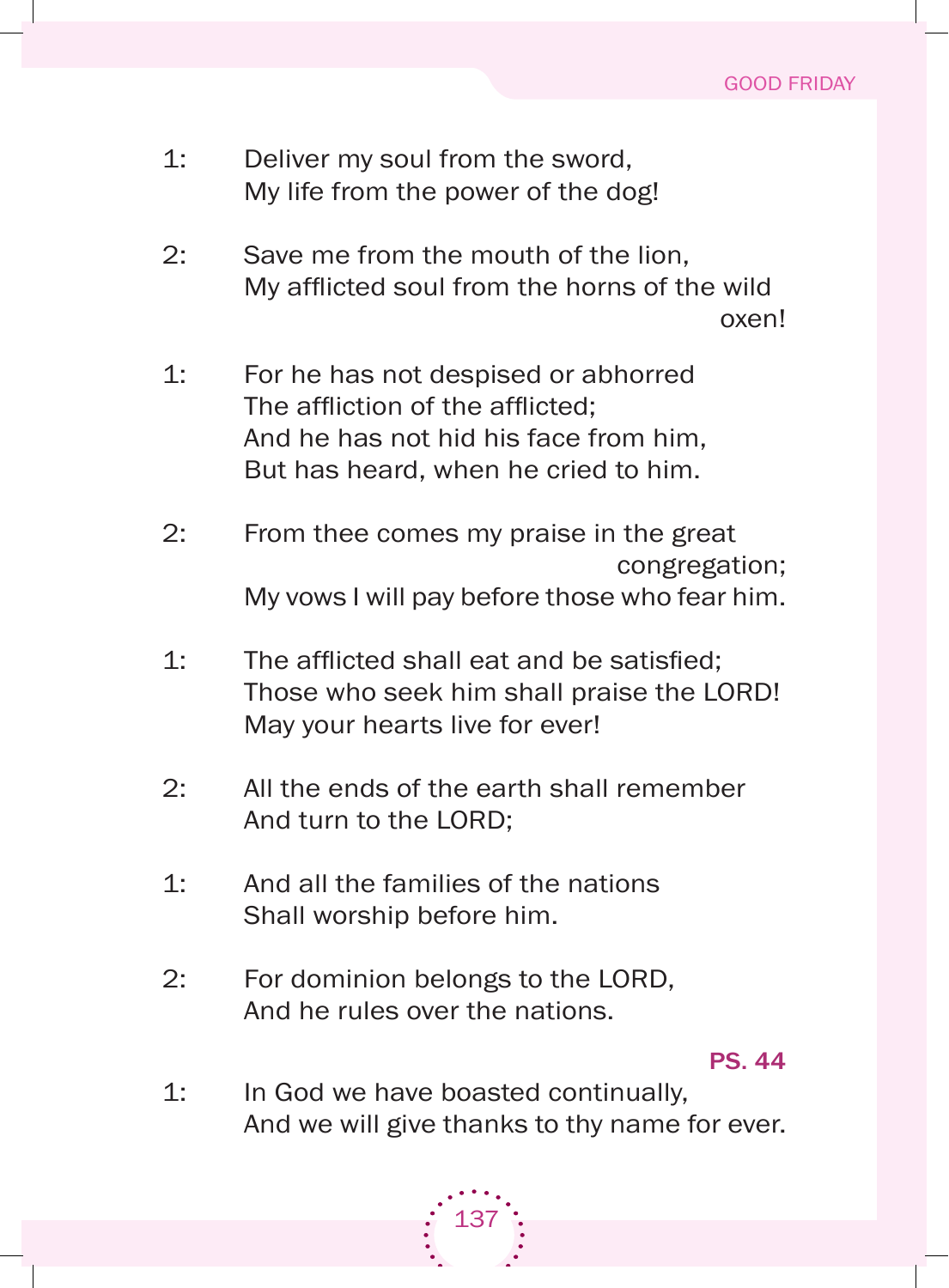- 2: Yet thou hast cast us off and abased us, And hast not gone out with our armies.
- 1. Thou hast made us turn back from the foe; And our enemies have gotten spoil.
- 2: Thou hast made us like sheep for slaughter, And hast scattered us among the nations.
- 1: Thou hast sold thy people for a trifle, Demanding no high price for them.
- 2: Thou hast made us the taunt of our neighbors, The derision and scorn of those about us.
- 1: Thou hast made us a byword among the nations,

a laughingstock among the peoples.

- 2: All day long my disgrace is before me, And shame has covered my face,
- 1: At the words of the taunters and revilers, At the sight of the enemy and the avenger.
- 2: All this has come upon us, Though we have not forgotten thee.

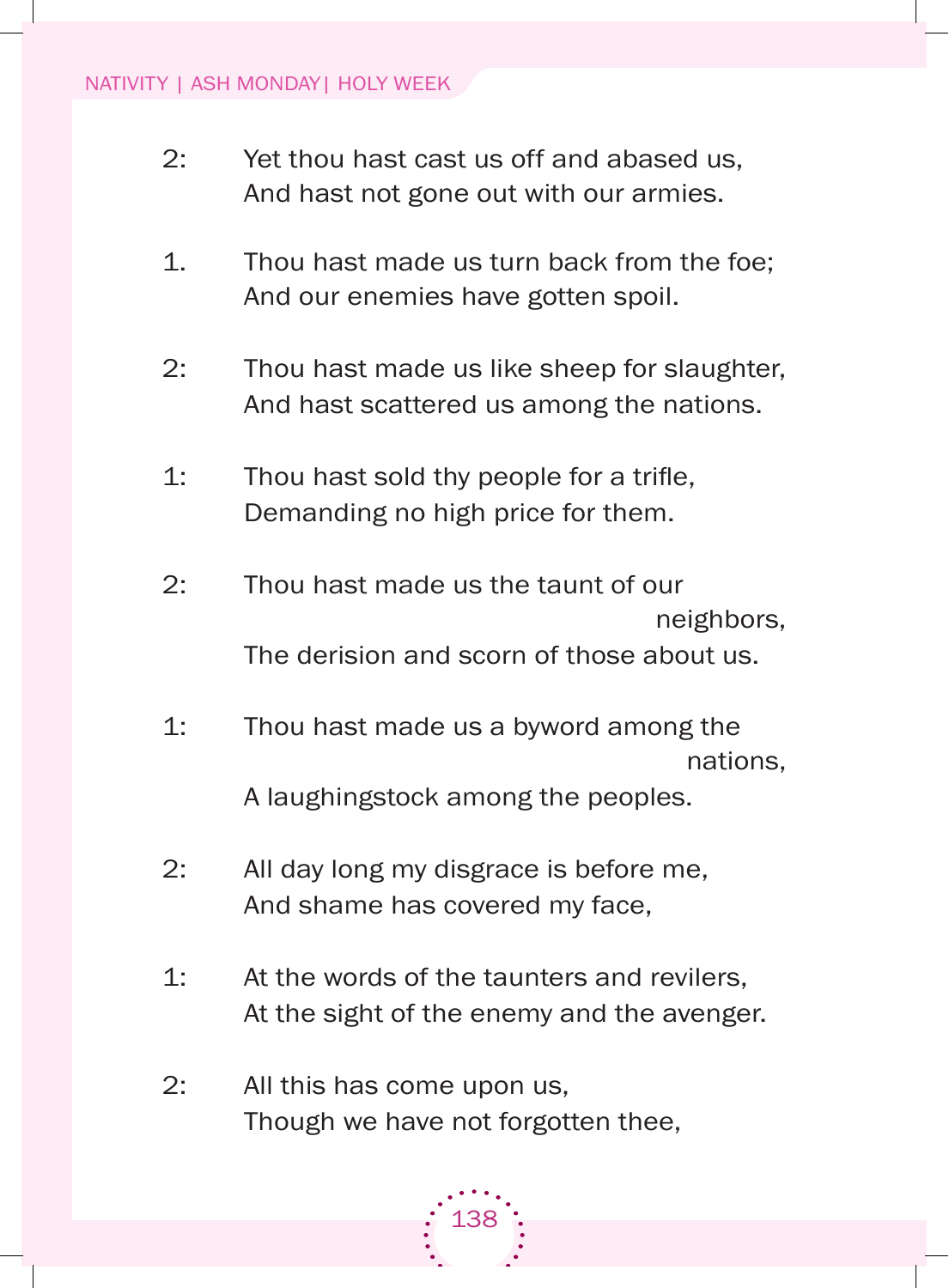- 1: Nor been false to thy covenant. Our heart has not turned back. Nor have our steps departed from thy way,
- 2: Thou shouldst have broken us in the place of jackals, And covered us with deep darkness.
- 1: If we had forgotten the name of our God, or spread forth our hands to a strange god,
- 2: Would not God discover this? for he knows the secrets of the heart.
- 1: for thy sake we are slain all the day long, And accounted as sheep for the slaughter.
- 2: Rouse thyself! Why sleepest thou, O Lord? Awake! Do not cast us off for ever!
- 1: Why dost thou hide thy face? Why dost thou forget our affliction and oppression?
- 2: for our soul is bowed down to the dust; Our body cleaves to the ground.
- 1: Rise up, come to our help! Deliver us for the sake of thy steadfast love!

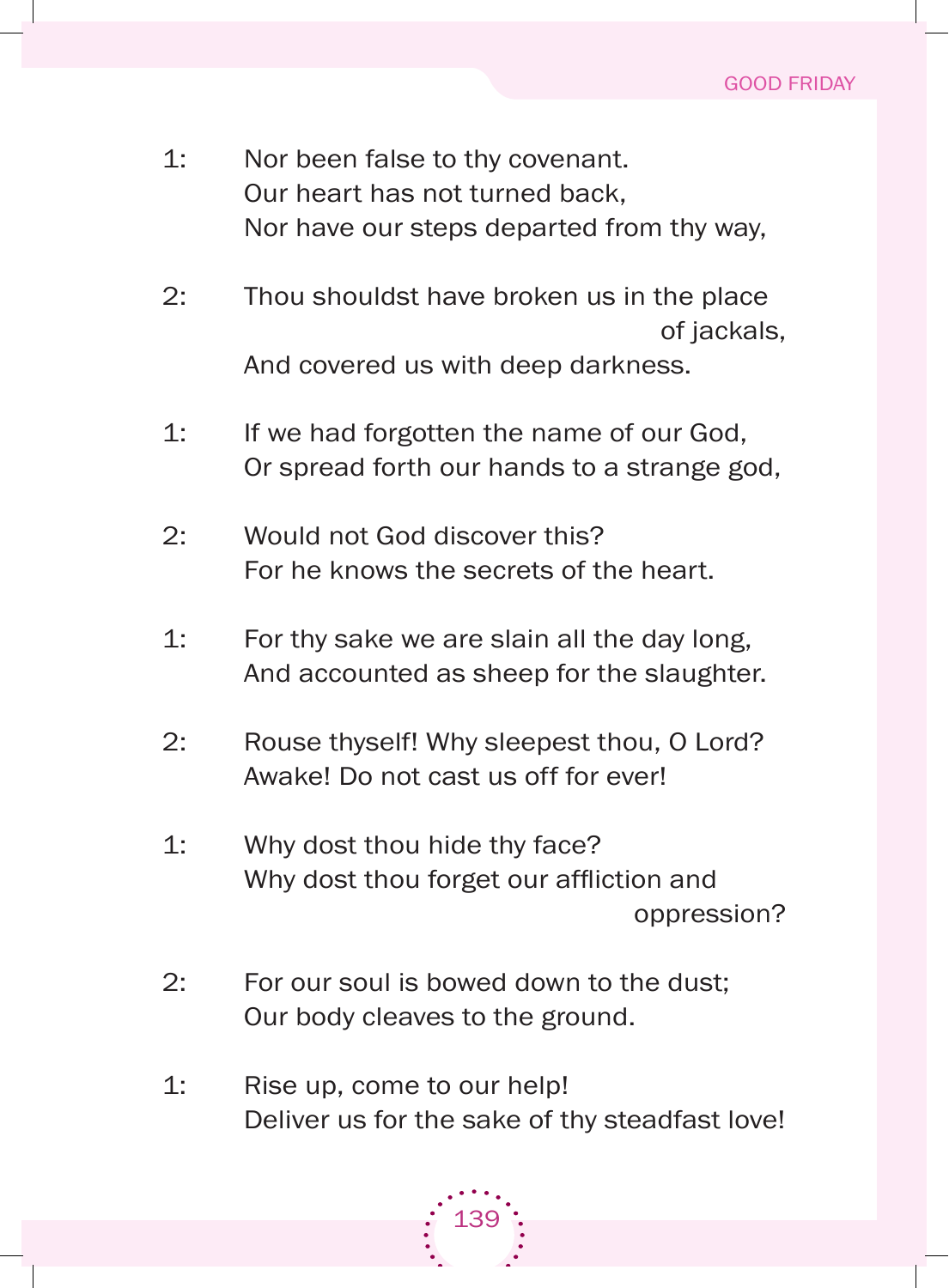## ps. 56

- 2: Be gracious to me, O God, for men trample upon me; all day long foemen oppress me;
- 1: My enemies trample upon me all day long, For many fight against me proudly.
- 2: When I am afraid, I put my trust in thee. In God, whose word I praise,
- 1: In God I trust without a fear. What can flesh do to me?
- 2: All day long they seek to injure my cause; All their thoughts are against me for evil.
- 1: They band themselves together, They lurk, they watch my steps.
- 2: As they have waited for my life,
- 1: So recompense them for their crime; In wrath cast down the peoples, O God!
- 2: Thou hast kept count of my tossings; Put thou my tears in thy bottle! Are they not in thy book?

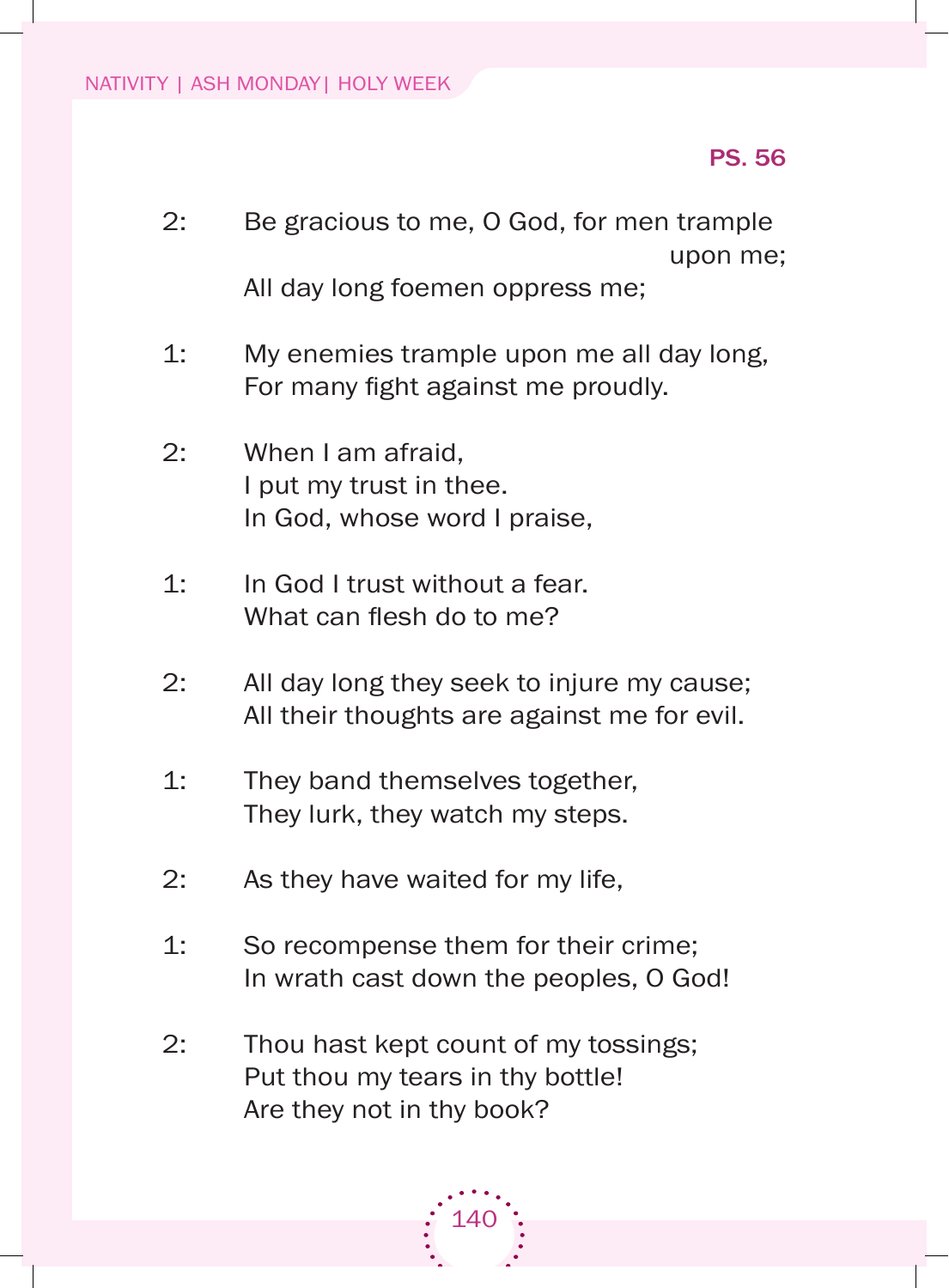- 1: Then my enemies will be turned back In the day when I call. This I know, that God is for me.
- 2: In God, whose word I praise, In the LORD, whose word I praise,
- 1: In God I trust without a fear. What can man do to me?
- 2: My vows to thee I must perform, O God; I will render thank offerings to thee.
- 1: for thou hast delivered my soul from death, Yea, my feet from falling, That I may walk before God in the light of life.
- 2: Glory be to the Father, and to the Son, and to the holy spirit, from the eternity and forever. Amen.
- s: my god, my god, why hast thou forsaken me? (canona) My God, My God, Do not let me into the hands of those who do not follow you.

Congregation stands

S: Let us pray, Peace be with us.

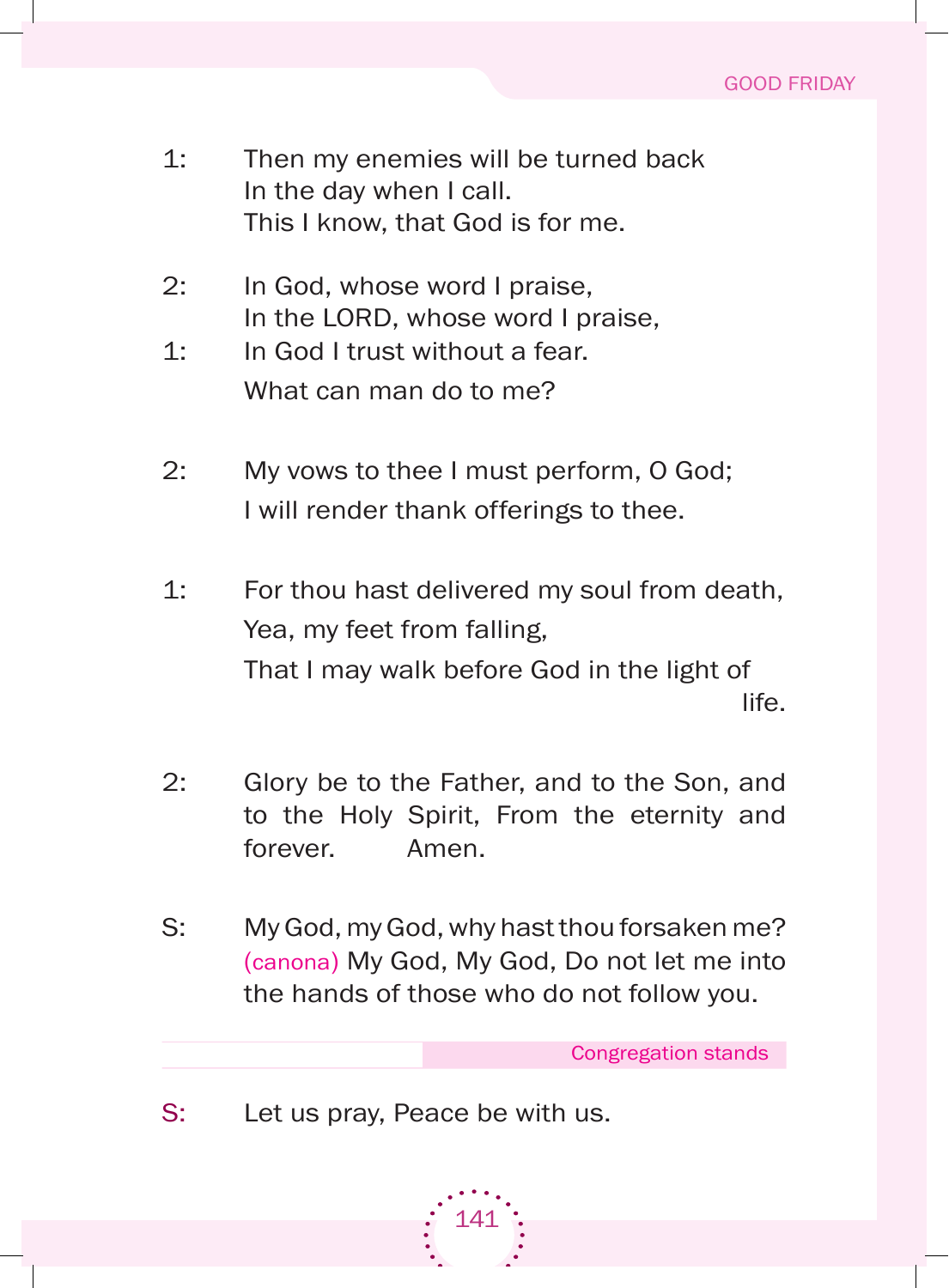- C: Lord our God, we owe you praise, honor, thanksgiving, and adoration to your holy, blessed, and glorious Trinity for all the blessings to the humankind. The Father, the son, and the holy spirit, forever
- a: amen.

Celebrant blesses the incense

- C: Lord you accepted the sacrifice of martyrs; *we pray that you accept this incense from our unworthy hands, forever*
- s: *Amen.*

The hymn of incense is sung as the server incenses the altar. The candles are lit.

### hYMn oF incense

1. *"How lovely is thy dwelling place, O Lord of hosts!"*

> o lord our messiah, and lord our saviour, In your presence these, prayers we offer As sweet fragrant frankincense Answer our prayers.

2. *"My soul longs for the courts of the Lord!"*

o lord our messiah, and lord our savior, In your presence these, prayers we offer As sweet fragrant frankincense Answer our prayers.

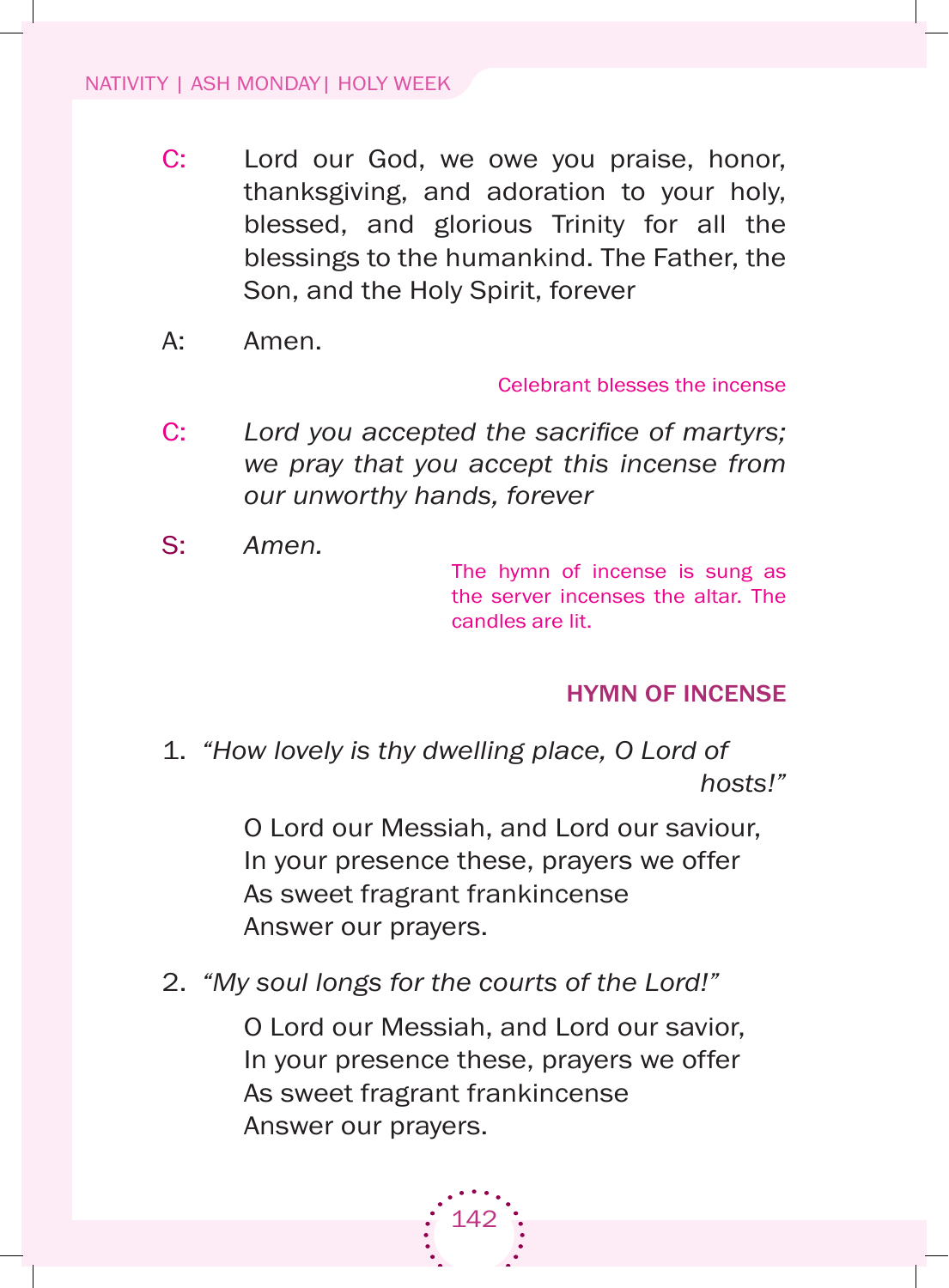1. *"Glory be to the Father, to the Son, and to the Holy Spirit."*

> o lord our messiah, and lord our savior, In your presence these, prayers we offer As sweet fragrant frankincense Answer our prayers.

- S: Let us pray, Peace be with us
- C: Lord our God, when the sweet fragrance of Your love wafts over us, and when our souls are enlightened with the knowledge of your truth, may we be found worthy to receive Your beloved Son as He appears from the heaven. May we also glorify You and praise You unceasingly in Your Church, crowned like a spouse with every goodness and grace. for you are the lord and Creator of all forever and ever
- a: amen

## hYMn oF ResuRRection

- A: Lord of all we bow and praise you. Jesus Christ, we glorify you for you give man glorious resurrection And you are the one who saves his soul.
- S: Let us pray, Peace be with us.
- C: My Lord, you are truly the one who raises our bodies. you are the savior of our souls,

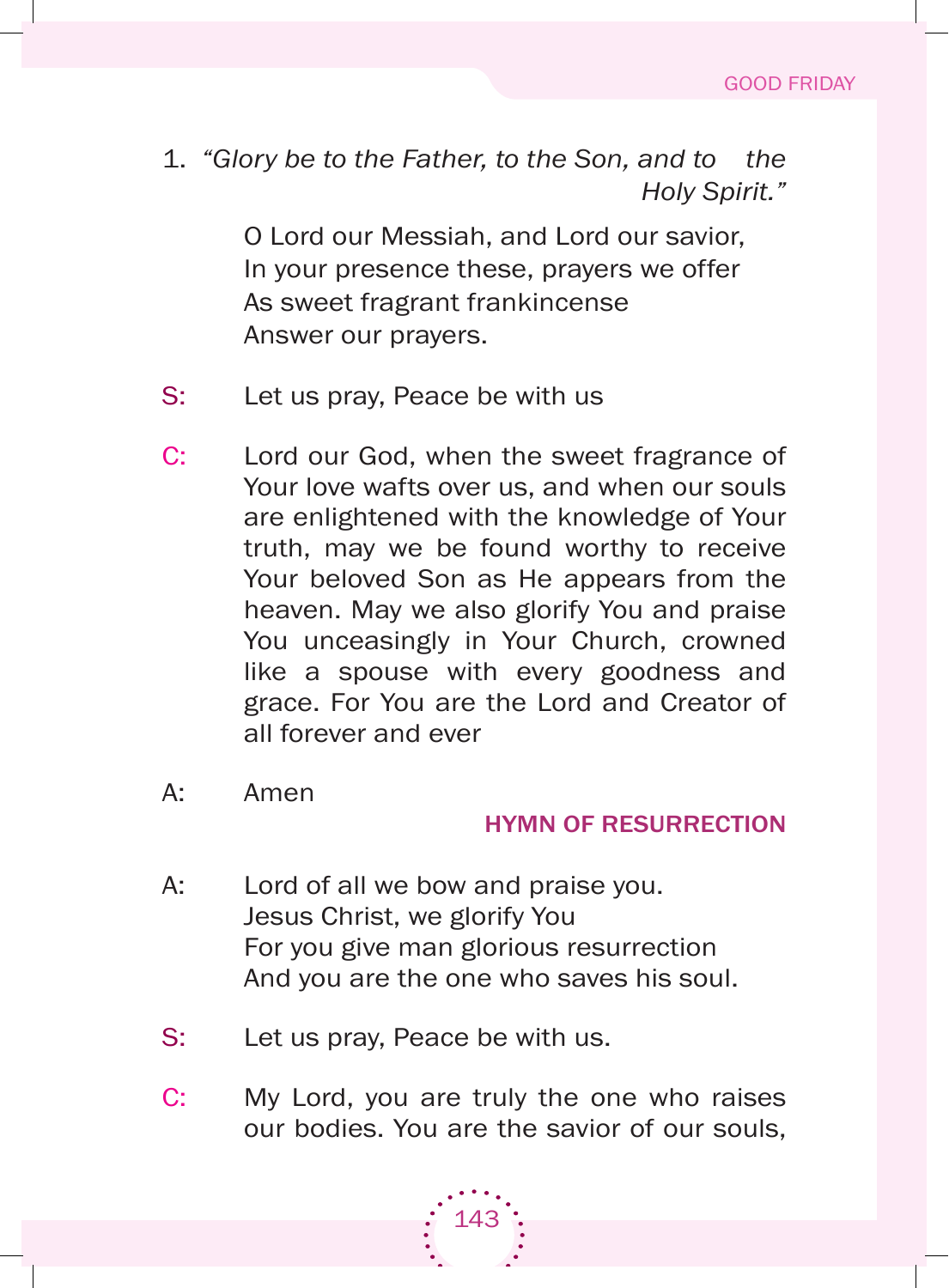and the preserver of our lives. We are bound always to thank, adore, and glorify you. The Lord of all, forever.

a: amen.

#### eVeninG pRaYeR staRts

These hymns, prayers, psalms are part of the evening prayer.

#### if omitted go to page 151

Congregation sits

- 1. *Lord save me, my life is in danger* Heal O Lord, my heart is broken There is no one to console me.
- 2. *I will send him unto you* They offered a bitter juice to quench Their sight and might will fade away.
- 1. *Glory be to the Father, to the Son, and to the Holy Spirit*

Lord, your wrath will fall on them, Those sinners who tortured our savior.

- S: Let us pray, Peace be with us.
- C: My Lord, we praise and adore you for your infinite mercy and everlasting providence. The Father, the Son, and the Holy Spirit, the Lord of all, forever.

144

A: Amen.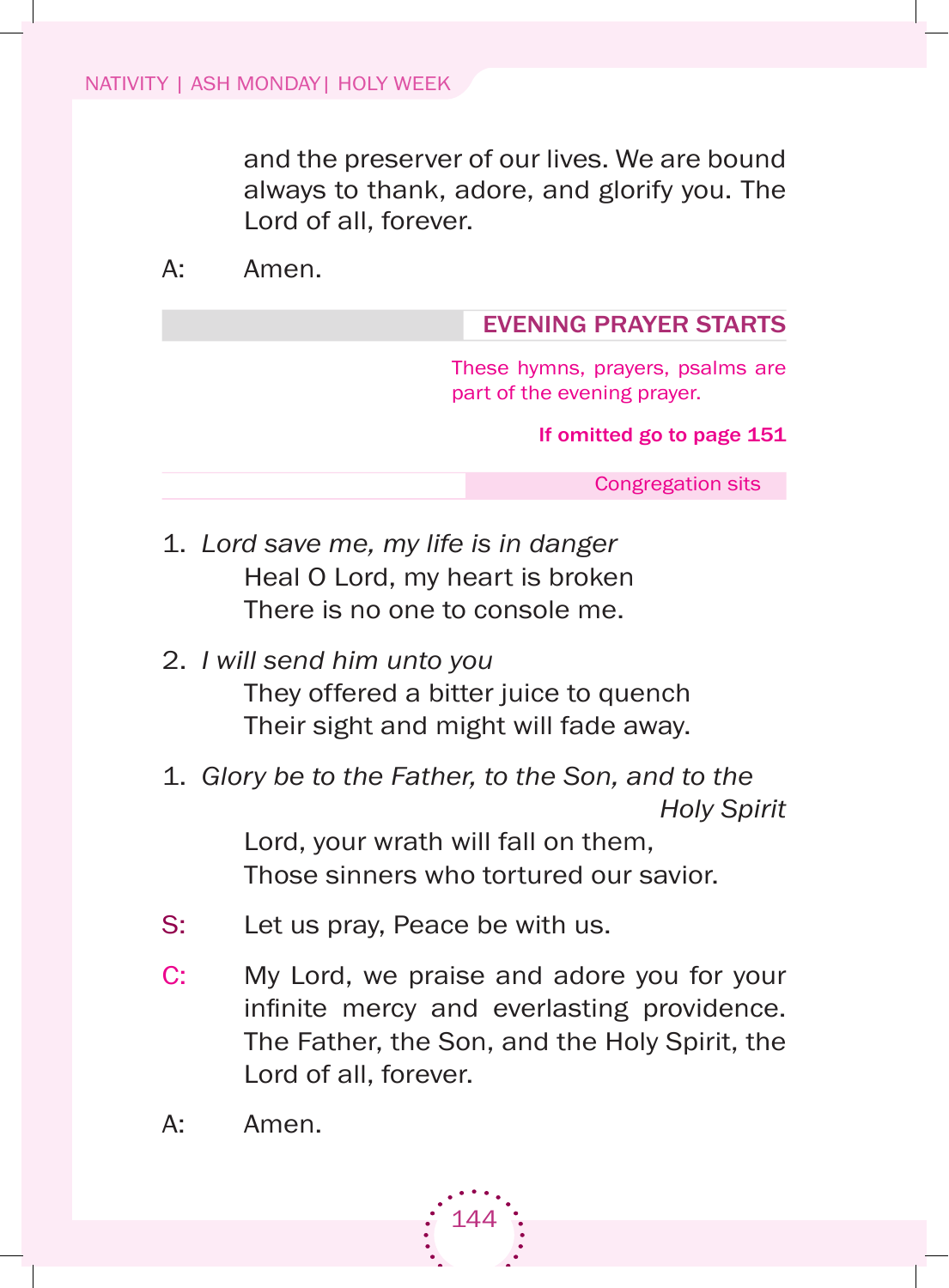# eVeninG psalMs psalM 140/141

S: I call upon thee, O Lord; Make haste to me! (canona) Give ear to my voice, when I call to thee!

Community prays in two groups

- 1: I call upon thee, O Lord: Make haste to me!
- 2: Let my prayer be counted as incense before thee,
- 1: The lifting up of my hands as an evening sacrifice!
- 2: Set a guard over my mouth, O Lord, Keep watch over the door of my lips!
- 1: Incline not my heart to any evil, To busy myself with wicked deeds In company with men who work iniquity; and let me not eat of their dainties!
- 2: let a good man strike or rebuke me in kindness,
- 1: But let the oil of the wicked never anoint my head;
- 2: for my prayer is continually against their wicked deeds.

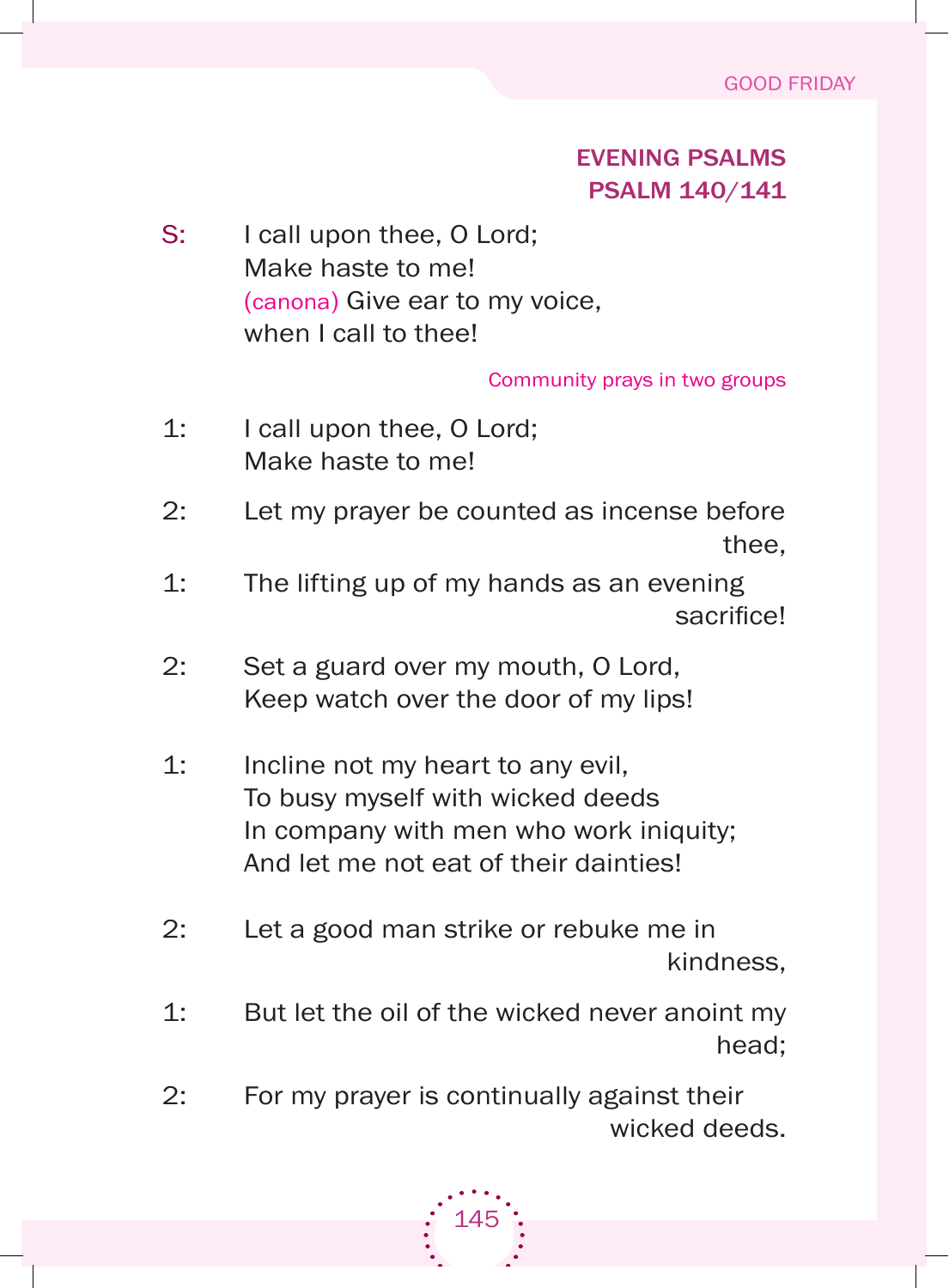1: When they are given over to those who shall condemn them,

Then they shall learn that the word of the LORD is true.

### psalM 141/142

1: I cry with my voice to the Lord, With my voice I make supplication to the

Lord,

- 2: When my spirit is faint, Thou knowest my way!
- 1: **In the path where I walk** They have hidden a trap for me.
- 2: I look to the right and watch, But there is none who takes notice of me;
- 1: No refuge remains to me, No man cares for me.
- 2: I cry to thee, O Lord; I say, Thou art my refuge, My portion in the land of the living.

### psalM 118/119

- 1: Thy word is a lamp to my feet And a light to my path.
- 2: I have sworn an oath and confirmed it, To observe thy righteous ordinances.

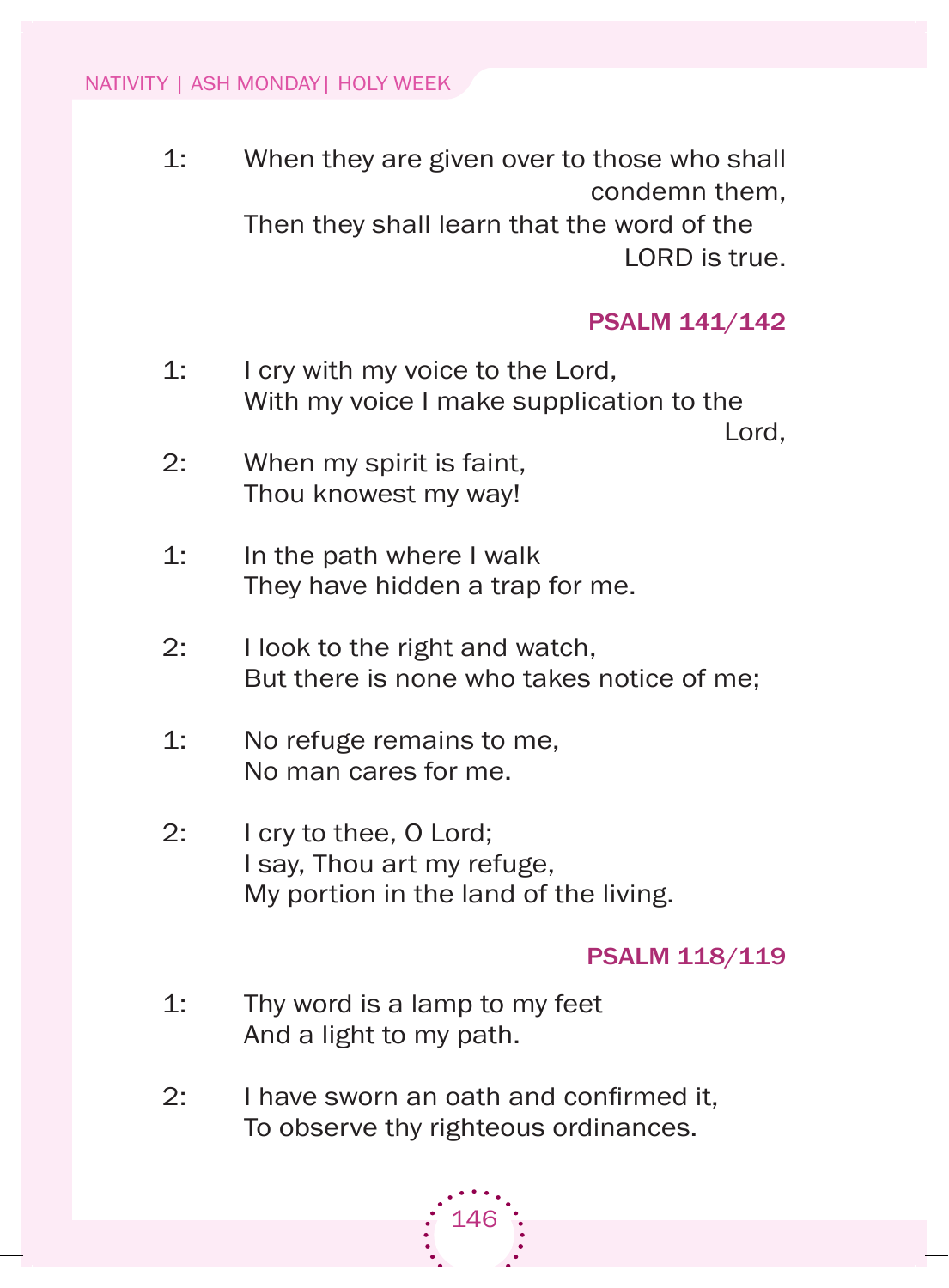- 1: I am sorely afflicted; Give me life, O Lord, according to thy word!
- 2: Accept my offerings of praise, O Lord, And teach me thy ordinances.
- 1: I hold my life in my hand continually, But I do not forget thy law.
- 2: The wicked have laid a snare for me, But I do not stray from thy precepts.

# psalM 116/117

- 1: Praise the lord, all nations! Extol him, all peoples!
- 2: for great is his steadfast love toward us; and the faithfulness of the lord endures for ever.

Praise the lord!

- 1: Glory be to the Father, to the Son, and to the holy spirit, from the eternity and forever. amen.
- S: I call upon thee, O Lord; Make haste to me! (canona) Give ear to my voice, when I call to thee!

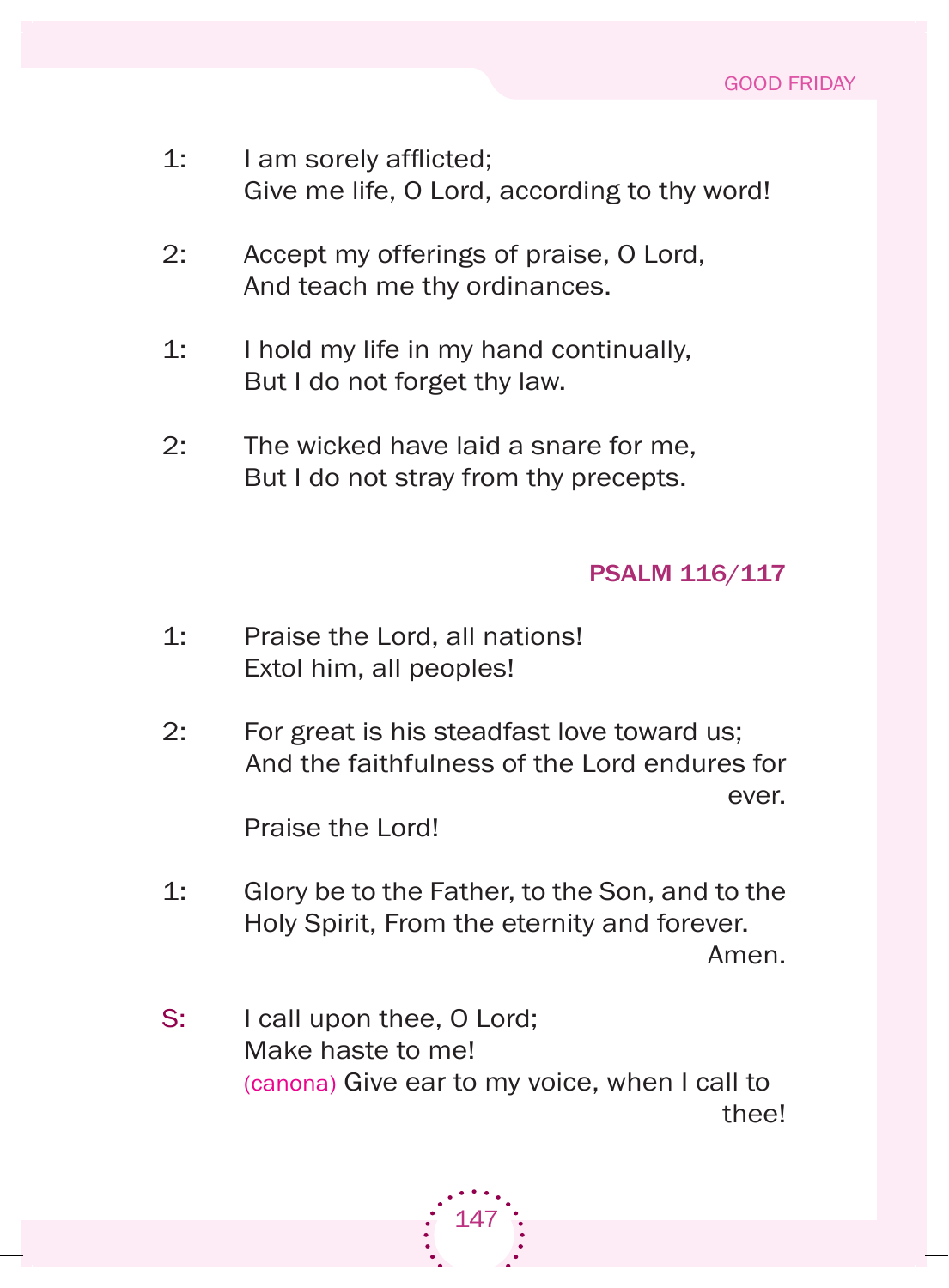- S: Let us pray, Peace be with us.
- C: Lord, Kindly listen to us your servants, accept our prayers and bless us. You give health to our bodies and hope to our souls. The Father, the Son, and the Holy Spirit, the Lord of all forever,
- A: Amen.

### psalM 140

S: Deliver me, O Lord, from evil men; Preserve me from violent men, (canona) My God and my Lord, save me from the desires And violence of the wicked.

### Congregation prays in two groups

- 1. Deliver me, O Lord, from evil men; Preserve me from violent men
- 2. Who plan evil things in their heart, And stir up wars continually.
- 1. They make their tongue sharp as a serpent's, And under their lips is the poison of vipers.
- 2. Guard me, O Lord, from the hands of the wicked;

Preserve me from violent men, Who have planned to trip up my feet.

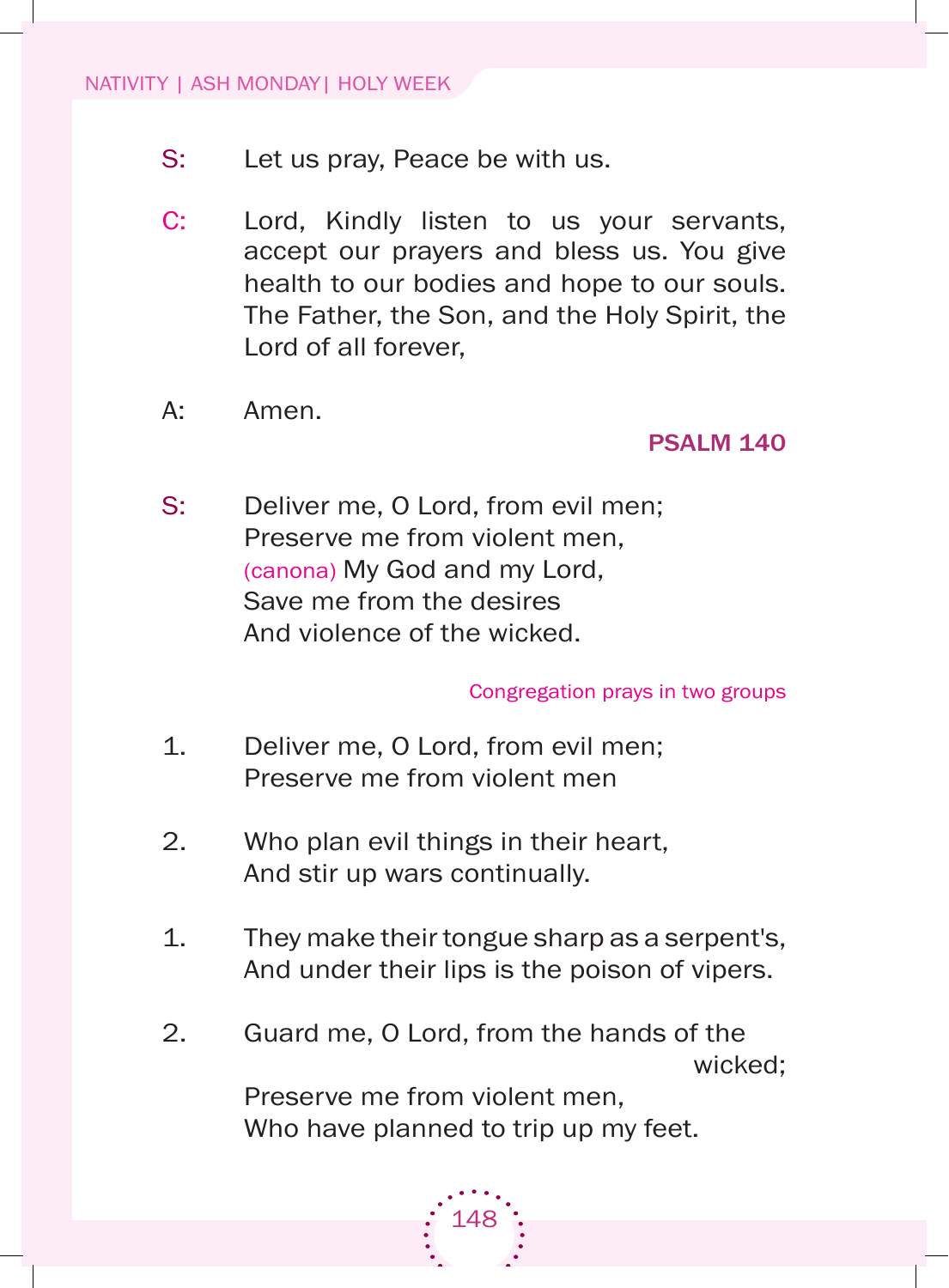- 1. Arrogant men have hidden a trap for me, And with cords they have spread a net. by the wayside they have set snares for me.
- 2. I say to the Lord, Thou art my God; Give ear to the voice of my supplications, O lord!
- 1. O Lord, my Lord, my strong deliverer, Thou hast covered my head in the day of battle.
- 2. Grant not, O Lord, the desires of the wicked; Do not further his evil plot!
- 1. Those who surround me lift up their head, Let the mischief of their lips overwhelm them!
- 2. Let burning coals fall upon them! Let them be cast into pits, no more to rise!
- 1. let not the slanderer be established in the land; Let evil hunt down the violent man speedily!
- 2. I know that the Lord maintains the cause of the afflicted, And executes justice for the needy.
- 1. Surely the righteous shall give thanks to thy name;

The upright shall dwell in thy presence.

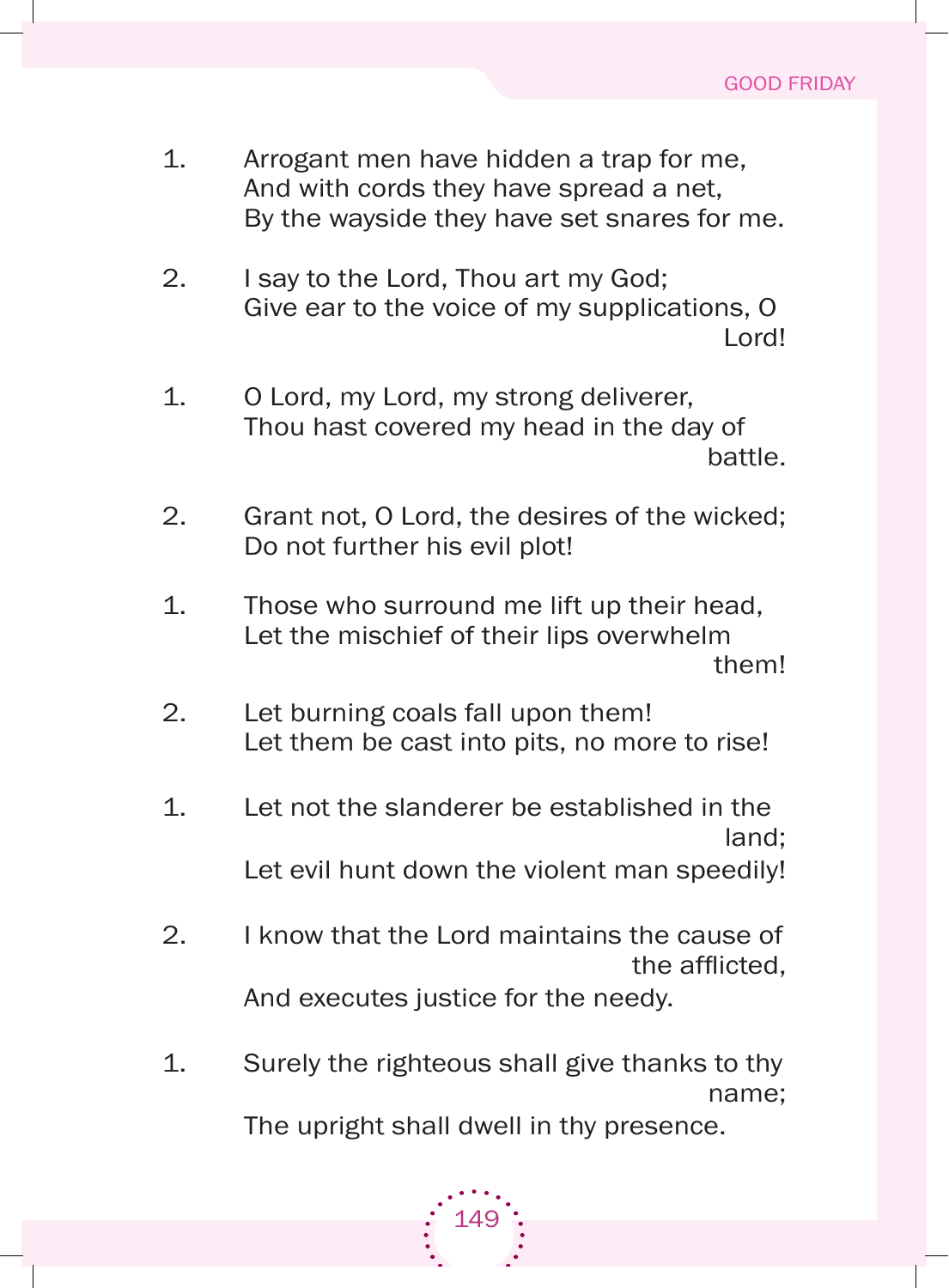- 2: Glory be to the Father, to the Son, and to the Holy Spirit, From the eternity and forever, amen.
- S: Deliver me, O Lord, from evil men; Preserve me from violent men, (canona) My God and my Lord, save me from the desires And violence of the wicked.
- s: let us pray, Peace be with us.
- C: Lord our God, perfect our faith in your Holy Trinity. Make us worthy to offer you praise, honor, thanksgiving, and adoration. The Father, the Son, and the Holy Spirit, the Lord of all, forever.
- A: Amen.

### **HYMN**

1. *"Our help is in the name of the Lord"*

The Son of God is crucified The creatures mourn in the death of the saviour The sun faded, the earth lost radiance To mark, a sign of this terror.

2. *"Heal our wounded heart"*

The veil in the temple is torn in the middle and the earth announced its sorrow

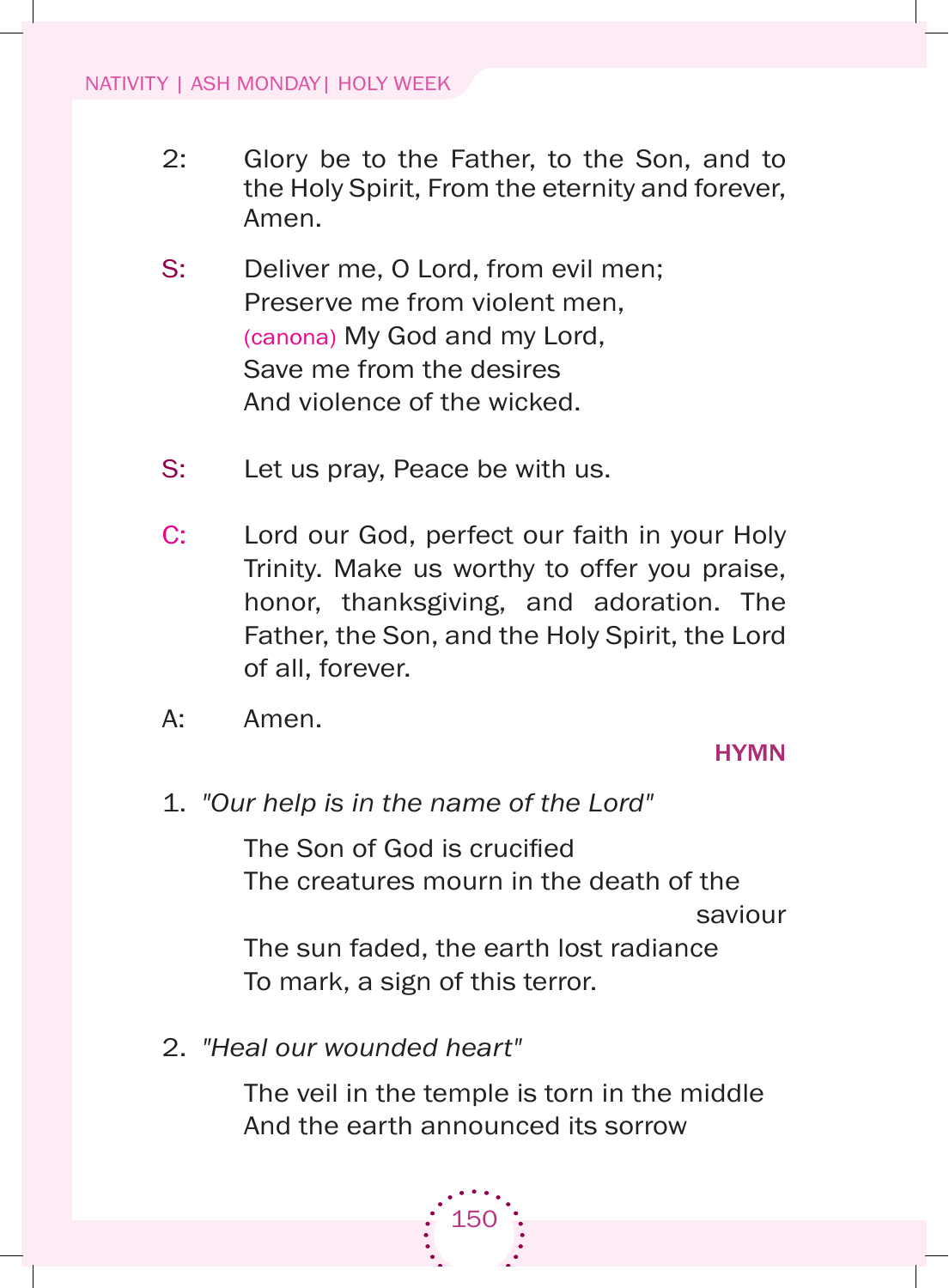a new generation sprung forth In the new life of the Holy Spirit

1. *"Glory be to the Father, to the Son, and to the Holy Spirit"*

> The crucified Lord stretched his hands To embrace everyone in his divine love Come in reverence to his grace That redeems us from sins and debts.

- S: Let us pray, Peace be with us.
- C: O Lord, wounded and sacrificed on the cross, heal our wounds. all the creatures lamented over your grievous death. As we commemorate your passion and death, grant us the grace to die to this world and live a new life in you. We repent of our sins. Lord have mercy on us. The Lord of all, forever.
- A: Amen.

eVeninG pRaYeR enDs

### **TRISAGION**

Congregation stands

S: Brothers and sisters, raise your voices and glorify the living god.

151

A: Holy God, Holy Mighty One, holy immortal one, Have mercy on us.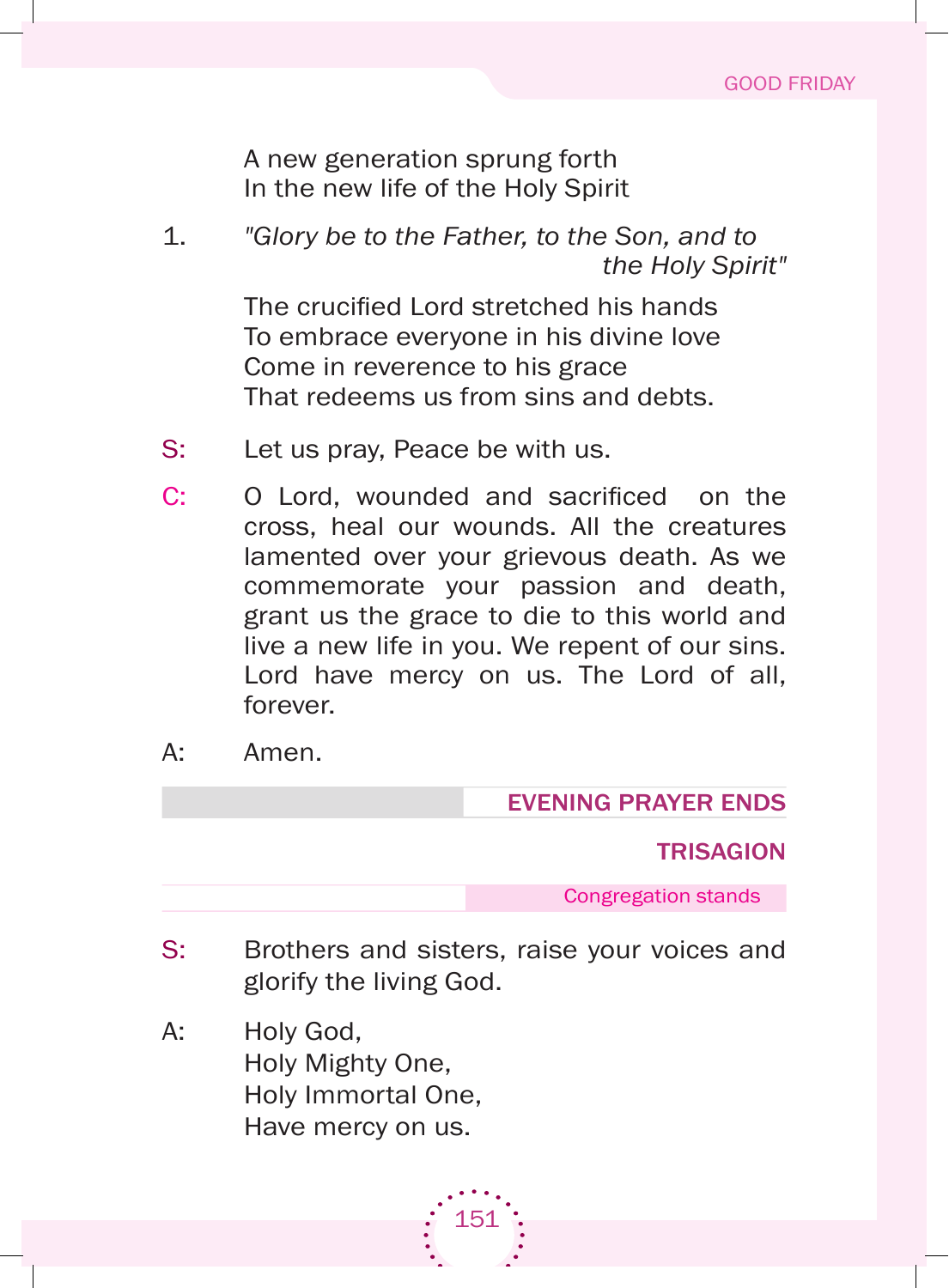- S: Let us pray, Peace be with us.
- C: Glorious, mighty, immortal, and holy God, you are pleased to dwell in the holy ones. We beseech you. Look upon us, pardon us, and show us compassion according to your nature. The Father, the Son, and the Holy spirit, the lord of all, forever.
- A: Amen.

### **READINGS**

first and second readings are read from the podium kept on the left side of the celebrant

# FiRst ReaDinG Genesis 22:01-19

S: Brothers and sisters, please be seated and listen attentively.

Congregation sits

- S: A reading from the book of Genesis.
- S: Bless me my Lord (bowing to the celebrant)
- C: May God bless + you.

Some time afterward, God put Abraham to the test and said to him: abraham! "here I am!" he replied. Then God said: Take your

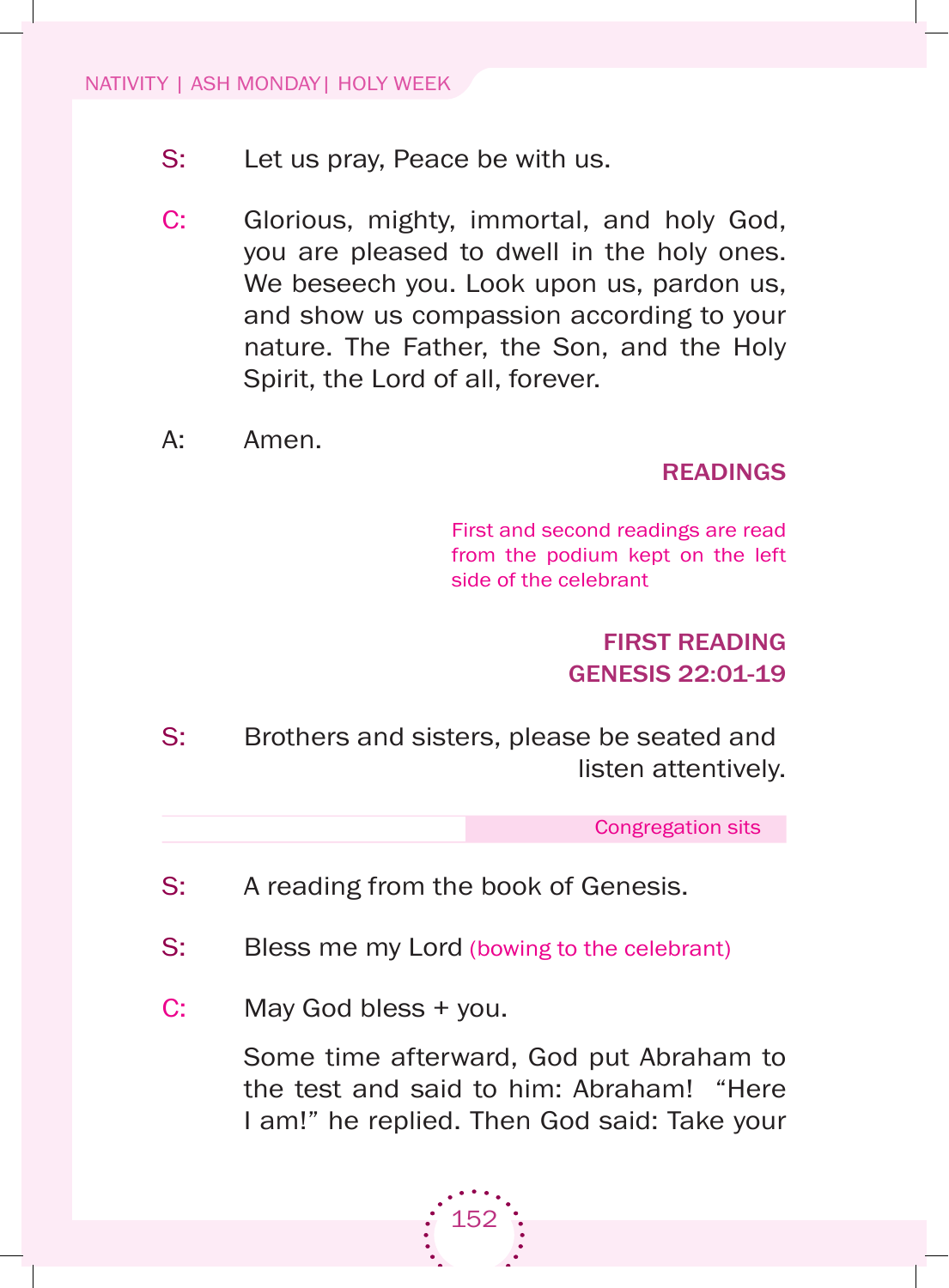son Isaac, your only one, whom you love, and go to the land of Moriah. There offer him up as a burnt offering on one of the heights that I will point out to you. Early the next morning abraham saddled his donkey, took with him two of his servants and his son isaac, and after cutting the wood for the burnt offering, set out for the place of which God had told him.

on the third day abraham caught sight of the place from a distance. abraham said to his servants: "Stay here with the donkey, while the boy and I go on over there. We will worship and then come back to you." so abraham took the wood for the burnt offering and laid it on his son isaac, while he himself carried the fire and the knife. As the two walked on together, isaac spoke to his father abraham. "father!" he said. "here I am," he replied. Isaac continued, "Here are the fire and the wood, but where is the sheep for the burnt offering?" "My son," Abraham answered, "god will provide the sheep for the burnt offering." Then the two walked on together.

When they came to the place of which God had told him, abraham built an altar there and arranged the wood on it. Next he bound his son isaac, and put him on top of the wood on the altar. Then Abraham reached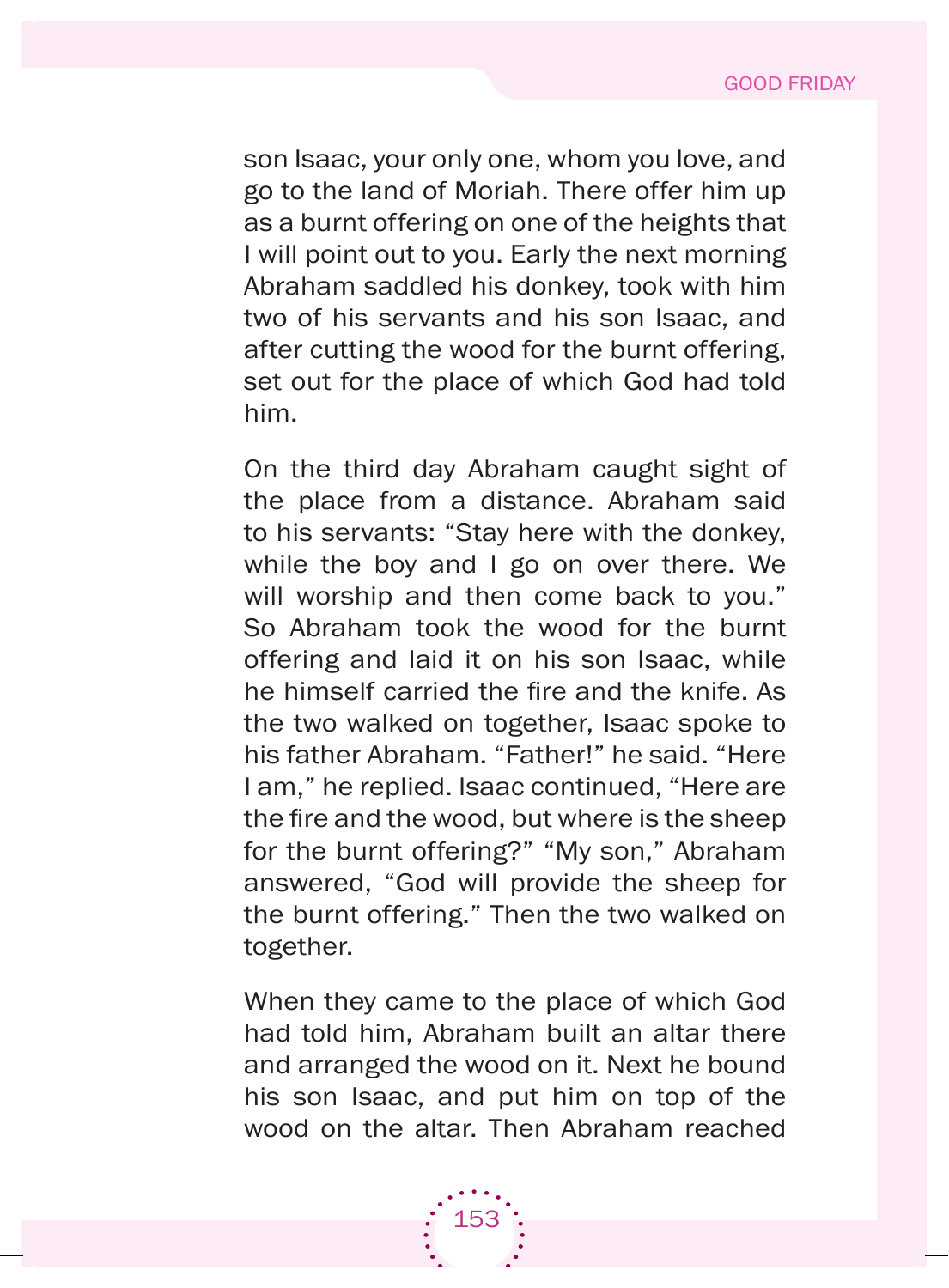out and took the knife to slaughter his son. But the angel of the LORD called to him from heaven, "Abraham, Abraham!" "Here I am," he answered. "Do not lay your hand on the boy," said the angel. "Do not do the least thing to him. for now i know that you fear God, since you did not withhold from me your son, your only one." Abraham looked up and saw a single ram caught by its horns in the thicket. so abraham went and took the ram and offered it up as a burnt offering in place of his son. abraham named that place Yahweh-yireh; hence people today say, "On the mountain the LORD will provide."

A second time the angel of the LORD called to Abraham from heaven and said: "I swear by my very self oracle that because you acted as you did in not withholding from me your son, your only one, I will bless you and make your descendants as countless as the stars of the sky and the sands of the seashore; your descendants will take possession of the gates of their enemies, and in your descendants all the nations of the earth will find blessing, because you obeyed my command."

abraham then returned to his servants, and they set out together for Beer-sheba, where abraham lived.

A: Praise be to the Lord our God

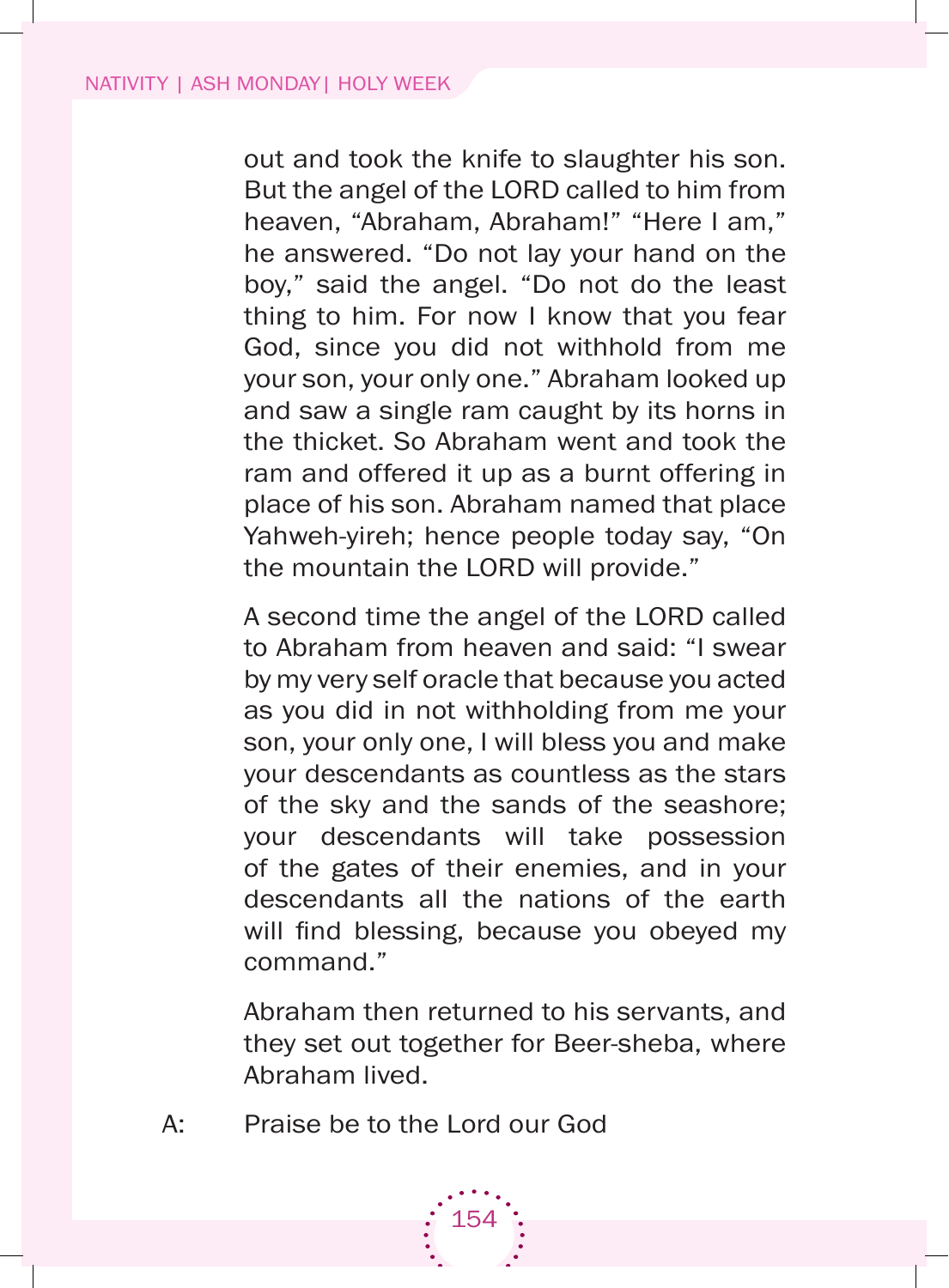#### GOOD FRIDAY

### ps. 27

S: The LORD is my light and my salvation; Whom shall I fear? (canona) God who knows secrets Do not forsake me from your holy presence

#### community prays in two groups

- 1: The LORD is the stronghold of my life; Of whom shall I be afraid?
- 2: When evildoers assail me, Uttering slanders against me, My adversaries and foes, They shall stumble and fall.
- 1: One thing have I asked of the LORD, That will I seek after;
- 2: That I may dwell in the house of the LORD all the days of my life,
- 1: Hear, O LORD, when I cry aloud, be gracious to me and answer me!
- 2: My heart says to thee, "Thy face, LORD, do I seek." Hide not thy face from me.
- 1: Turn not thy servant away in anger, Thou who hast been my help.
- 2: Teach me thy way,  $O$  LORD; and lead me on a level path because of my enemies.

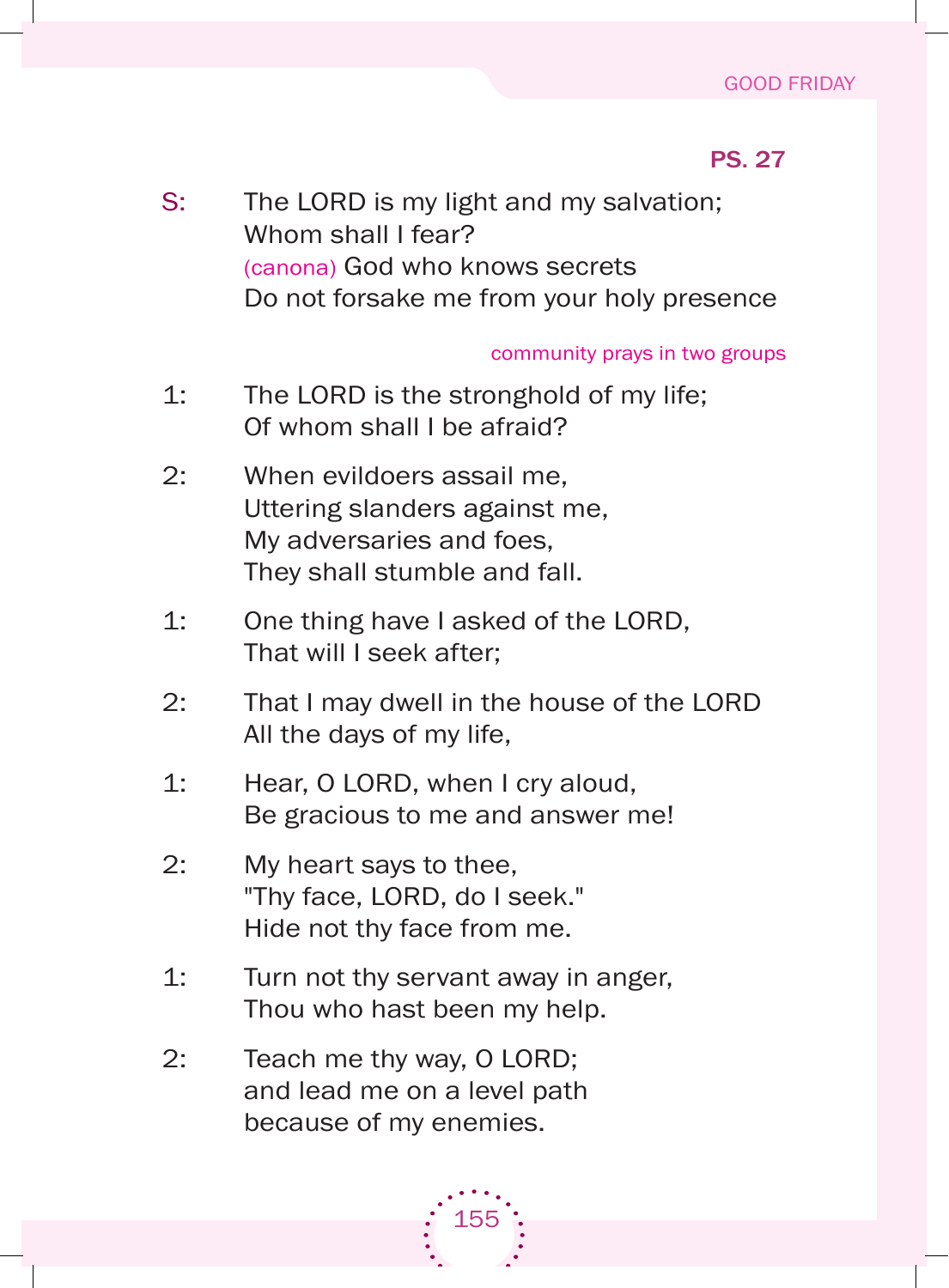- 1: Give me not up to the will of my adversaries; for false witnesses have risen against me, And they breathe out violence.
- 2: Glory be to the Father, to the Son, and to the holy spirit, From the eternity and forever. Amen
- S: The LORD is my light and my salvation; Whom shall I fear? (canona) God who knows secrets Do not forsaken me from your holy presence

# seconD ReaDinG isaiah 52:13-53:09

- S: A reading from the book of Isaiah.
- S: Bless me my Lord (bowing to the celebrant)
- C: May God bless + you.

see, my servant shall prosper, he shall be raised high and greatly exalted. Even as many were amazed at him—so marred were his features, beyond that of mortals his appearance, beyond that of human beings so shall he startle many nations, kings shall stand speechless; for those who have not been told shall see, those who have not heard shall ponder it.

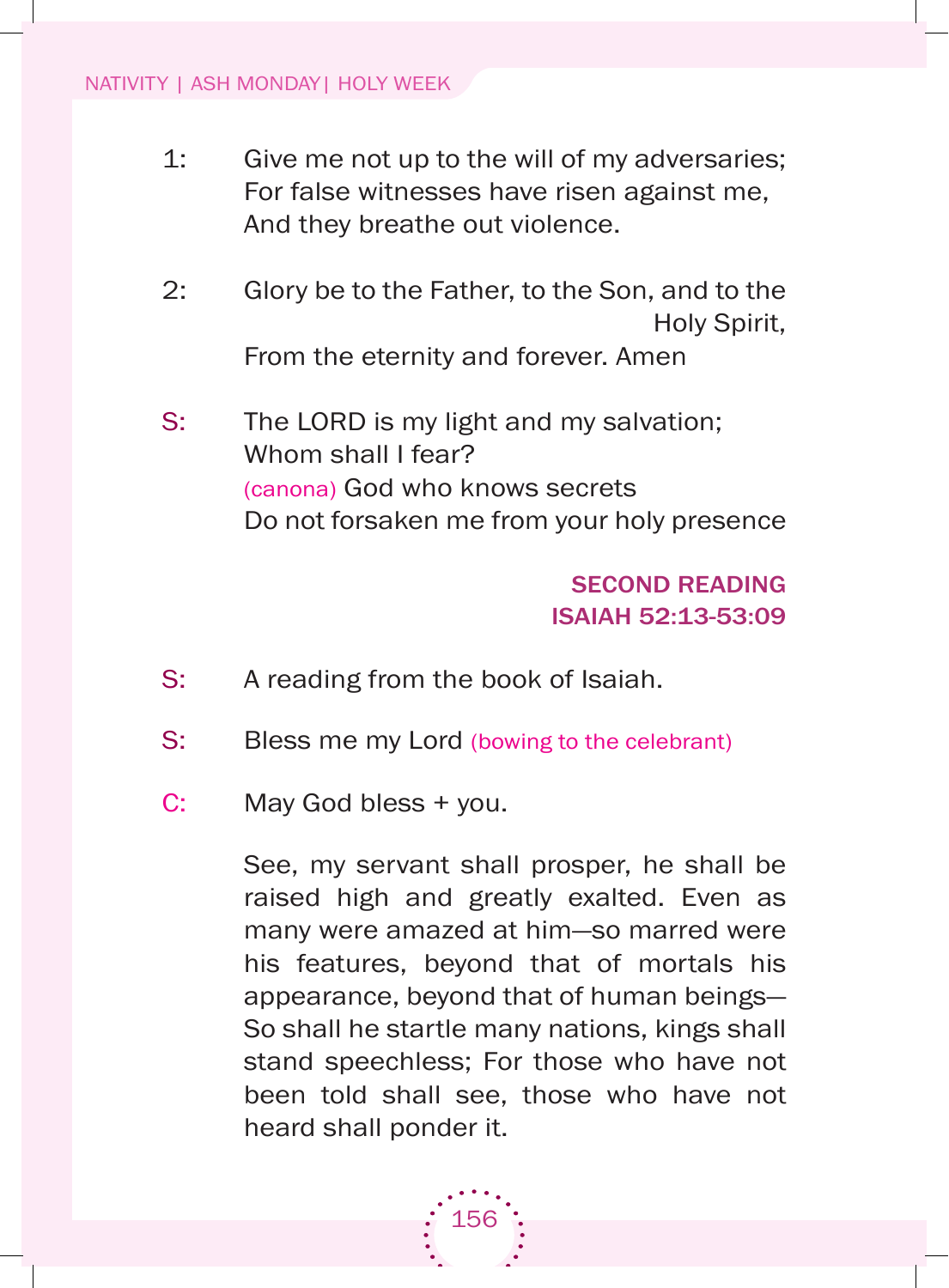Who would believe what we have heard? To whom has the arm of the LORD been revealed? he grew up like a sapling before him, like a shoot from the parched earth; he had no majestic bearing to catch our eye, no beauty to draw us to him. he was spurned and avoided by men, a man of suffering, knowing pain, like one from whom you turn your face, spurned, and we held him in no esteem. Yet it was our pain that he bore, our sufferings he endured. We thought of him as stricken, struck down by God and afflicted, but he was pierced for our sins, crushed for our iniquity. he bore the punishment that makes us whole, by his wounds we were healed. We had all gone astray like sheep, all following our own way; but the LORD laid upon him the guilt of us all. Though harshly treated, he submitted and did not open his mouth; like a lamb led to slaughter or a sheep silent before shearers, he did not open his mouth. seized and condemned, he was taken away. Who would have thought any more of his destiny? for he was cut off from the land of the living, struck for the sins of his people. he was given a grave among the wicked, a burial place with evildoers, though he had done no wrong, nor was deceit found in his mouth.

A: Praise be to the Lord our God

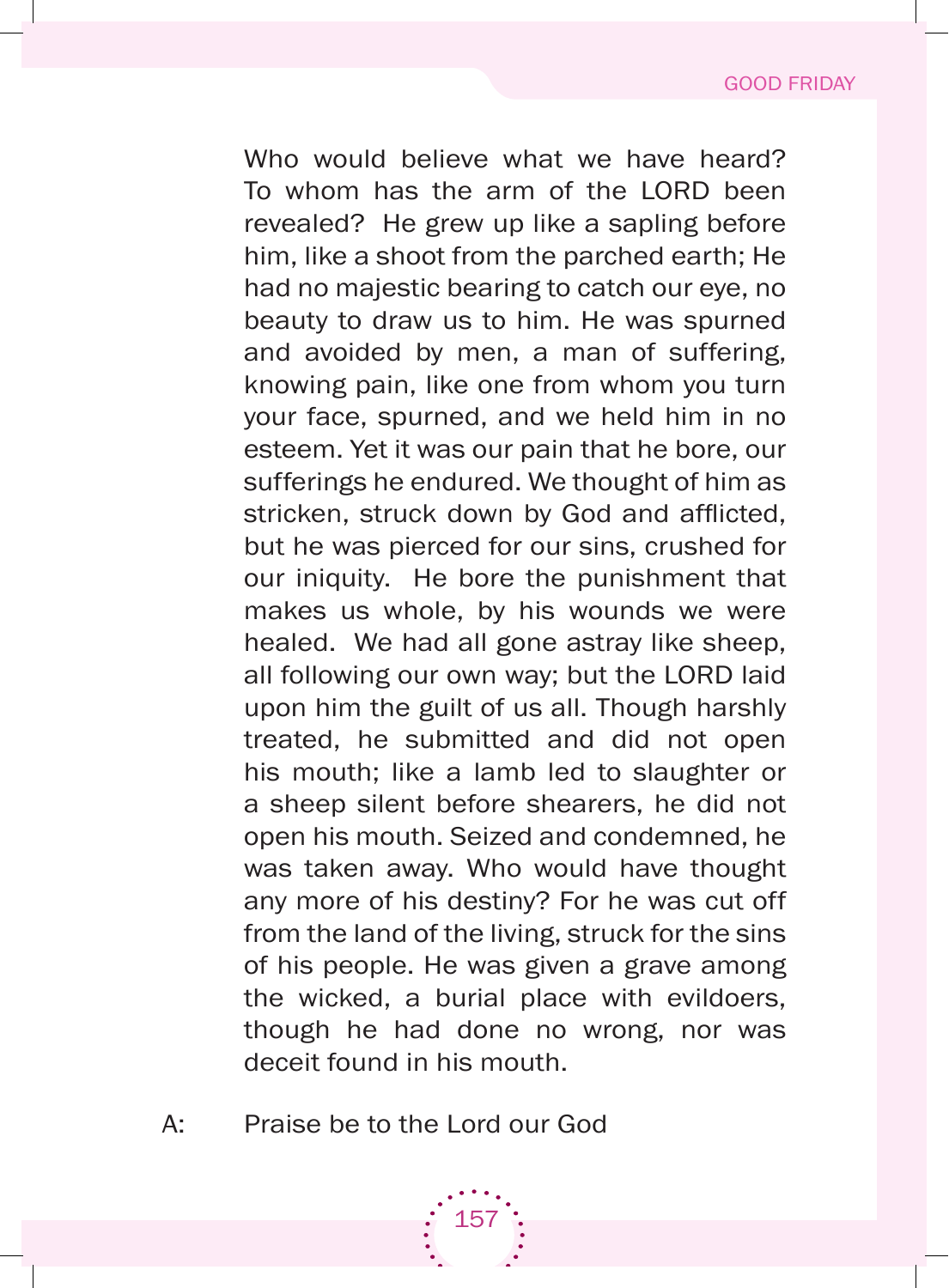## hYMn oF pRaise

C: *"The heavens proclaim the glory of God"*

With the hymns of the Holy Spirit and the hymns of halleluiah let us commemorate the death of lord Jesus Let us now celebrate on this altar.

- S: "The firmament declares the work of His hands"
- A: With the hymns of the Holy Spirit and the hymns of halleluiah let us commemorate the death of lord Jesus Let us now celebrate on this altar.
- s: *"The peoples proclaim your glory and bow before you."*
- A: With the hymns of the Holy Spirit and the hymns of halleluiah let us commemorate the death of lord Jesus let us now celebrate on this altar.
- C: *"Glory be to the Father, to the Son, and to the Holy Spirit"*
- A: With the hymns of the Holy Spirit and the hymns of halleluiah Let us commemorate the death of Lord Jesus Let us now celebrate on this altar.

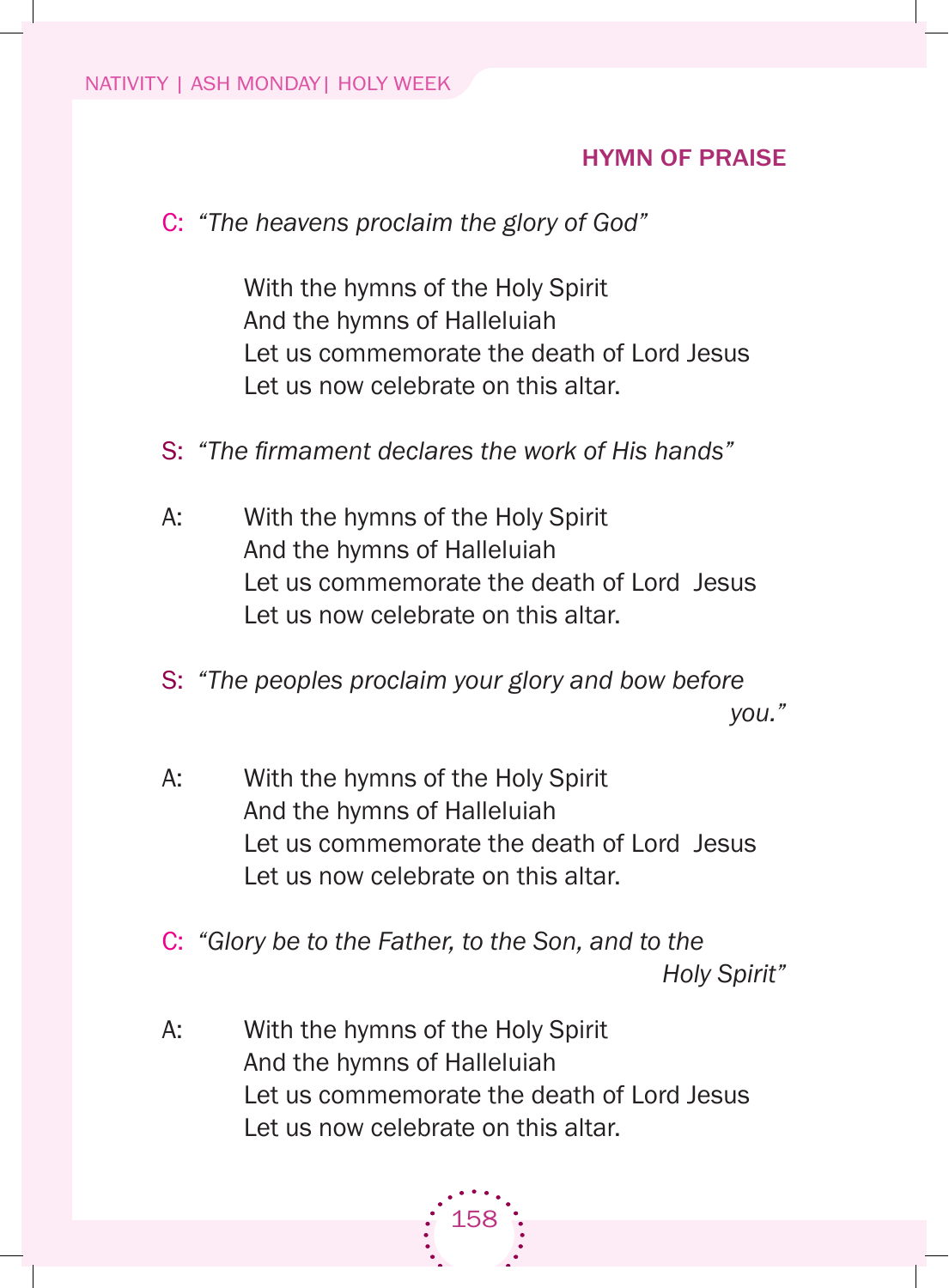- S: "From the eternity and forever, Amen"
- A: With the hymns of the Holy Spirit and the hymns of halleluiah let us commemorate the death of lord Jesus Let us now celebrate on this altar.
- S: Let us pray, peace be with us.
- C: Lord our God, illumine our hearts and minds to hear and understand the sweet voice of your life-giving and divine commandments. in your mercy and grace, grant that they bear in us the fruits of love, hope, and salvation beneficial to our body and soul and that we may constantly praise You. The Father, the son, and the holy spirit, the lord of all, forever
- A: Amen.

Epistle (third reading) is read from the podium kept on the right side of the celebrant

> thiRD ReaDinG RoMans 05:06-16

- S: A reading from the letter of St. Paul to the **Romans**
- S: Bless me my Lord (bowing to the celebrant)
- C: May Christ bless + you.

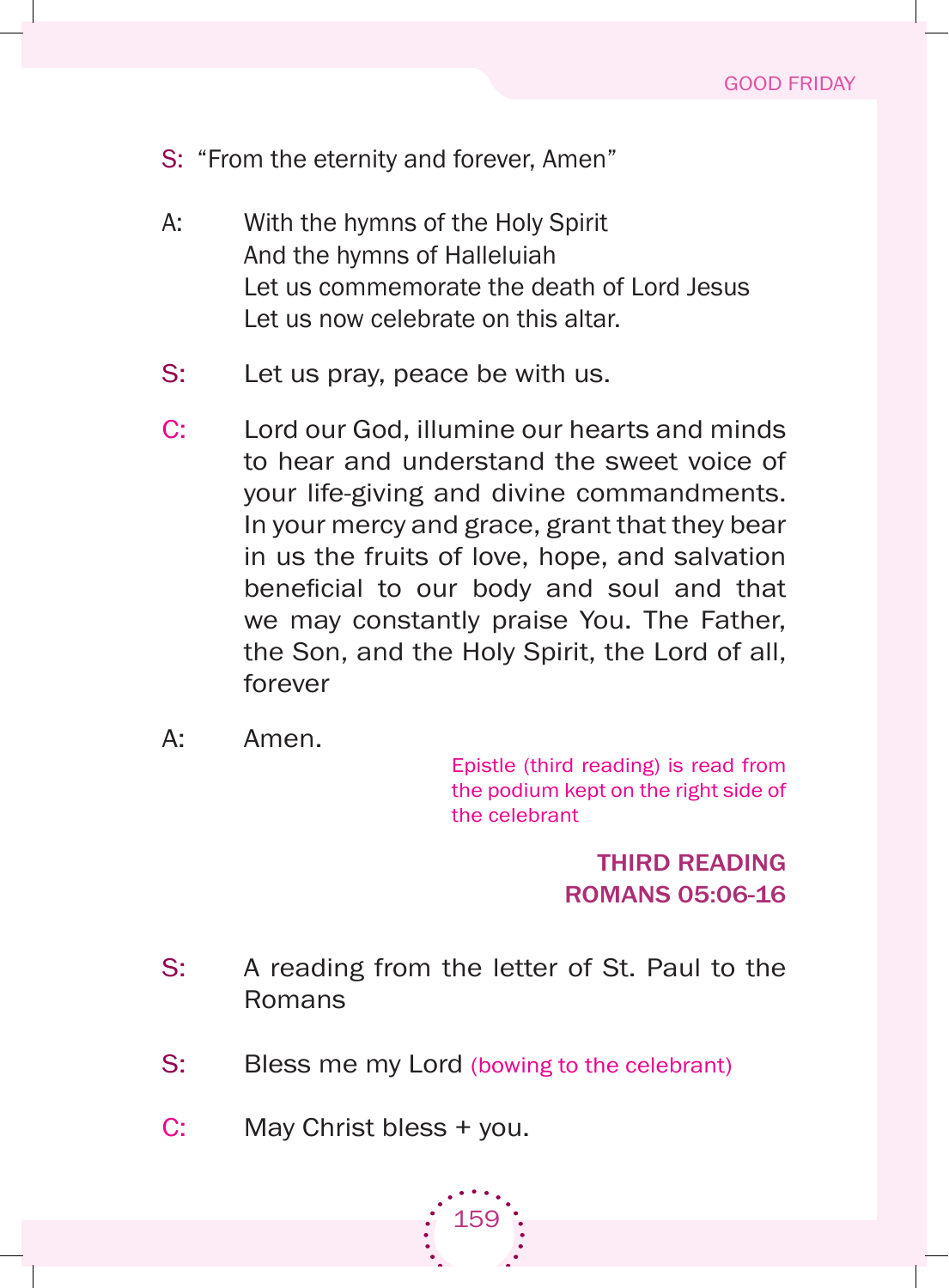for Christ, while we were still helpless, yet died at the appointed time for the ungodly. Indeed, only with difficulty does one die for a just person, though perhaps for a good person one might even find courage to die. But God proves his love for us in that while we were still sinners Christ died for us. How much more then, since we are now justified by his blood, will we be saved through him from the wrath. Indeed, if, while we were enemies, we were reconciled to god through the death of his Son, how much more, once reconciled, will we be saved by his life. Not only that, but we also boast of god through our lord Jesus Christ, through whom we have now received reconciliation.

Therefore, just as through one person sin entered the world, and through sin, death, and thus death came to all, inasmuch as all sinned—for up to the time of the law, sin was in the world, though sin is not accounted when there is no law. But death reigned from Adam to Moses, even over those who did not sin after the pattern of the trespass of Adam, who is the type of the one who was to come.

 but the gift is not like the transgression. for if by that one person's transgression the many died, how much more did the grace of God and the gracious gift of the one person Jesus Christ overflow for the many. And the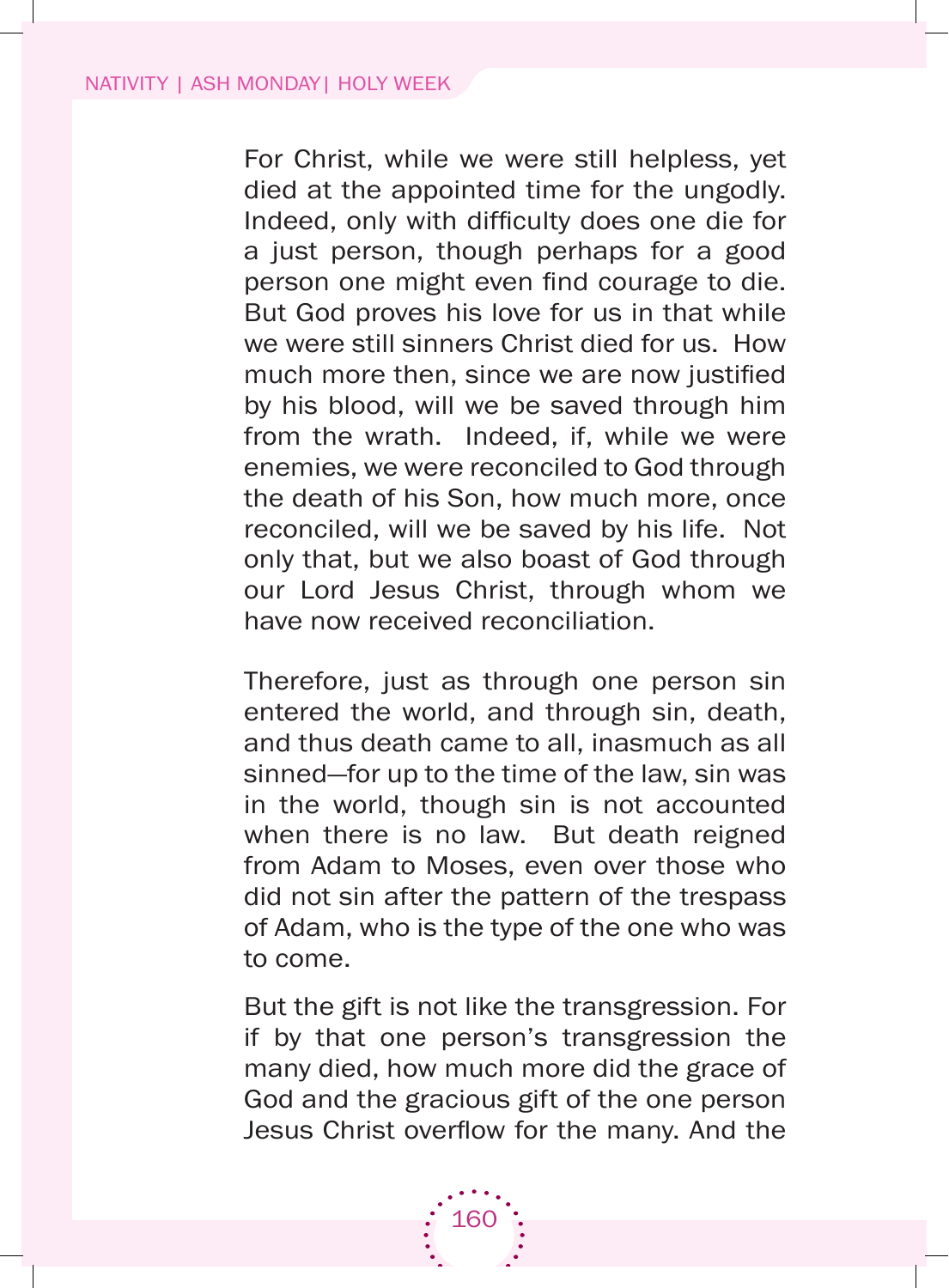gift is not like the result of the one person's sinning. for after one sin there was the judgment that brought condemnation; but the gift, after many transgressions, brought acquittal.

a: Praise be to Christ our lord

#### **HYMN**

a hymn may be sung

# **GOSPEL** the passion naRRatiVe

Passion narrative is a meditation on the suffering, crucifixion, and death of our Lord. Let us participate in deep prayer and meditation.

Congregation sits

NARRATOR: When he had said this, Jesus went out with his disciples across the Kidron valley to where there was a garden, into which he and his disciples entered.

> There was a garden by the name Gethsemane and they entered the garden. There, he told them;

JESUS: Sit here while I go over there and pray. Pray that you may not undergo the test.

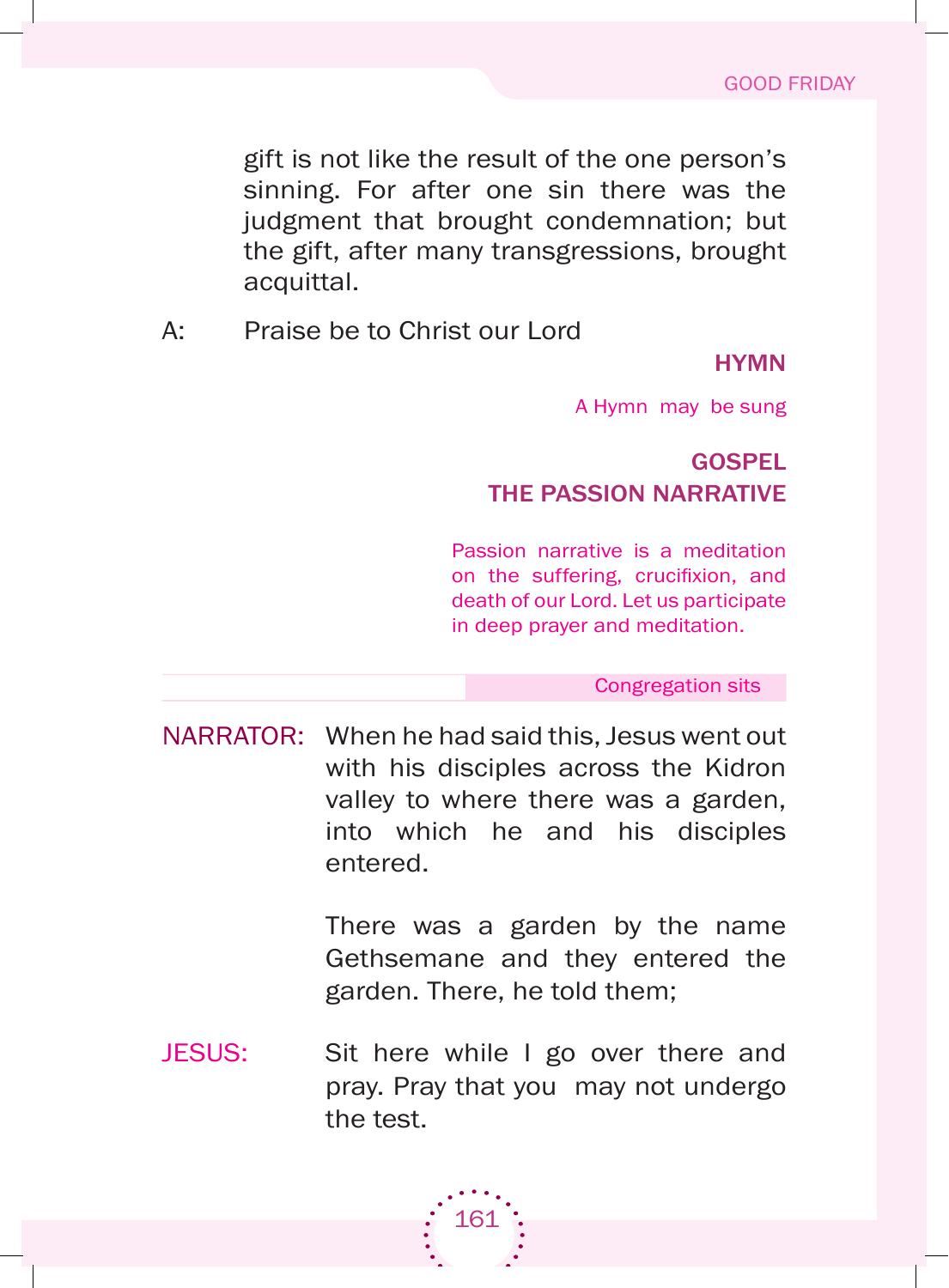- NARRATOR: He took along Peter and the two sons of Zebedee, and began to feel sorrow and distress. Then he said to them,
- JESUS: My soul is sorrowful even to death. Remain here and keep watch with me.
- NARRATOR: Then Jesus walked a small distance, knelt down and prayed;
- JESUS: Father, if you are willing, take this cup away from me; still, not my will but yours be done.
- NARRATOR: When he returned he found them asleep. he said to Peter,
- JESUS: Simon, are you asleep? Could you not keep watch for one hour? Watch and pray that you may not undergo the test. The spirit is willing but the flesh is weak.
- NARRATOR: Withdrawing again, he prayed, saying the same thing.
- JESUS: My Father, if it is not possible that this cup pass without me drinking it, your will be done!
- NARRATOR: When Jesus came back again, he found them sleeping. Their eyes were

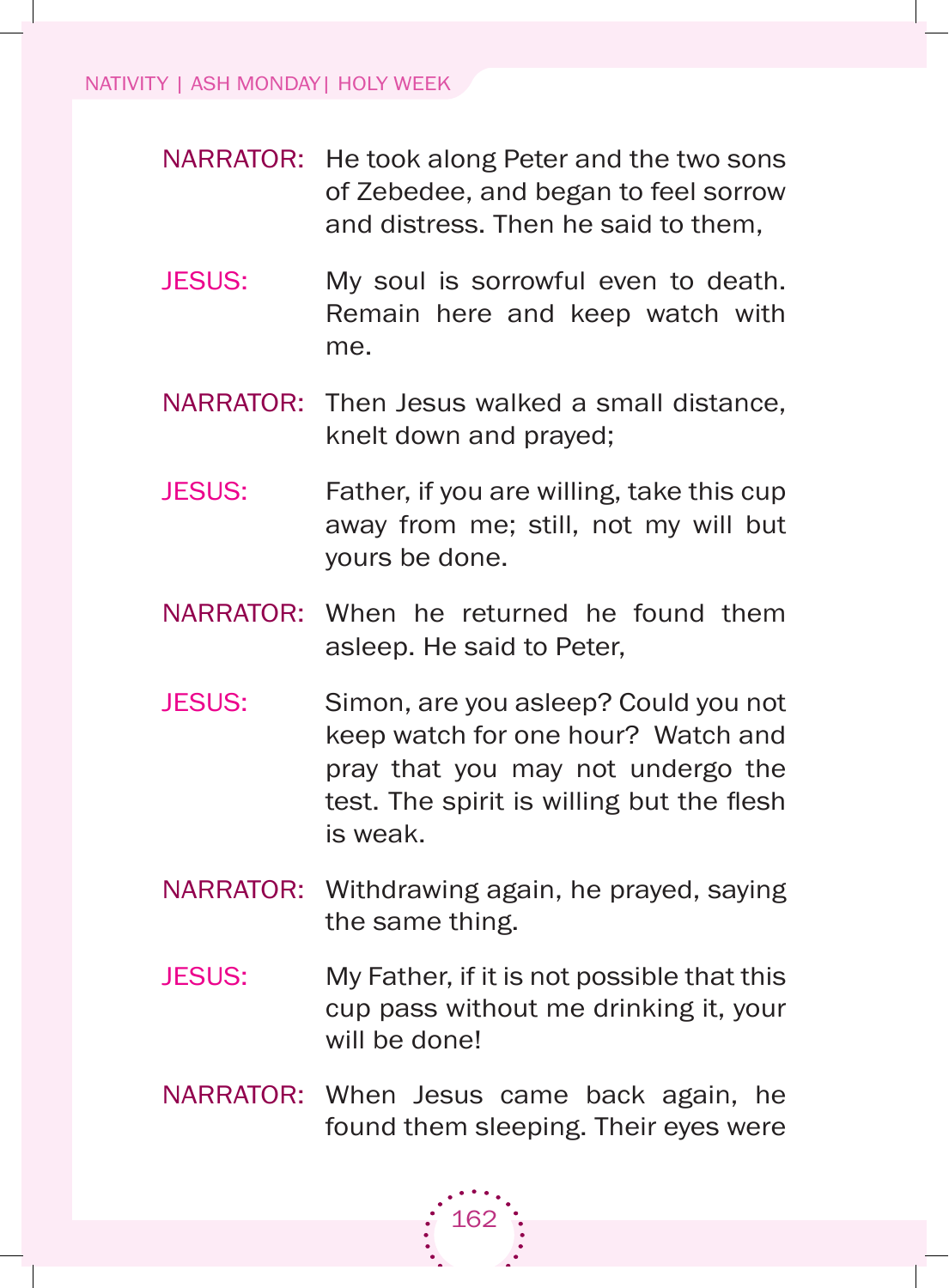too heavy for want of sleep. They were very sad they had no reason to tell Jesus. Jesus left them and went to pray for the third time. He kept on repeating the same prayer. Suddenly, an angel appeared from heaven to assure and strengthen Jesus. As time passed and when the pain became unbearable, his prayers became more intense. His sweat came out and fell down as drops of blood. after his prayers, Jesus came back to his disciples for the third time. They were sad, tired and sleeping. Jesus said;

- JESUS: Are you still sleeping and taking rest? Here it is time for the Son of Man to be handed over to the sinners. Get up, let us go. look, my betrayer is at hand.
- NARRATOR: Judas the betrayer also knew this place where Jesus met his disciples quite often. Judas came along with a group of soldiers and guards from the chief priests and the pharisees. They carried torches and lanterns along with arms. They reached when Jesus was talking to his disciples. Judas the betrayer had told them,
- RESPONSE: The man I shall kiss is the one; arrest him.

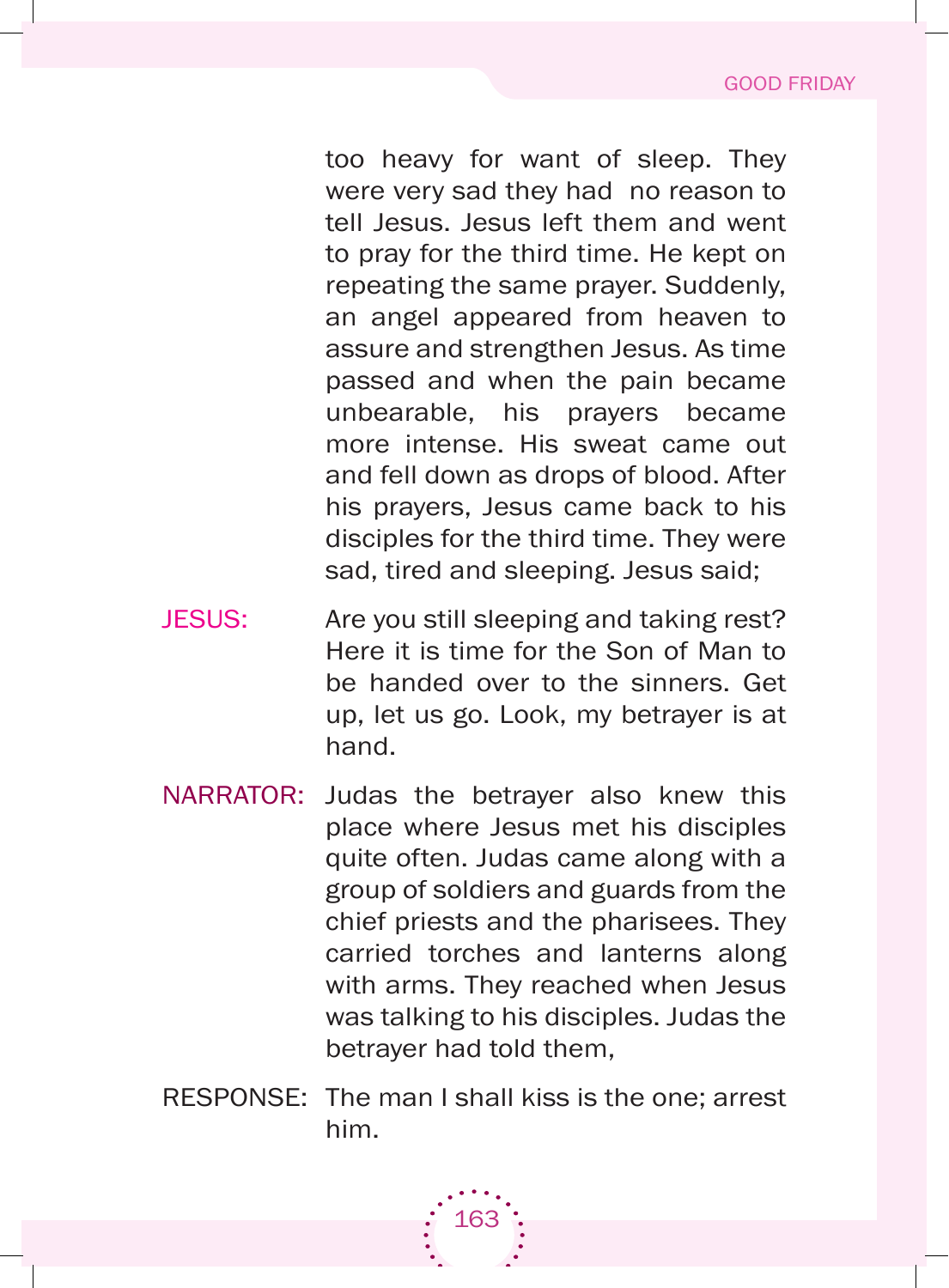- NARRATOR: Judas, when he reached close to Jesus, kissed him and said,
- RESPONSE: Hail, Rabbi!
- NARRATOR: Then Jesus asked him,
- JESUS: My friend, did you come for this? Are you betraying the Son of Man with a kiss?
- NARRATOR: Jesus, who knew everything that was about to happen to him, went out and said to them,
- JESUS: Whom are you looking for?
- NARRATOR: They answered him,
- CROWD: Jesus the Nazarene.
- NARRATOR : He said to them,
- JESUS: I AM he
- NARRATOR: Judas his betrayer was also with them. When he said to them, "I AM," they turned away and fell to the ground. So he again asked them,
- JESUS: Whom are you looking for?

NARRATOR: They said,

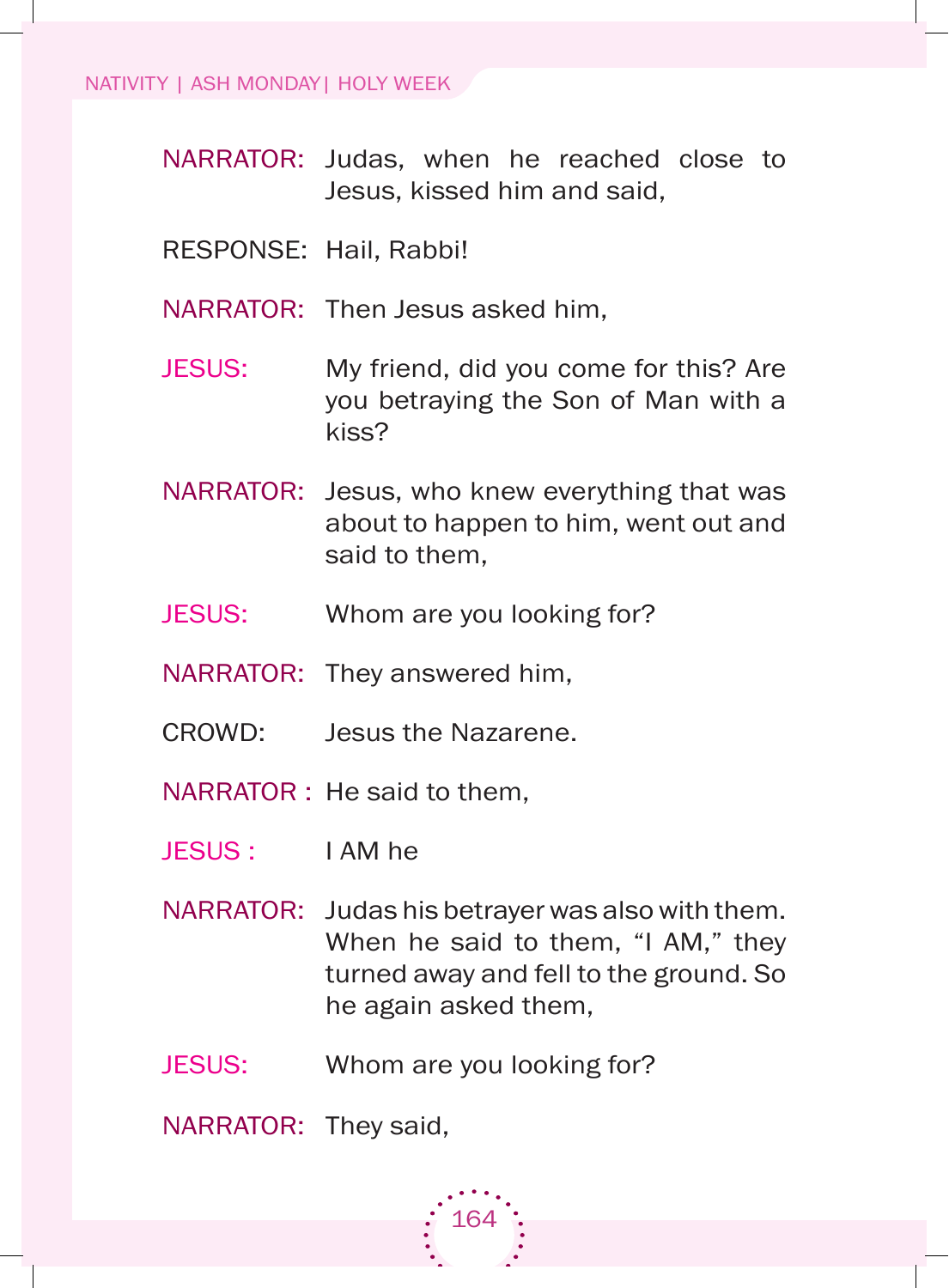- CROWD: Jesus the Nazarene.
- NARRATOR: Jesus answered,
- JESUS: I told you that I AM. So, if you are looking for me, let these men go.
- NARRATOR: This was to fulfill what he had said, "I have not lost any of those you gave me." His disciples realized what was about to happen, and they asked,
- RESPONSE: Lord, shall we strike with a sword?
- NARRATOR: Then Simon Peter, who had a sword, drew it, struck the high priest's slave, and cut off his right ear. The slave's name was malchus. Jesus said to Peter,
- JESUS: Put your sword back into its sheath, for all who take the sword will perish by the sword. Do you think that I cannot call upon my father and he will not provide me at this moment with more than twelve legions of angels? But then how would the scriptures be fulfilled which say that it must come to pass in this way? Shall I not drink the cup that my father gave me?

165

NARRATOR: Then Jesus told the crowd,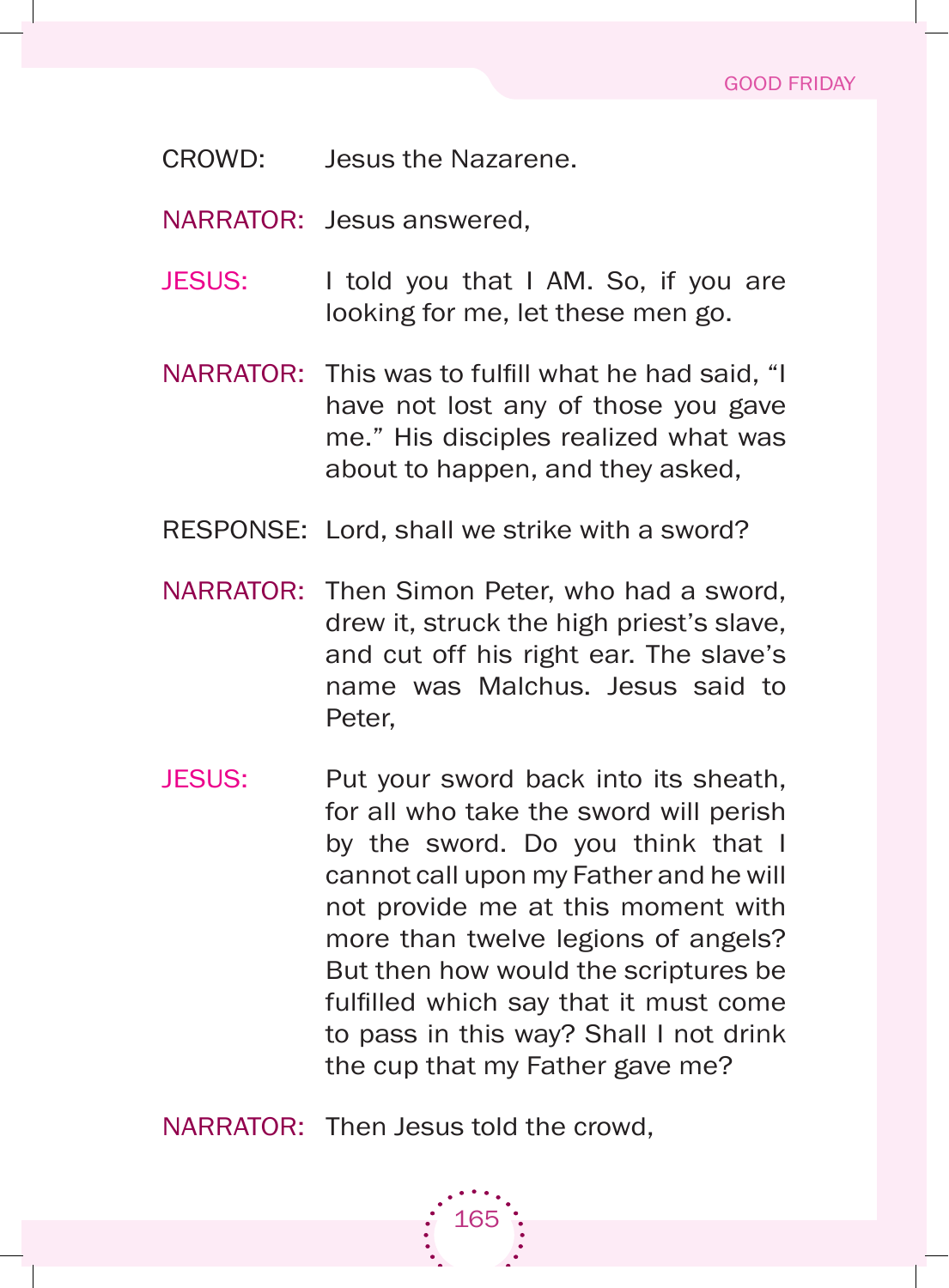- JESUS: Have you come out as against a robber, with swords and clubs? Day after day I was with you in the temple area, and you did not seize me. But this is your hour, the time for the power of darkness. These things have to happen for the Holy Scriptures to come true.
- NARRATOR: So the group of soldiers, the tribune, and the Jewish guards seized Jesus, and bound him. Seeing this all other disciples of Jesus ran away. A young man escorted Jesus, but the soldiers caught him. He left his clothes there and ran away to safety. Jesus was taken to Annas first. He was the fatherin-law of Caiaphas, who was the high priest that year. it was Caiaphas who had counselled the Jews that it was better that one man should die rather than the people. Then Annas, the chief priest asked Jesus about his disciples and his teachings. Jesus replied,
- JESUS: I have spoken publicly to the world. I have always taught in a synagogue or in the temple area where all the Jews gather, and in secret I have said nothing. Why ask me? Ask those who heard me what I said to them. They know what I said.

166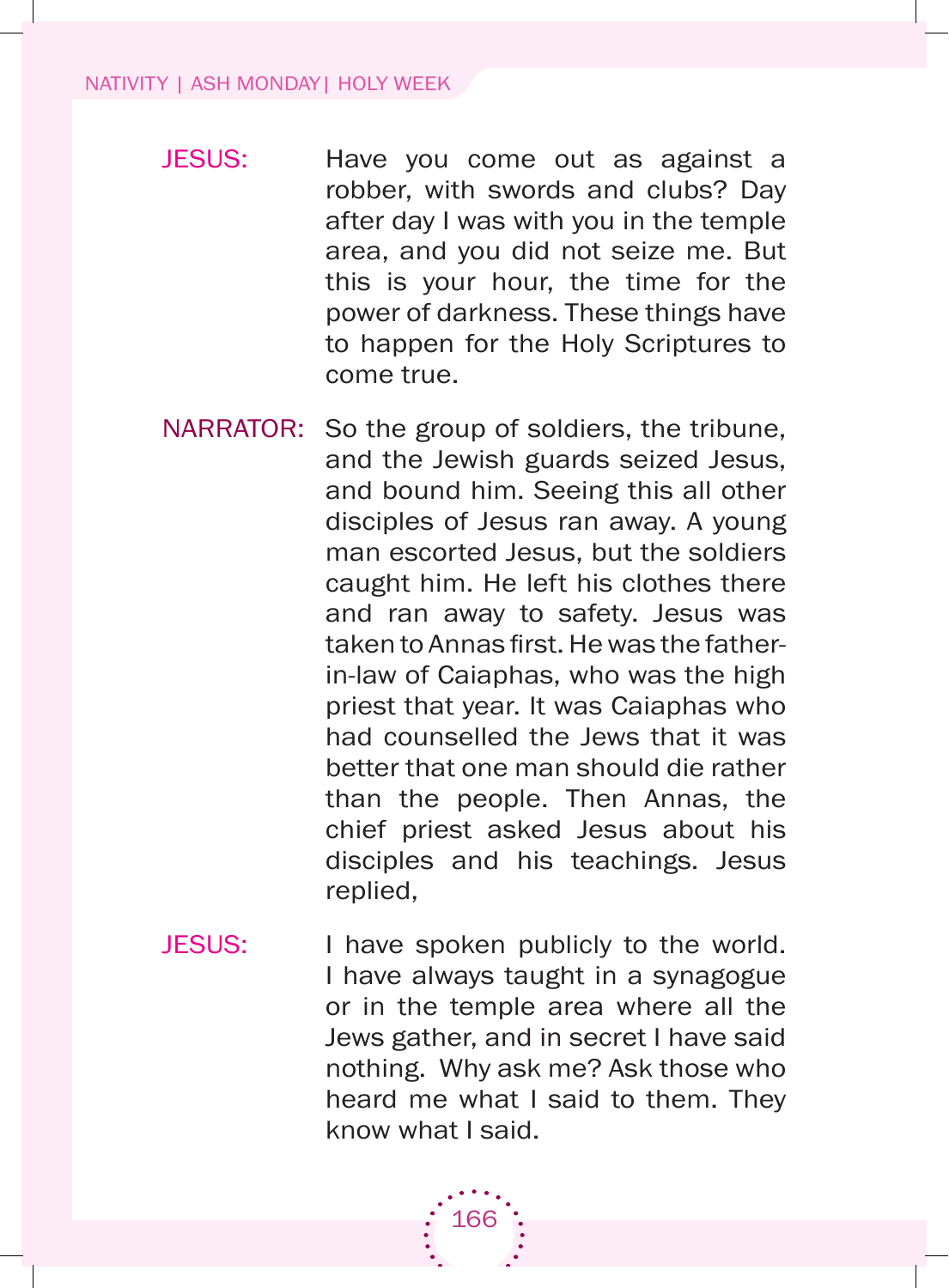- NARRATOR: When he had said this, one of the temple guards standing there struck Jesus and said,
- RESPONSE: Is this the way you answer the high priest?
- NARRATOR: Jesus answered him,
- JESUS: If I have spoken wrongly, testify to the wrong; but if I have spoken rightly. why do you strike me?
- NARRATOR: Annas sent Jesus to Caiaphas, the high priest, bound. The chief priests and the entire Sanhedrin kept trying to obtain testimony against Jesus in order to put him to death, but they found none. Many gave false witness against him, but their testimony did not agree. some took the stand and testified falsely against him, alleging,
- CROWD: We heard him say, 'I will destroy this temple made with hands and within three days I will build another not made with hands.'
- NARRATOR: Even so their testimony did not agree. The high priest rose before the assembly and questioned Jesus, saying,

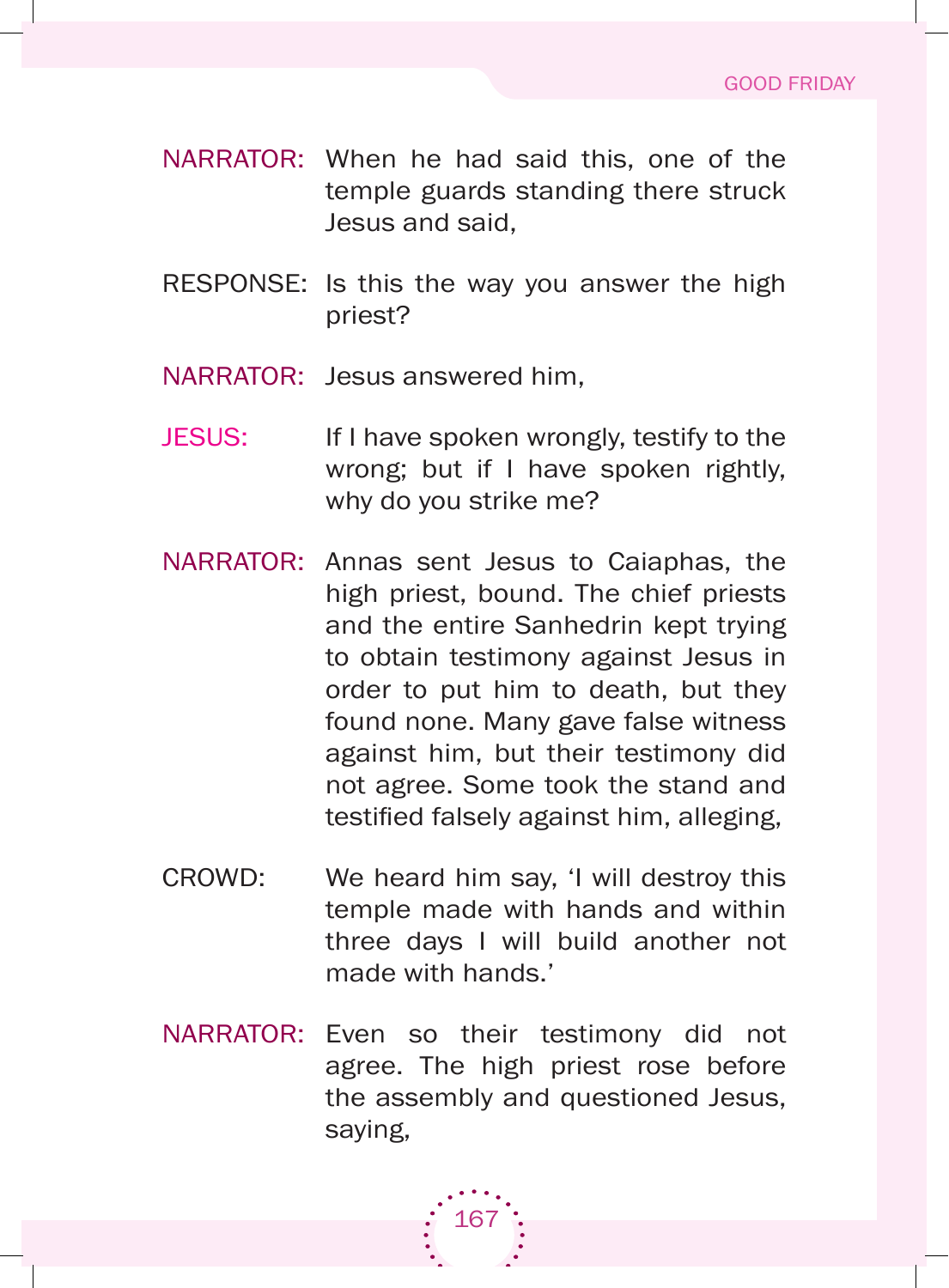- RESPONSE: Have you no answer? What are these men testifying against you?
- NARRATOR: But Jesus was silent. Then the high priest said to him,
- RESPONSE: I order you to tell us under oath before the living god whether you are the Messiah, the Son of God.
- NARRATOR: Jesus said to him in reply,
- JESUS: You have said so. But I tell you; from now on you will see the Son of Man seated at the right hand of the almighty and coming on the clouds of heaven.
- NARRATOR: Then the high priest tore his robes and said,
- RESPONSE: He has blasphemed! What further need have we of witnesses? you have now heard the blasphemy; what is your opinion?
- NARRATOR: They replied,
- CROWD: He deserves to die.
- NARRATOR: Then they spat on his face and struck him, while some slapped him, saying,

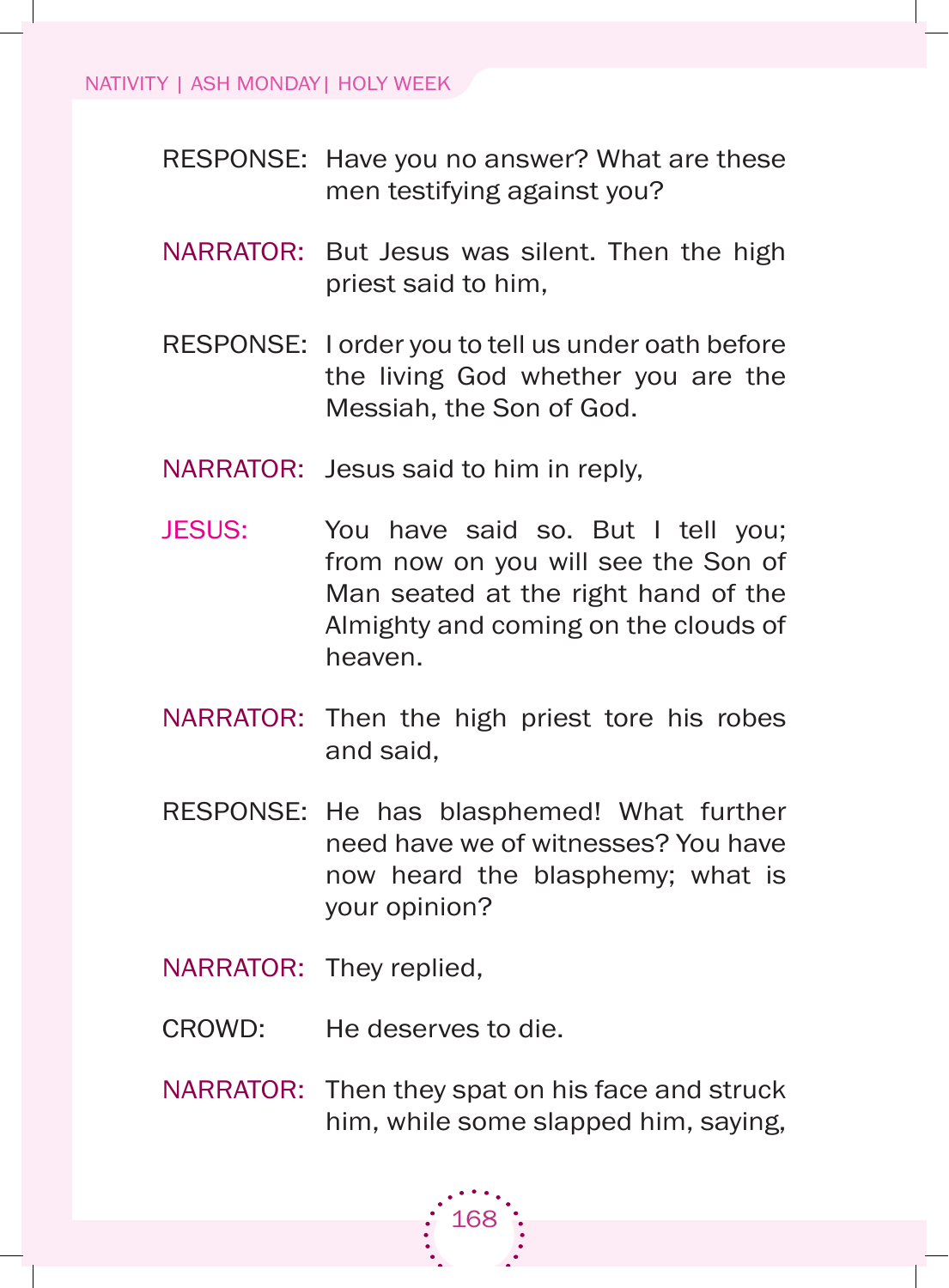- CROWD: Prophecy for us, Messiah, who is it that struck you?
- NARRATOR: Simon Peter and another disciple followed Jesus. Now the other disciple was known to the high priest and he entered the courtyard of the high priest with Jesus. But, Peter stood at the gate outside. So the other disciple, the acquaintance of the high priest, went out and spoke to the gate-keeper and brought Peter in. One of the maids came over to him and said,

RESPONSE : Are you not a disciple of that man? (female)

NARRATOR : He replied in haste

- RESPONSE: No I am not.
- NARRATOR: Now the slaves and the guards were standing around a charcoal fire that they had made, because it was cold and they were warming themselves. Peter was also standing there, keeping warm. A maid saw him seated in the light, looked intently at him and said,

RESPONSE: Are you not one with Jesus the (female) Nazarene?

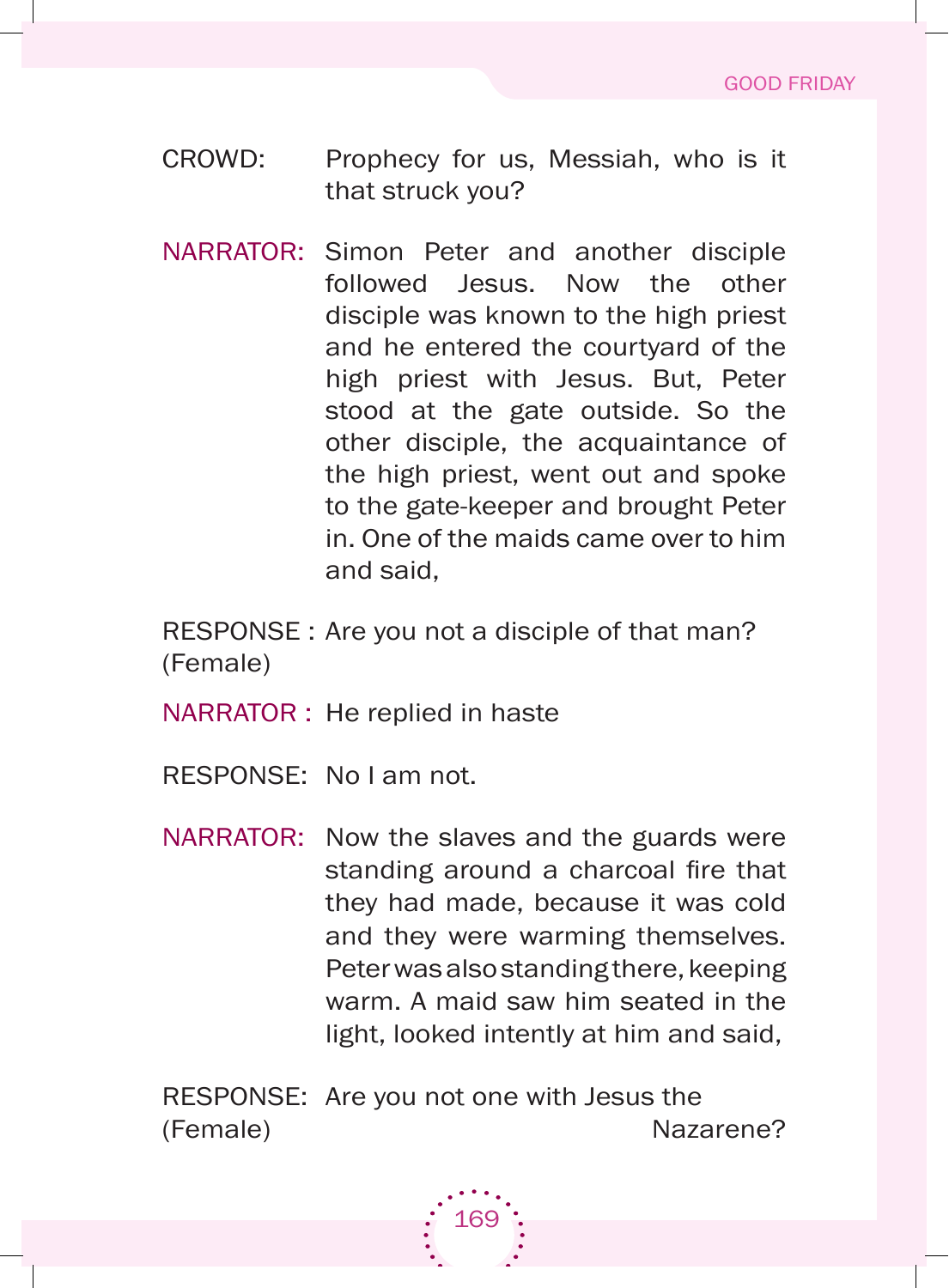- NARRATOR: But he denied it in front of everyone, saying,
- RESPONSE: I do not know what you are talking about. I do not know him.
- NARRATOR: He went to the gate and cock crowed. a while after those who were there told Peter.
- RESPONSE: You too are with them. No doubt, your style of conversation attest to that.
- NARRATOR: Peter swore before them.
- RESPONSE: I do not know him.
- NARRATOR: One of the slaves of the high priest, a relative of the one whose ear Peter had cut off, said,
- RESPONSE : Did I not see you in the garden with him?
- NARRATOR: Again Peter denied it. Immediately, the cock crowed. Jesus looked at Peter. Then Peter remembered the words that Jesus had spoken: "Before" the cock crows you will deny me three times." He went out and wept bitterly.

When it was morning, all the chief priests and the elders took counsel against Jesus to put him to death. They brought him before the court and said.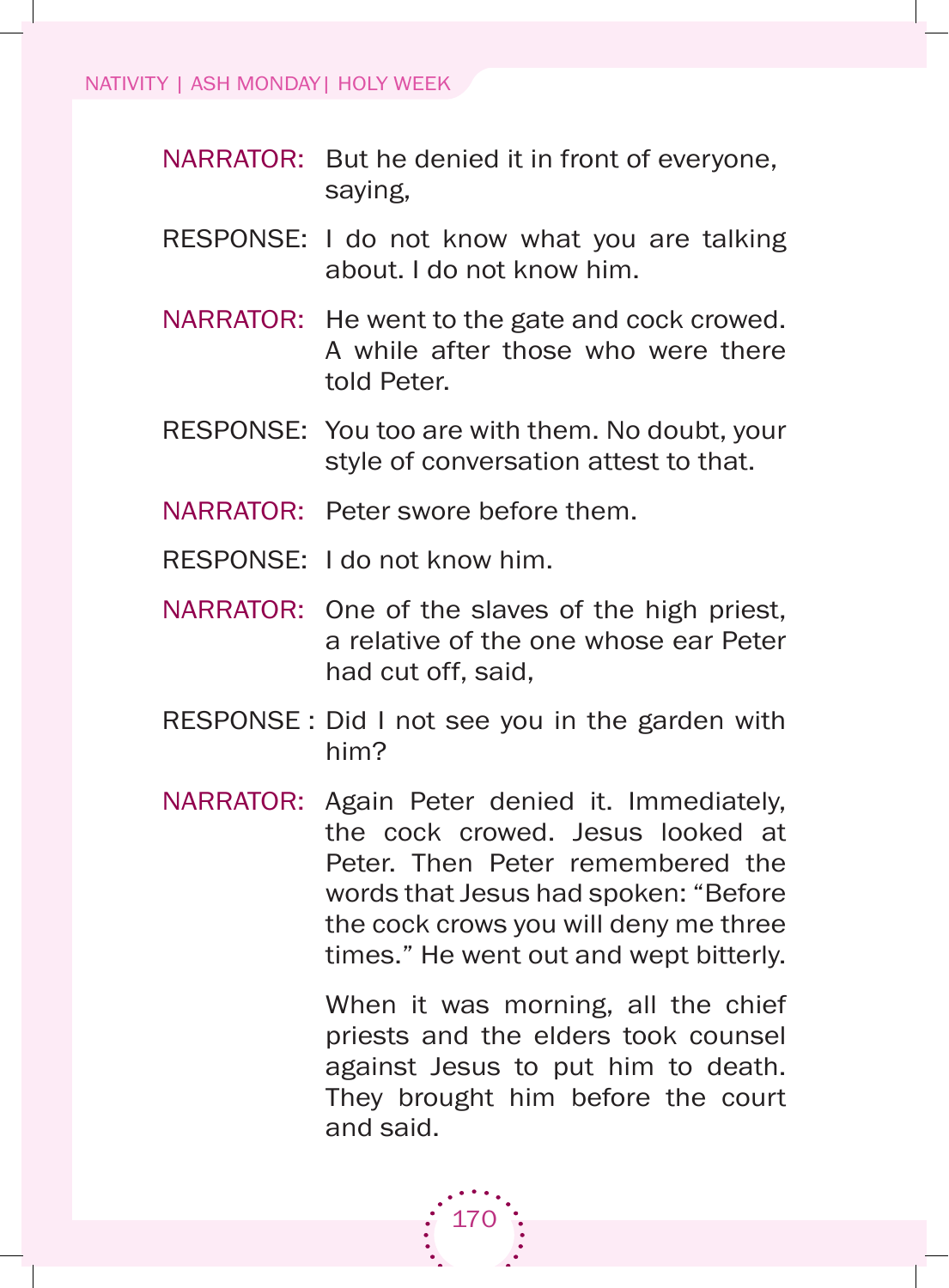CROWD: If you are the Messiah, tell us.

NARRATOR: But he said to them.

- JESUS: If I tell you, you will not believe; and if I ask you, you will not answer. But from now on the Son of Man shall be seated at the right hand of the almighty.
- NARRATOR: They asked him again.
- CROWD: Are you the Son of God, then?
- NARRATOR: He said to them.
- JESUS: You say that I AM.
- NARRATOR: They said,
- CROWD: What further testimony do we need? We have heard it ourselves from his own lips.
- NARRATOR: They bound him and led him away and delivered him to Pilate the governor.

 When Judas, his betrayer, saw that he was condemned, he repented and brought back the thirty pieces of silver to the chief priests and the elders, saying,

RESPONSE: I have sinned in betraying innocent blood.

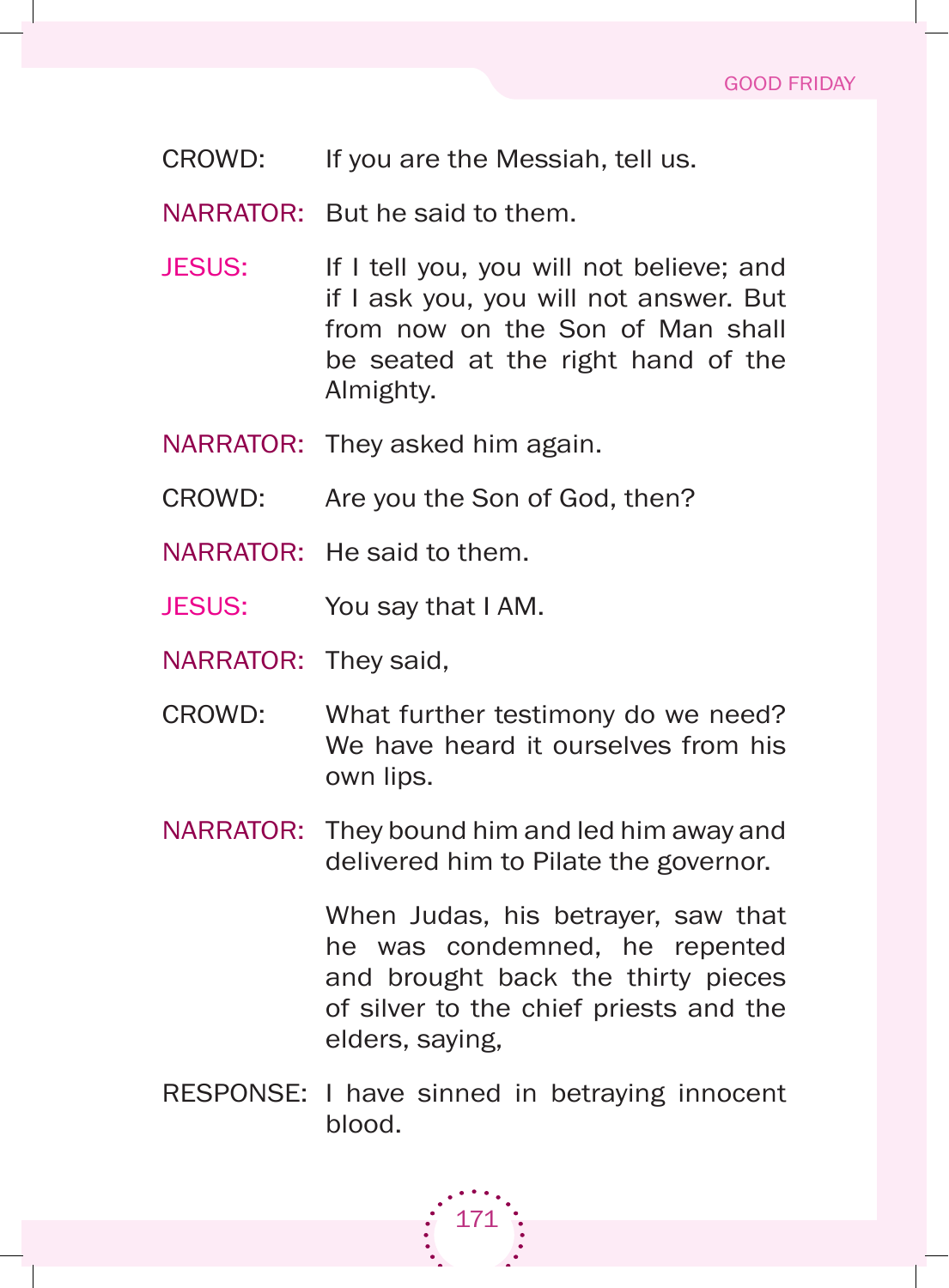#### NATIVITY | ASH MONDAY| HOLY WEEK

NARRATOR: They said,

- CROWD: What is that to us? See to it yourself.
- NARRATOR: Flinging the money into the temple, he departed and went off and hanged himself. The chief priests gathered up the money, but said,
- CROWD: It is not lawful to deposit this in the temple treasury, for it is the price of blood.
- NARRATOR: After consultation, they used it to buy the potter's field as a burial place for foreigners. That is why that field even today is called the Field of Blood. Then was fulfilled what had been said through Jeremiah the prophet, "And they took the thirty pieces of silver, the value of a man with a price on his head, a price set by some of the israelites, and they paid it out for the potter's field just as the Lord had commanded me."

172

Then they brought Jesus from Caiaphas to the praetorium. It was morning. And they themselves did not enter the praetorium, in order not to be defiled so that they could eat the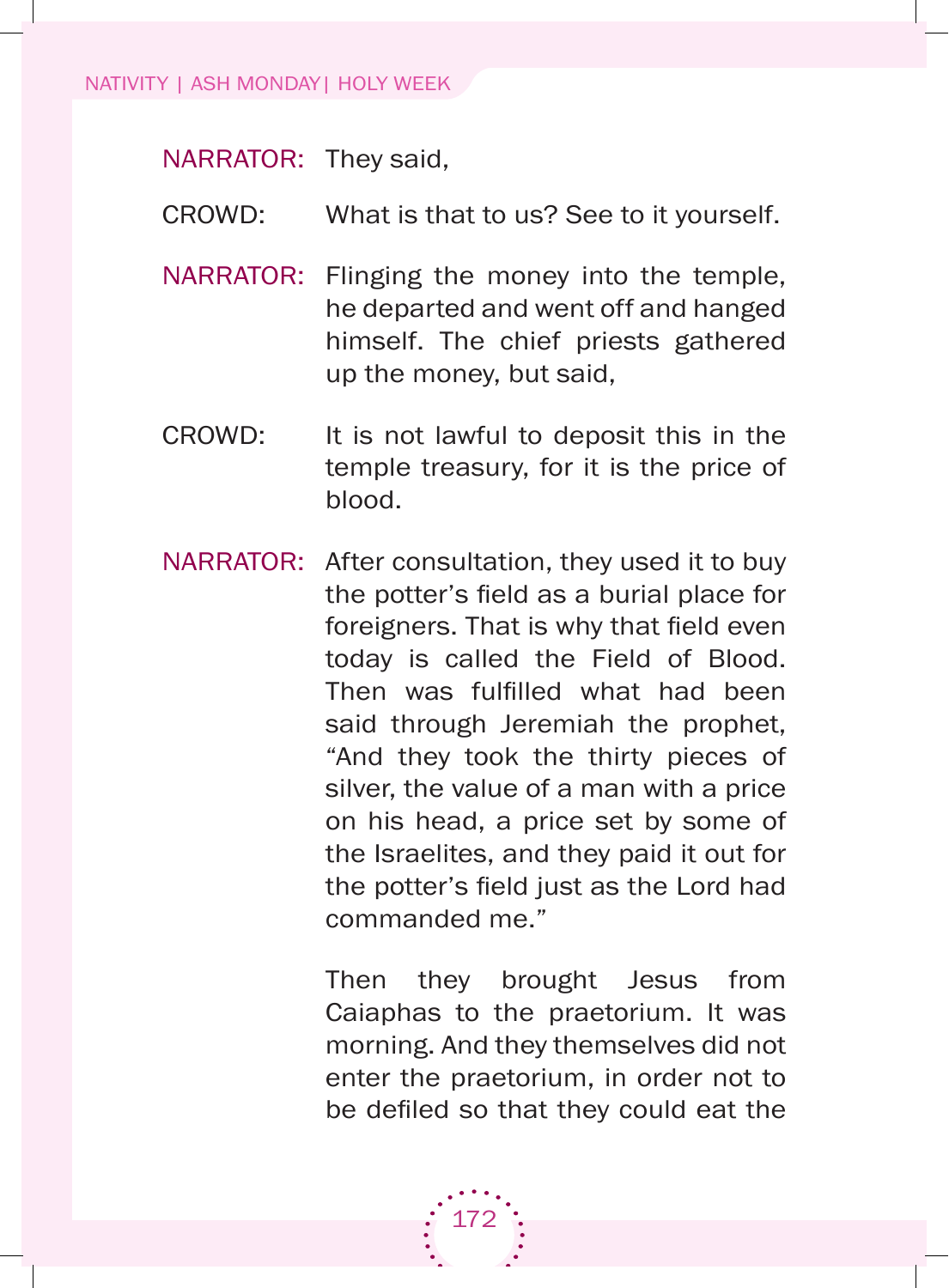Passover. so Pilate came out to them and said,

- RESPONSE : What charge do you bring against this man?
- NARRATOR: They answered and said to him,
- CROWD: If he were not a criminal, we would not have handed him over to you.
- NARRATOR: At this, Pilate said to them,
- RESPONSE: Take him yourselves and judge him according to your law.
- NARRATOR: The Jews answered him,
- CROWD: We do not have the right to execute anyone!
- NARRATOR: Thus fulfilled the words of Jesus indicating the kind of death he would die. and they began to accuse him, saying,
- CROWD: We found this man perverting our people, and forbidding us to give tribute to Caesar, and saying that he himself is a King, the Messiah.
- NARRATOR: So Pilate went back into the praetorium and summoned Jesus and asked him,

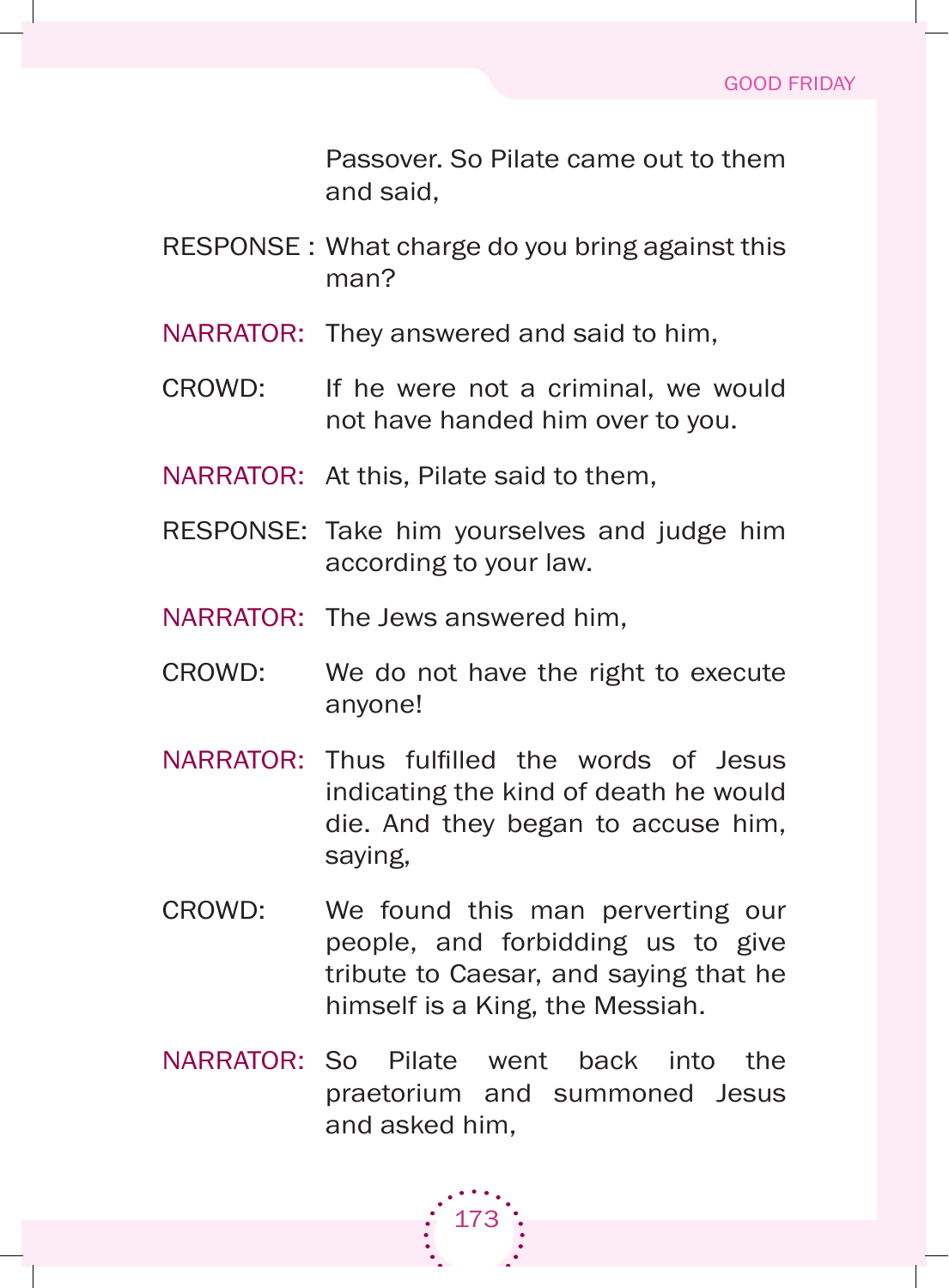RESPONSE: Are you the king of Jews?

- NARRATOR: Jesus answered,
- JESUS: Do you say this on your own or have others told you about me?
- NARRATOR: Pilate answered,
- RESPONSE: I am not a Jew, am I? Your own people and the chief priests handed you over to me. What have you done?
- NARRATOR: Jesus answered,
- JESUS: My kingdom does not belong to this world. if my kingdom did belong to this world, my attendants would be fighting to keep me from being handed over to the Jews. But as it is, my kingdom is not here.
- NARRATOR: So Pilate said to him.
- RESPONSE: Then are you a King?
- NARRATOR: Jesus answered,
- JESUS: You say I am a King. For this I was born and for this i came into the world, to testify to the truth. Everyone who belongs to the truth listens to my voice

174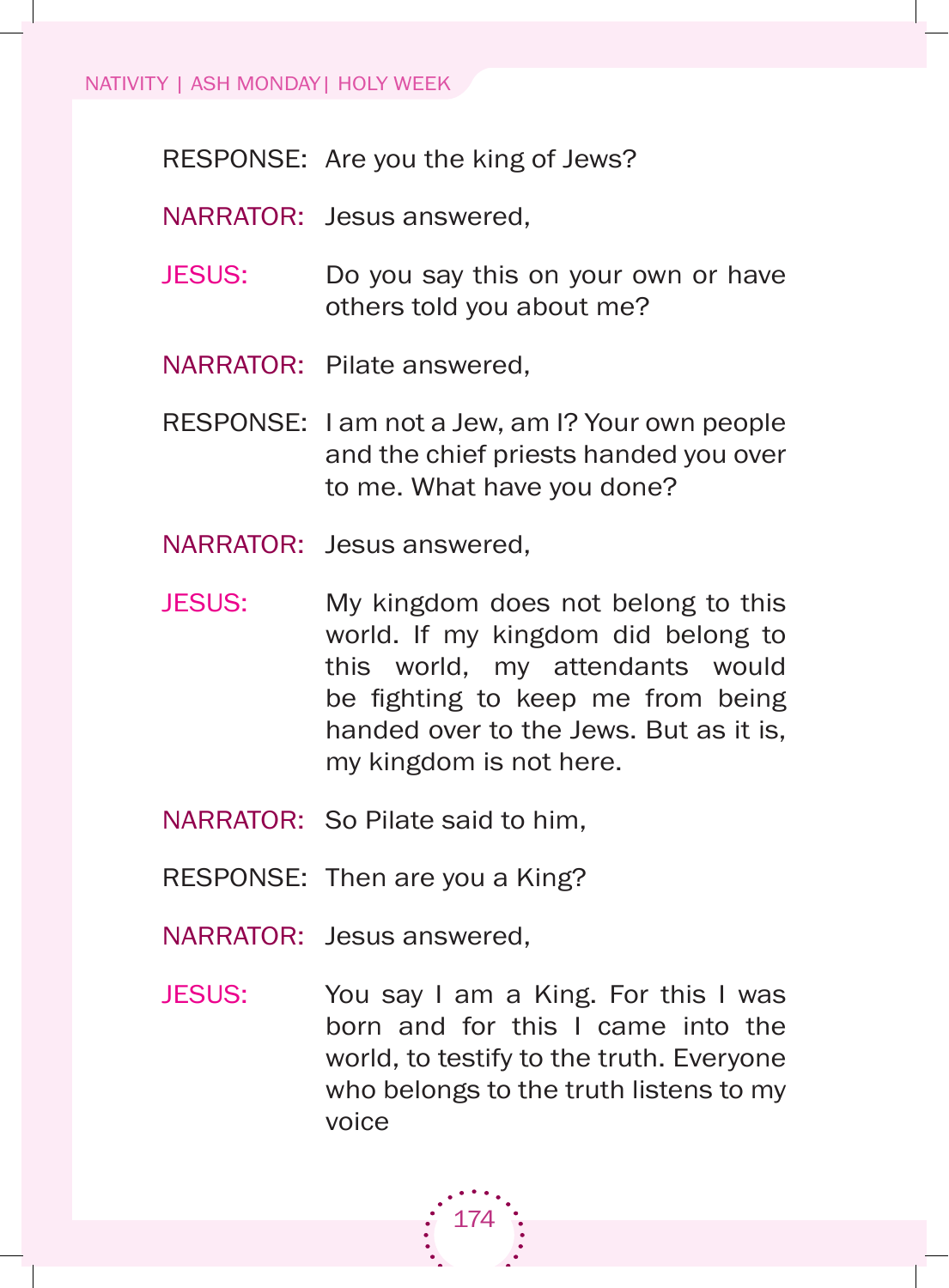NARRATOR: Pilate said to him,

- RESPONSE: What is the truth?
- NARRATOR: When Pilate had said this, he again went out to the Jews and said to them,
- RESPONSE: I find no guilt in him.
- NARRATOR: But they were adamant and said,
- CROWD: He stirs up the people, teaching throughout all Judea, from galilee even to this place.
- NARRATOR: On hearing Galilee, Pilate asked,
- RESPONSE: Is this man a Galilean?
- NARRATOR: Upon learning that he was under Herod's jurisdiction, he sent him to herod who was in Jerusalem at that time. Herod was very glad to see Jesus; he had been wanting to see him for a long time, for he had heard about him and had been hoping to see him perform some sign. he questioned him at length, but he gave him no answer. The chief priests and scribes, meanwhile, stood by accusing him harshly. Herod and his soldiers treated him contemptuously

175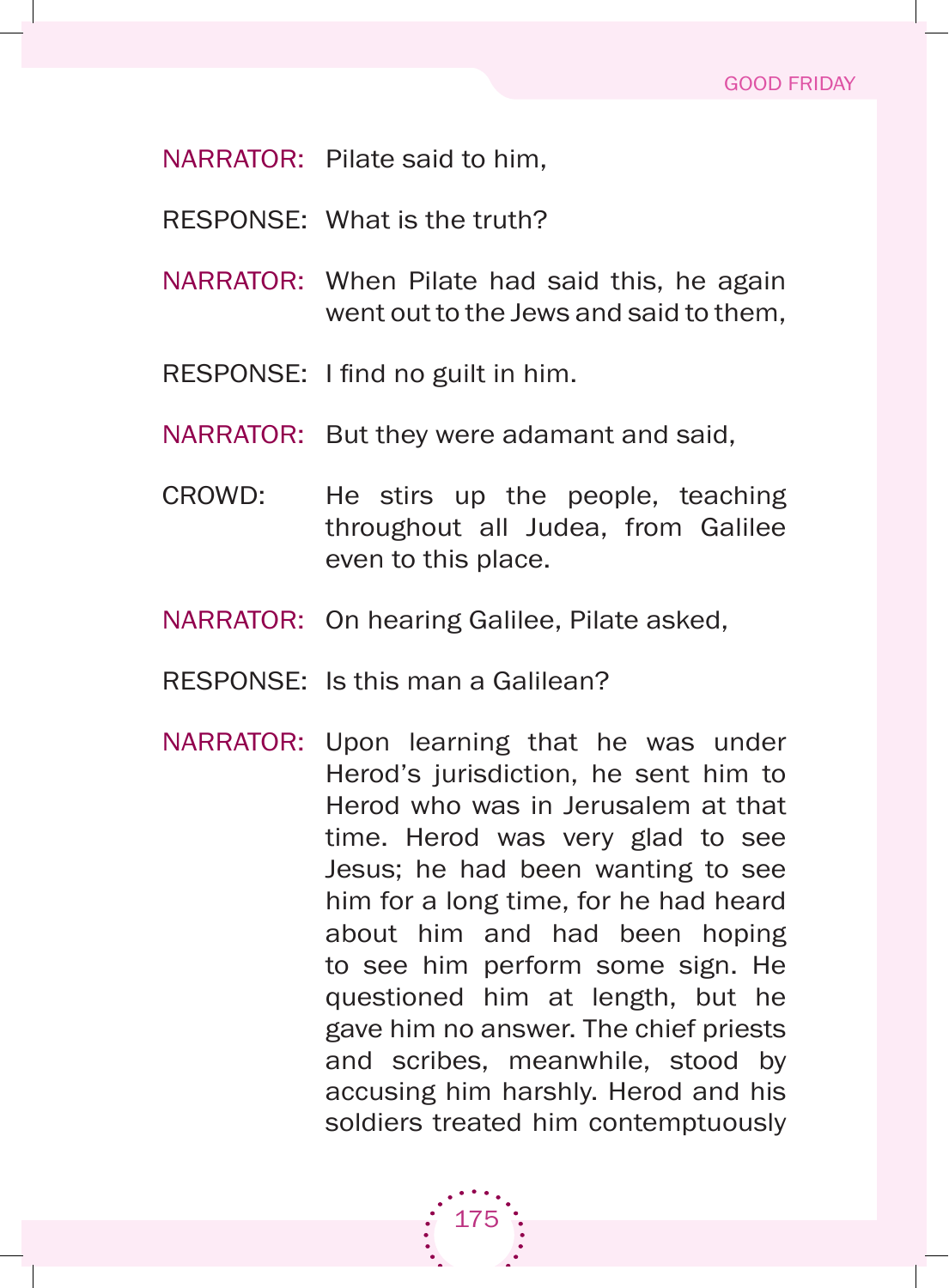and mocked him, and after clothing him in resplendent garb, he sent him back to Pilate. Herod and Pilate became friends that very day, even though they had been enemies before. Pilate then summoned the chief priests, the rulers, and the people and said to them,

- RESPONSE: You brought this man to me and accused him of inciting the people to revolt. i have conducted my investigation in your presence and have not found this man guilty of the charges you have brought against him, nor did Herod, for he sent him back to us. So no capital crime has been committed by him. Therefore I shall have him flogged and then release him.
- NARRATOR: Now on the occasion of the feast he used to release to them one prisoner whom they requested. A man called barabbas was then in prison along with the rebels who had committed murder in a rebellion. The crowd came forward and began to ask him to do for them as he was accustomed. Pilate asked the crowd,
- RESPONSE: You have a custom that I release one prisoner to you at Passover. Do you

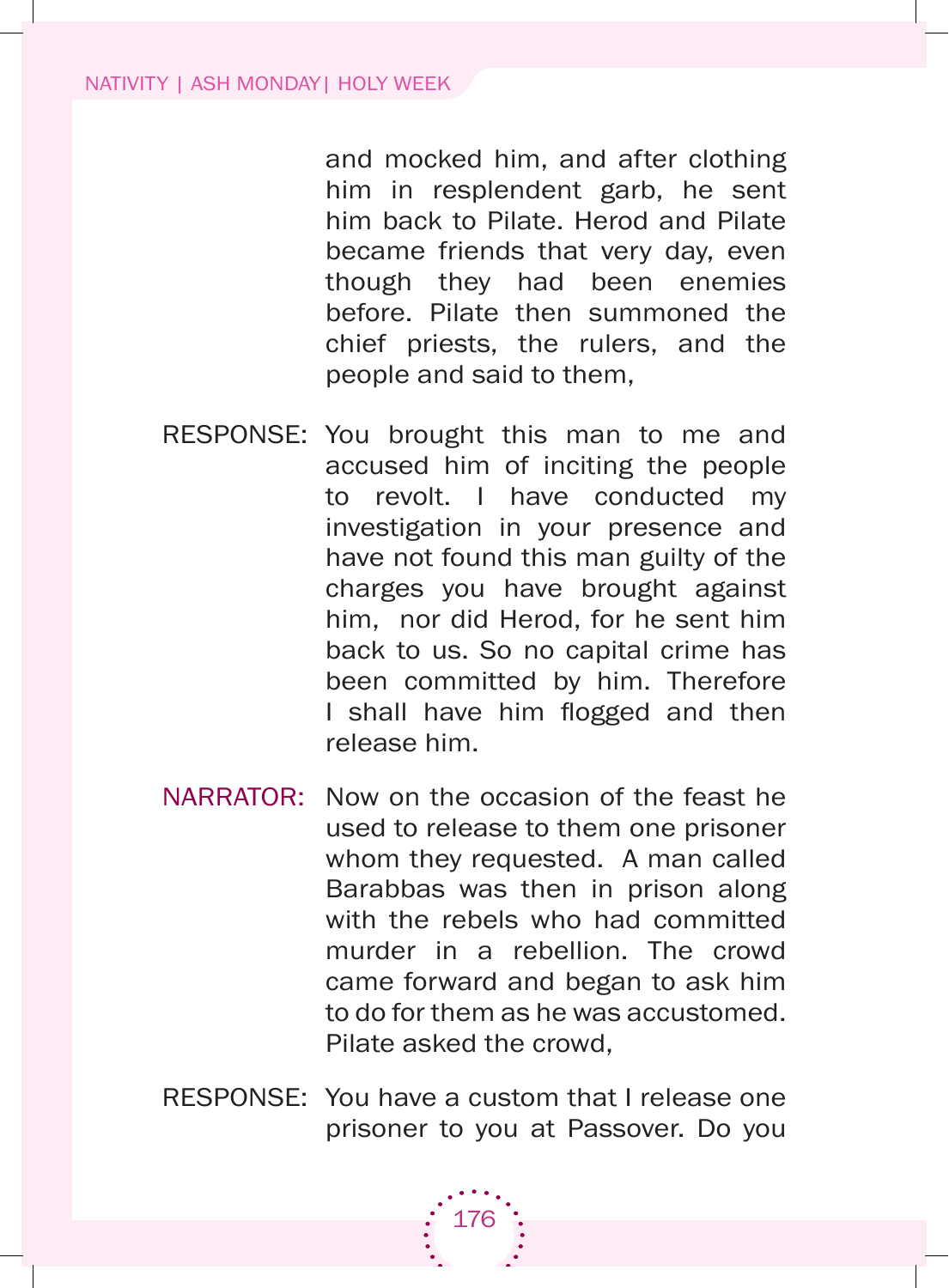want me to release to you the King of Jews?

- NARRATOR: For he knew that it was out of envy that they had handed him over. While he was still seated on the bench, his wife sent him a message,
- RESPONSE : Have nothing to do with that righteous (female) man. i suffered much in a dream today because of him.
- NARRATOR: The chief priests and the elders persuaded the crowds to ask for Barabbas but to kill Jesus. The governor said to them in reply,
- RESPONSE: Which of the two do you want me to release to you?
- NARRATOR: They answered,
- CROWD: Away with this man, and release to us **Barabbas**
- NARRATOR: With the intent of freeing Jesus, Pilate again asked,
- RESPONSE: What shall I do with Jesus known as the King of Jews?
- NARRATOR: Then the crowd said loud.

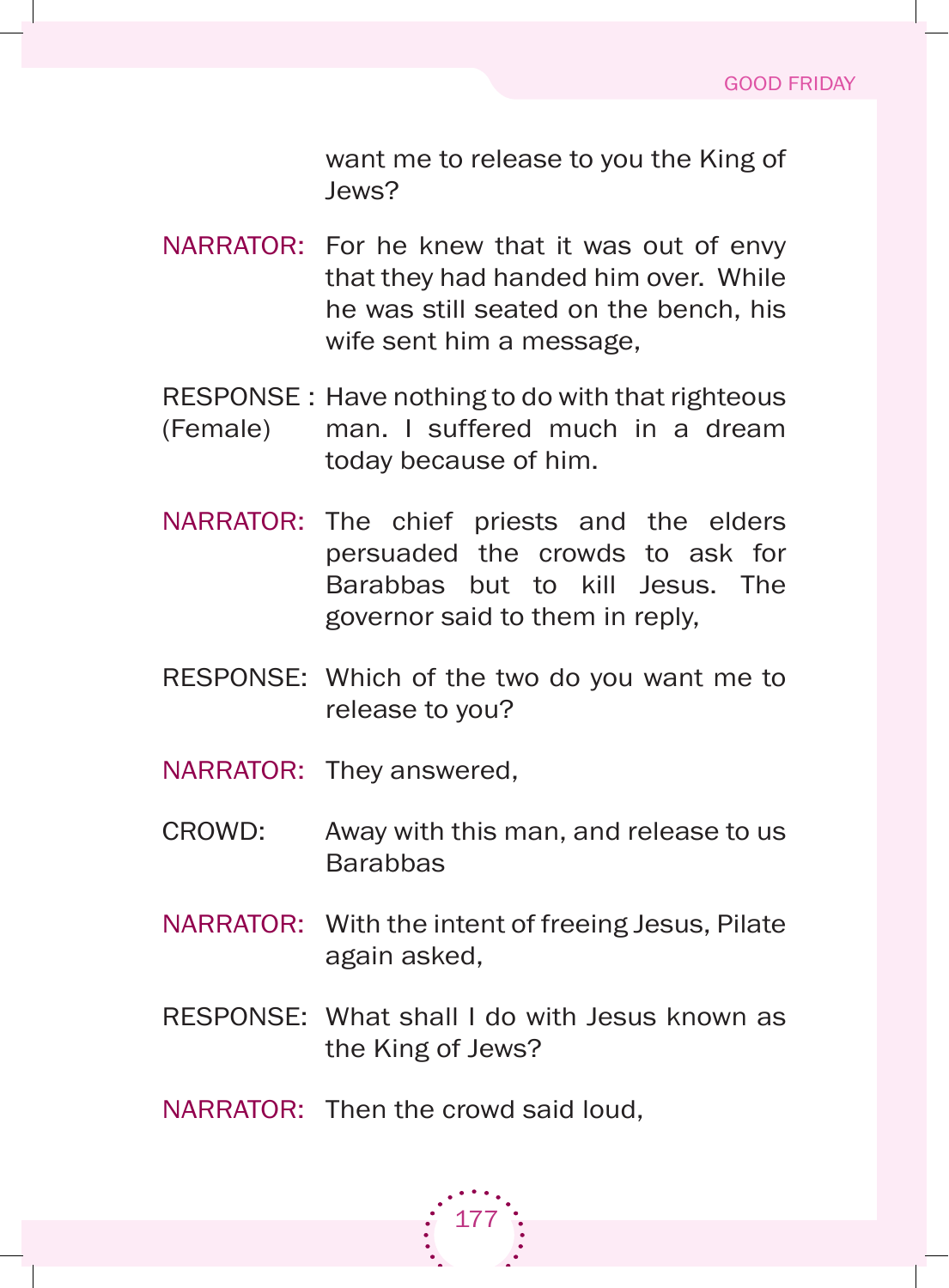#### NATIVITY | ASH MONDAY| HOLY WEEK

- CroWd: CruCify him! CruCify him!
- NARRATOR: Pilate asked the crowd for the third time,
- RESPONSE: Why, what evil has he done? I have found in him no crime deserving death.
- NARRATOR: But they were adamant, demanding with loud cries that he should be crucified. And their voices prevailed. so Pilate, wishing to satisfy the crowd, released Barabbas to them and, after he had Jesus scourged, handed him over to be crucified.

Then the soldiers of the governor took Jesus into the praetorium, and they gathered the whole battalion before him. and they stripped him and put a scarlet robe upon him, and plaiting a crown of thorns they put it on his head, and put a reed in his right hand. And kneeling before him they mocked him, saying, "Hail, King of Jews!" And they spat upon him, and took the reed and struck him on the head. And when they had mocked him, they stripped him of the robe, and put his own clothes on him, and led him away to crucify him.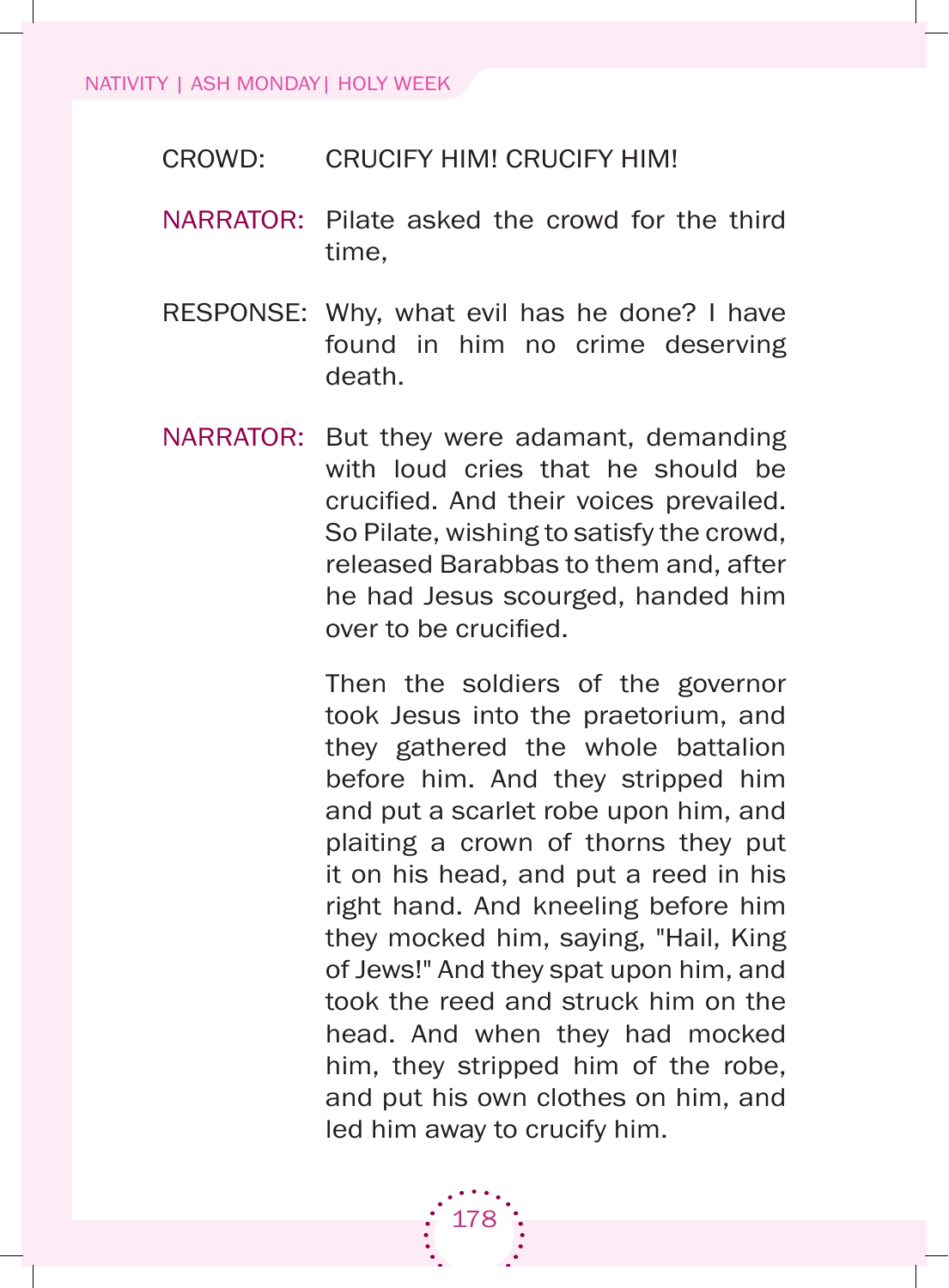Once more Pilate went out and said to them,

- RESPONSE: Look, I am bringing him out to you, so that you may know that I find no guilt in him.
- NARRATOR: So Jesus came out, wearing the crown of thorns and the purple cloak. And Pilate said to them,
- RESPONSE: Behold, the man!
- NARRATOR: When the chief priests and the guards saw him, they cried aloud.
- CroWd: CruCify him! CruCify him!
- NARRATOR: Pilate said to them,
- RESPONSE: Take him yourselves and crucify him. I find no guilt in him.
- NARRATOR: The Jews answered,
- CROWD: We have a law, and according to that law, he ought to die, because he made himself the Son of God.
- NARRATOR: Now when Pilate heard this statement. he became even more afraid, and went back into the praetorium and asked Jesus,

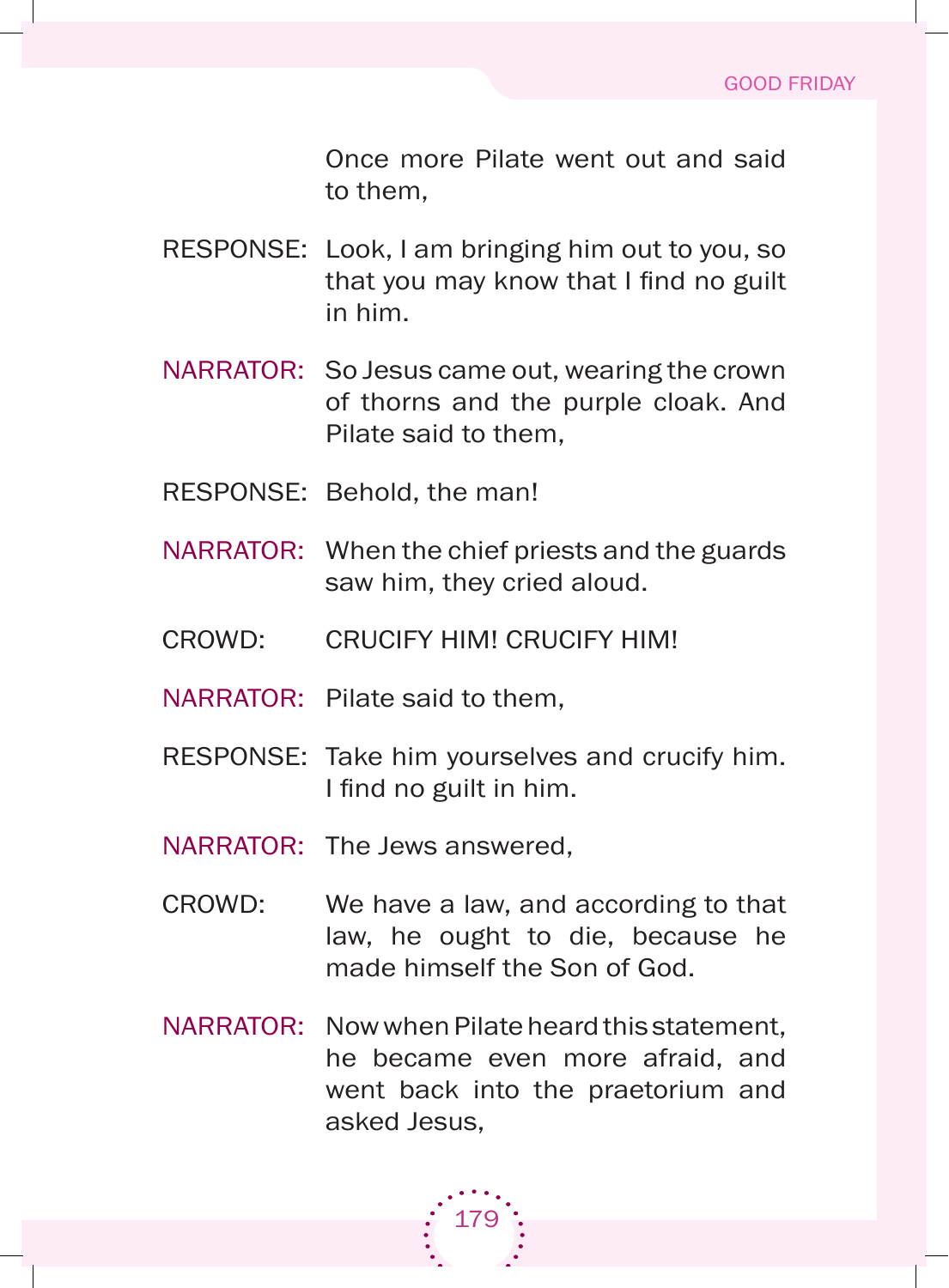RESPONSE : Where are you from?

- NARRATOR: Jesus did not answer him. So Pilate said to him,
- RESPONSE : Do you not speak to me? Do you not know that i have the power to release you and I have the power to crucify you?
- NARRATOR: Jesus answered him,
- JESUS: You would have no power over me if it had not been given to you from above. for this reason the one who handed me over to you has the greater sin.
- NARRATOR: Consequently, Pilate tried to release him, but the Jews cried out,
- CROWD: If you release him, you are not a friend of Caesar. Everyone who makes himself a king is an enemy of Caesar.
- NARRATOR: When Pilate heard these words he brought Jesus out and seated him on the judge's bench in the place called stone Pavement, in hebrew, Gabbatha. It was preparation day for Passover, and it was about noon. And he said to the Jews,

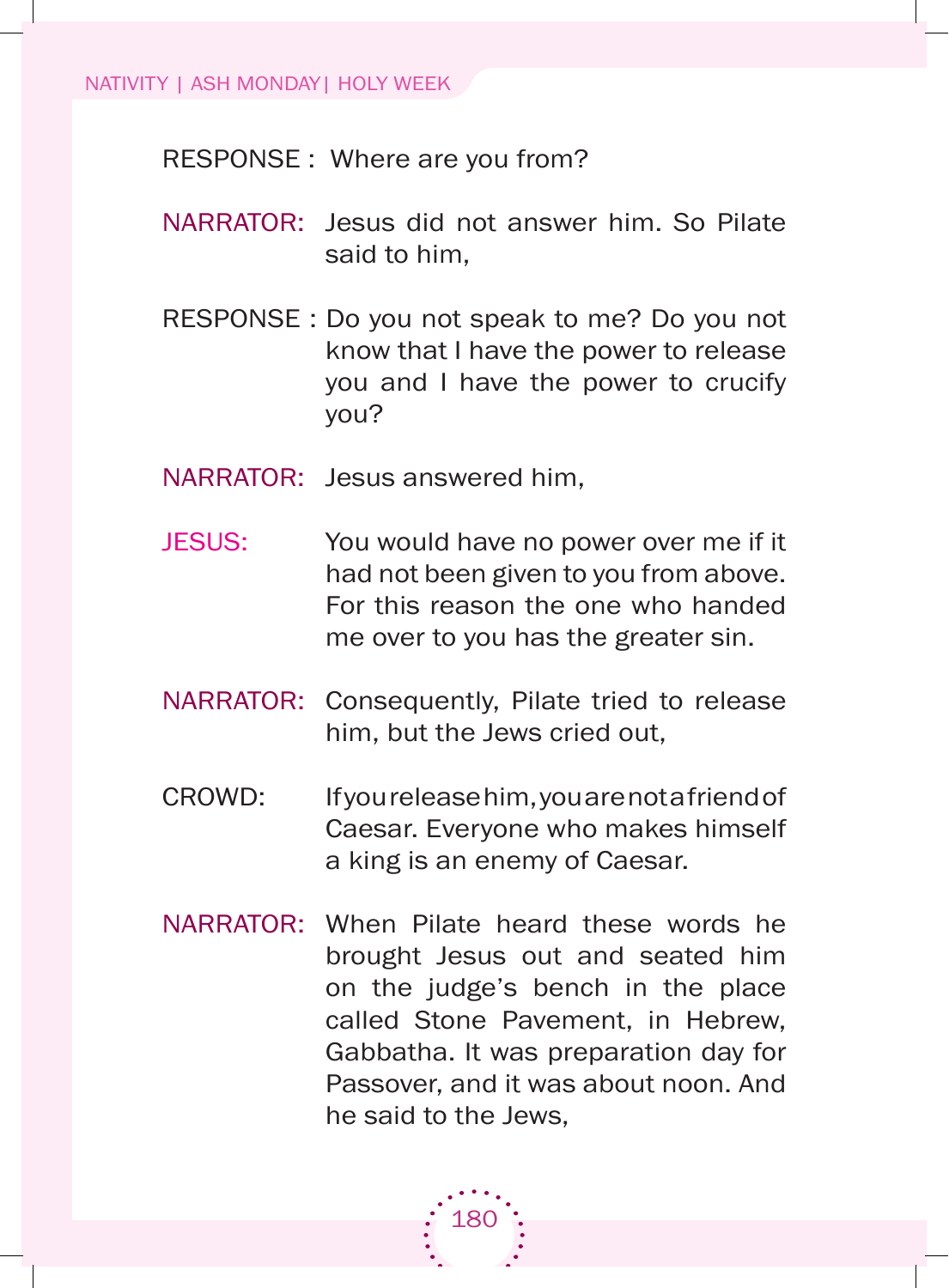RESPONSE: Behold, your King!

NARRATOR : They cried out,

- CROWD: Take him away, Take him away! Crucify him!
- NARRATOR: Pilate said to them,
- RESPONSE: Shall I crucify your king?
- NARRATOR: The chief priests answered,
- CROWD: We have no king but Caesar
- NARRATOR: Assuming that his efforts were in vain and seeing that the situation was getting worse, Pilate took some water and washed his hands in front of the crowd and said,
- RESPONSE: I am not responsible for this man's blood
- NARRATOR: Hearing this the crowd shouted
- CROWD: Let his blood be on us and upon our children.
- NARRATOR: Then he handed Jesus over to them to be crucified. So they took Jesus, removed his purple cloak and put

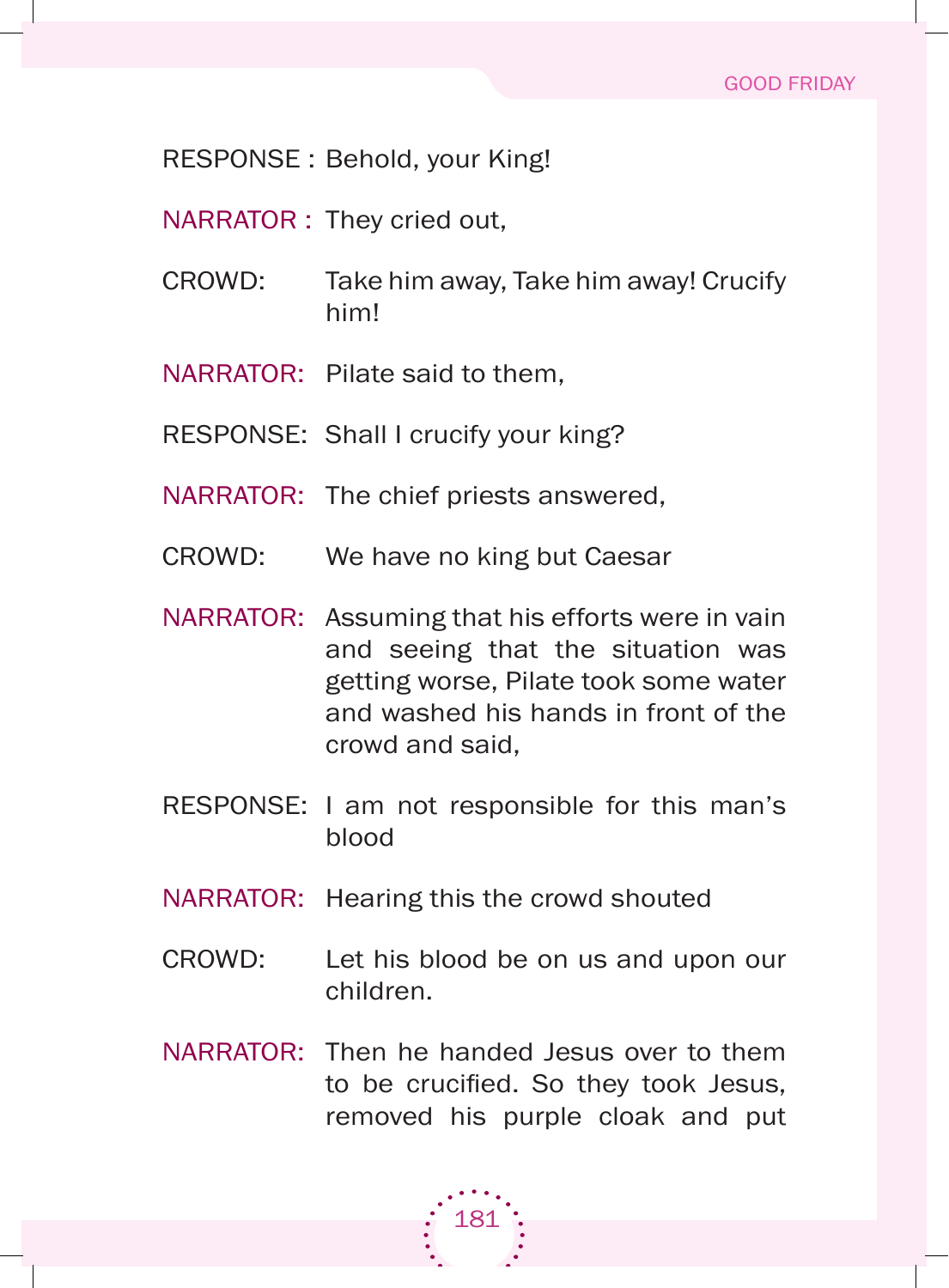on him his own clothes. Carrying the cross himself, Jesus went out to what is called the Place of the skull, in Hebrew, Golgotha. On the way, they met simon from Cyrene who was the father of Alexander and Rufus. He was coming from his fields. They persuaded him to carry Jesus' cross and kept it on his shoulders for him to carry.

a large crowd followed Jesus on his way to the cross. The crowd included a lot of women from Jerusalem, who were weeping and crying for him. seeing this, Jesus turned to them and said,

- JESUS: Oh, daughters of Jerusalem, do not weep for me; weep instead for yourselves and for your children, for indeed, the days are coming when people will say, 'Blessed are the barren, the wombs that never bore and the breasts that never nursed.' At that time people will say to the mountains, 'fall upon us!' and to the hills, 'cover us!' For if these things are done when the wood is green what will happen when it is dry?
- NARRATOR: Two others also, who were criminals, were led away to be put to death with

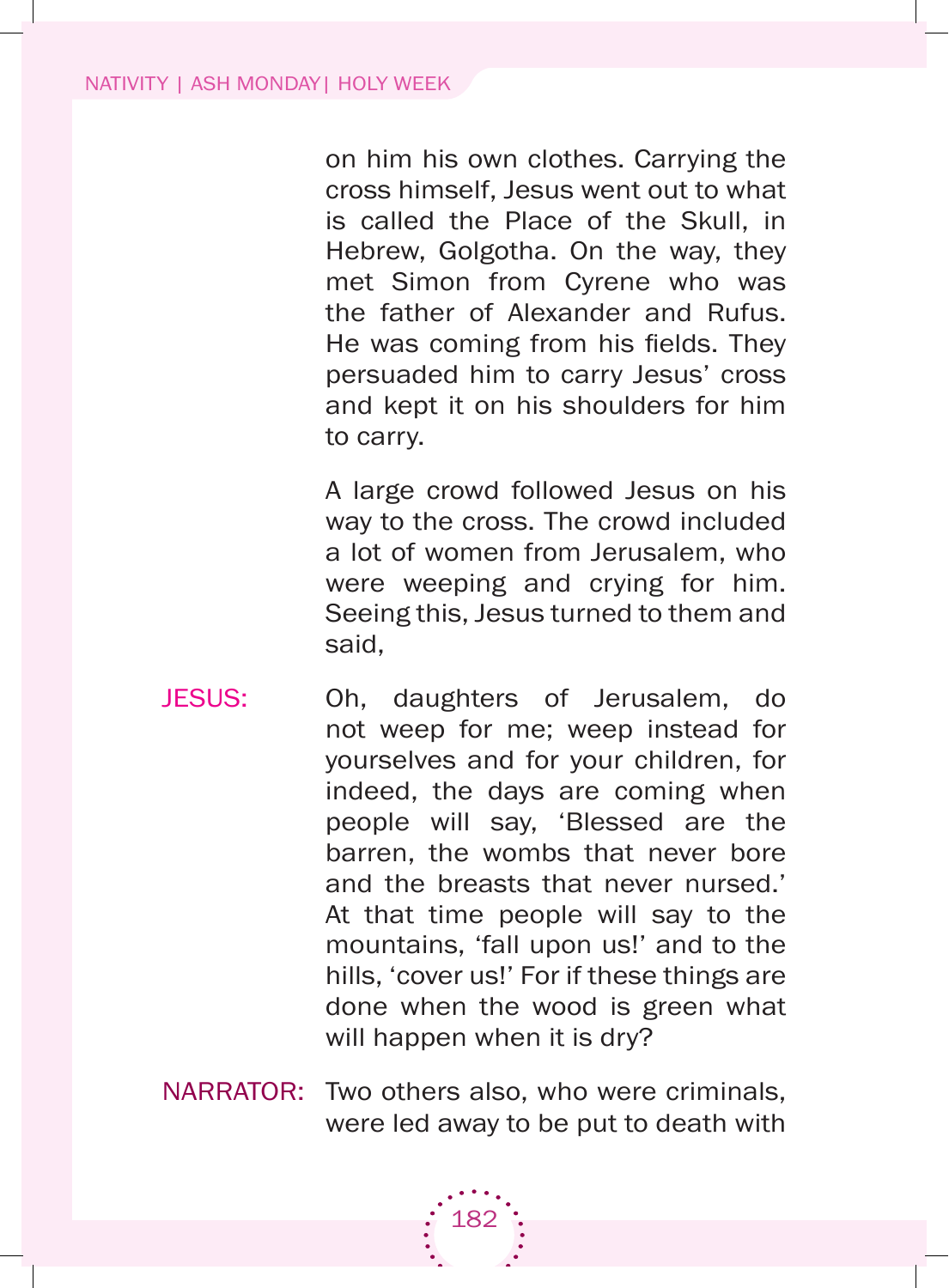him. They offered him wine to drink, mingled with gall; he tasted it, but he did not drink it.

There, they crucified him along with two thieves, one on either side with Jesus in the middle. Thus the writing in the scriptures, 'He will be counted amongst the wicked', came true.

#### Congregation kneels

The crucifix is unveiled. Everyone kneels, wooden bells are rung.

after a moment of deep silence the following psalm is prayed in two groups

psalM: 22

- 1: But I am a worm, and no man; scorned by men, And despised by the people.
- 2: All who see me mock at me, They make mouths at me, They wag their heads;
- 1: "He committed his cause to the LORD: Let him deliver him.

183

2: let him rescue him for he delights in him!"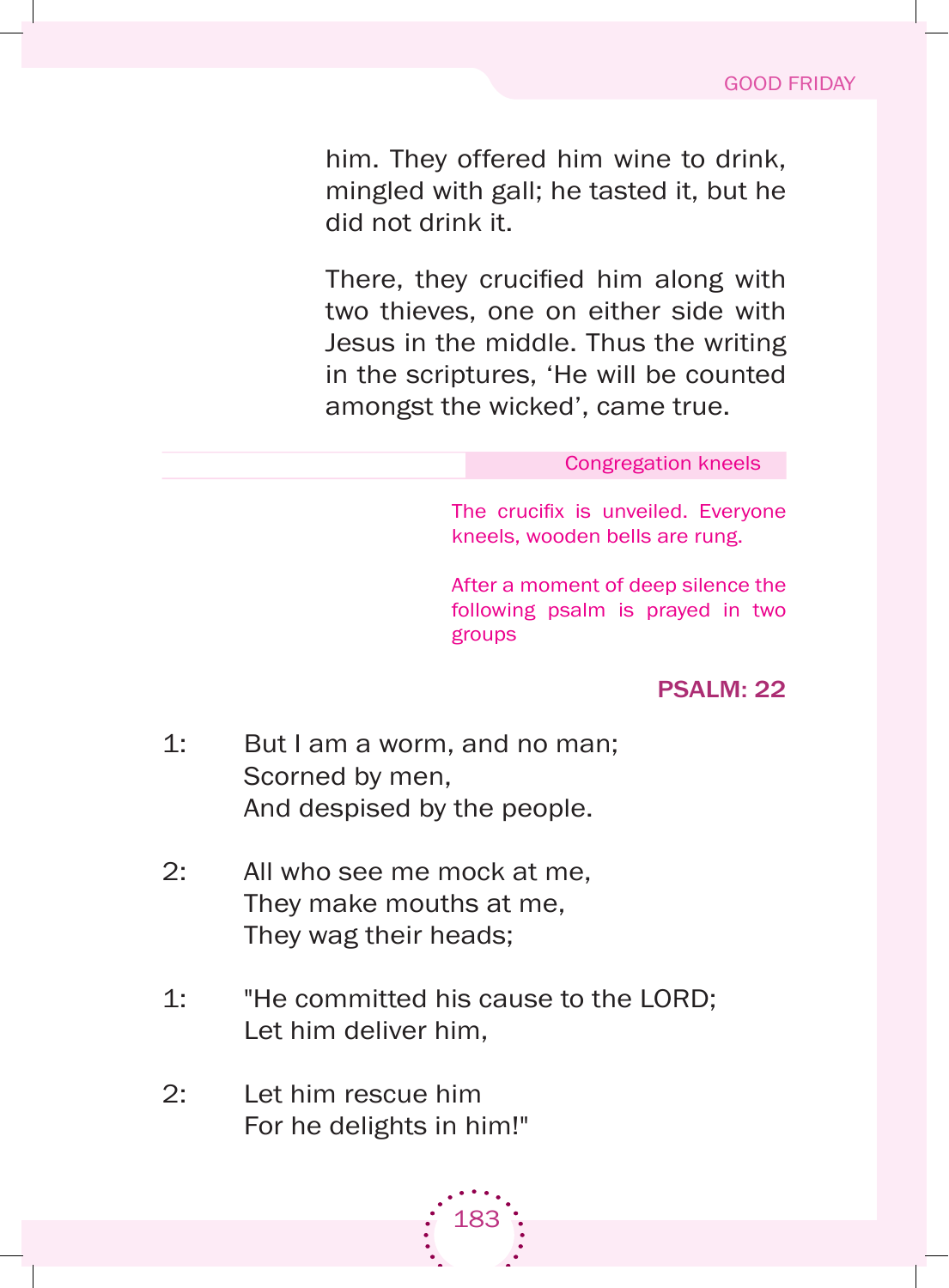- 1: Upon thee was I cast from my birth, And since my mother bore me, Thou hast been my God.
- 2: Be not far from me, for trouble is near And there is none to help.
- 1: Many bulls encompass me, Strong bulls of Bashan surround me; They open wide their mouths at me, Like a ravening and roaring lion.
- 2: I am poured out like water, And all my bones are out of joint;
- 1: my heart is like wax, It is melted within my breast;
- 2: my strength is dried up like a potsherd, And my tongue cleaves to my jaws; Thou dost lay me in the dust of death.
- 1: Yea, dogs are round about me; a company of evildoers encircle me;
- 2: They have pierced my hands and feet I can count all my bones They stare and gloat over me;
- 1: They divide my garments among them, And for my raiment they cast lots.

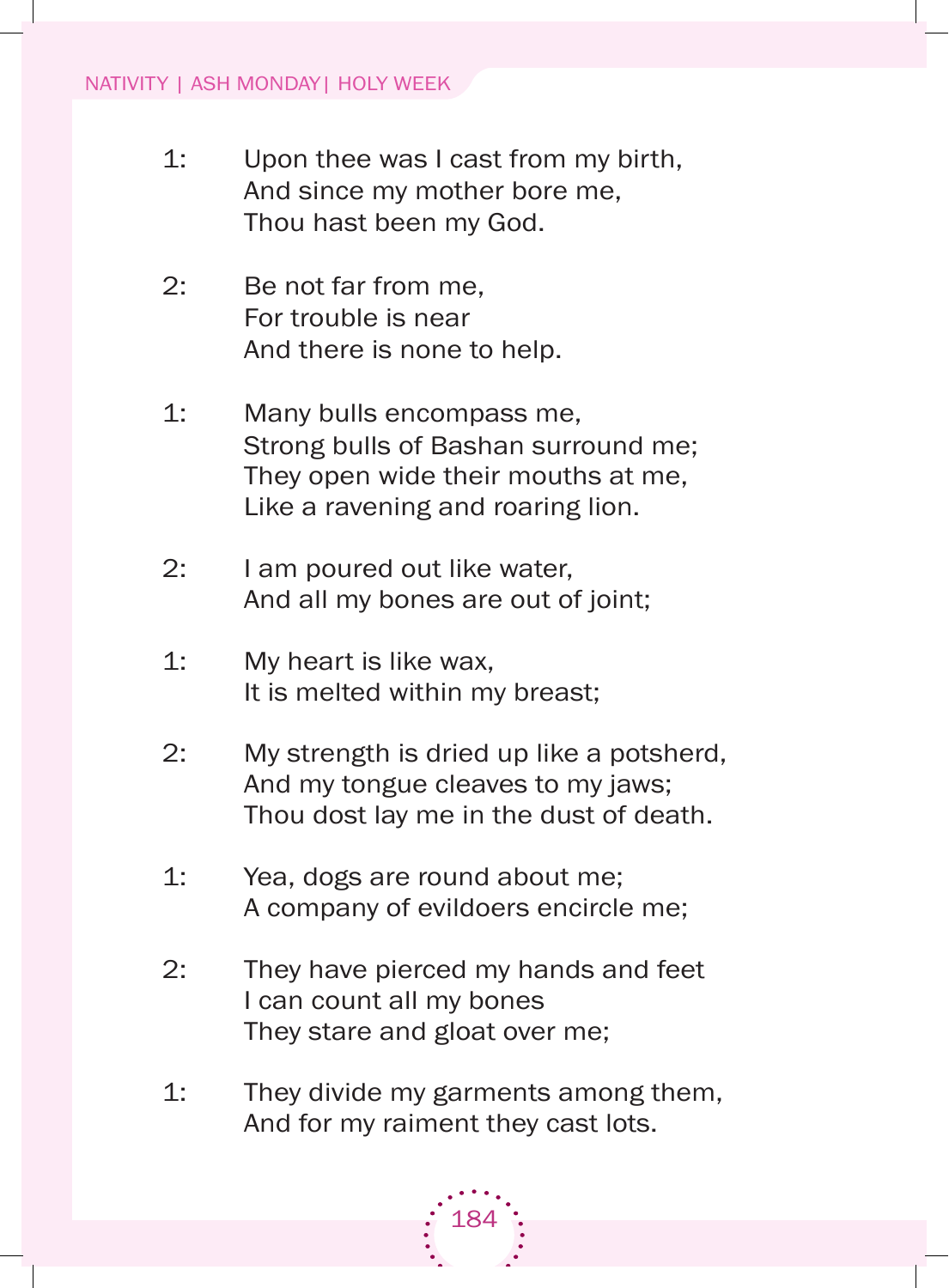Congregation sits

#### passion naRRatiVe continues

- NARRATOR: Around three in the afternoon, Jesus was crucified. Lying on the cross, Jesus said,
- JESUS: Father, forgive them, they know not what they do.
- NARRATOR: Pilate also had an inscription written and put on the cross. it read, "Jesus the Nazarene, the King of the Jews." Now many of the Jews read this inscription, because the place where Jesus was crucified was near the city; and it was written in Hebrew, Latin, and greek. so the chief priests said to Pilate,
- CROWD: Do not write 'The King of the Jews,' but that "he said, 'I am the King of the Jews'."
- NARRATOR: Pilate answered,
- RESPONSE: What I have written, I have written
- NARRATOR: When the soldiers had crucified Jesus, they took his clothes and divided them into four shares, a share for each soldier. They also took his tunic,

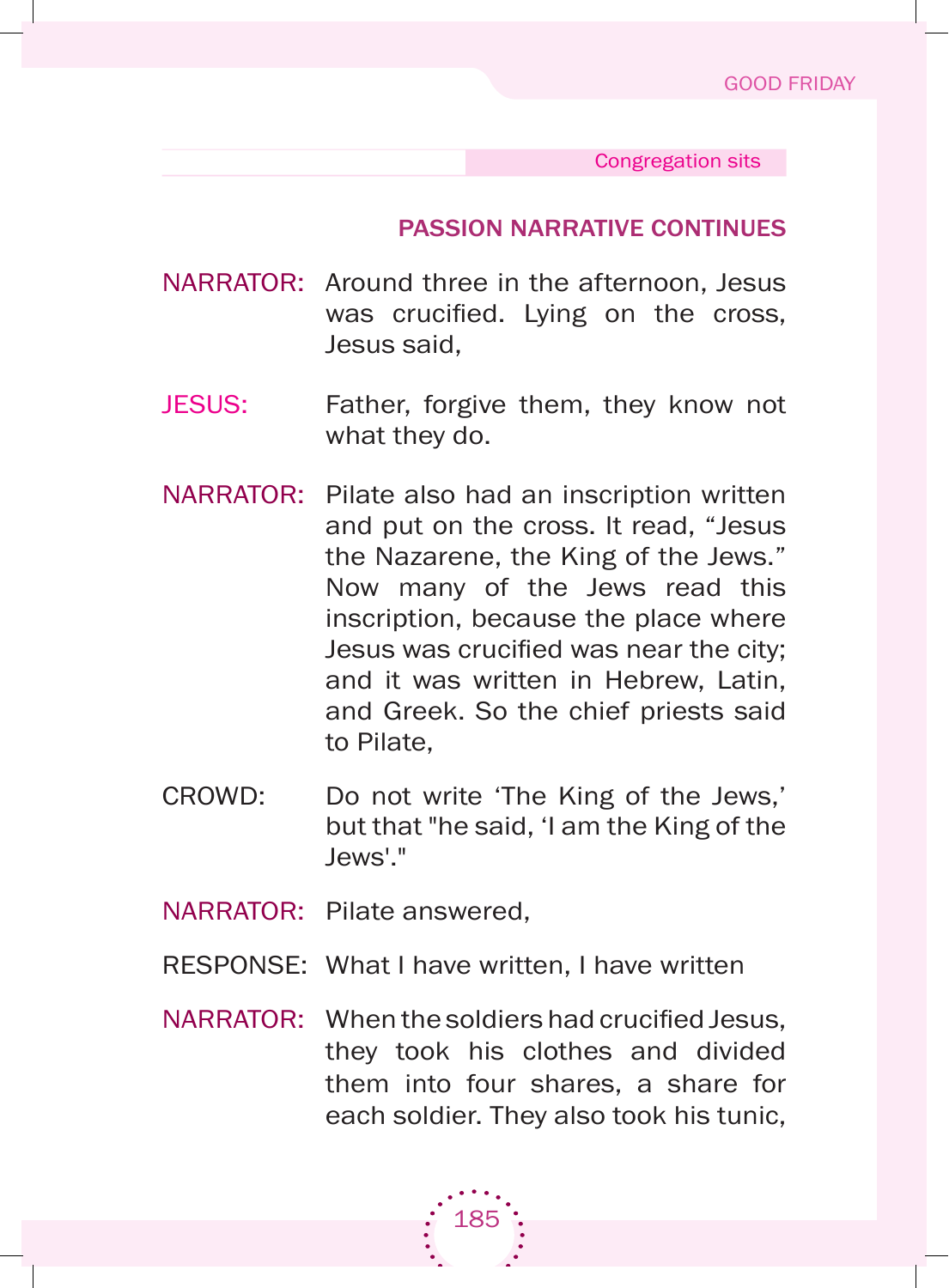but the tunic was seamless, woven in one piece from the top down. so they said to one another,

- CROWD: Let's not tear it, but cast lots for it to see whose it will be,
- NARRATOR: The soldiers did so to fulfill the scriptures: "They divided my garments among them, and for my vesture they cast lots." Those passing by reviled him, shaking their heads and saying,
- CROWD: Aha! You who would destroy the temple and rebuild it in three days, save yourself by coming down from the cross.
- NARRATOR: Likewise the chief priests, with the scribes, mocked him and said,
- CROWD: He saved others; he cannot save himself. So he is the king of Israel! Let him come down from the cross now, and we will believe in him. He trusted in god; let him deliver him now if he wants him. For he said. 'I am the Son of God.'
- NARRATOR: Even the soldiers jeered at him. As they approached to offer him wine they called out,

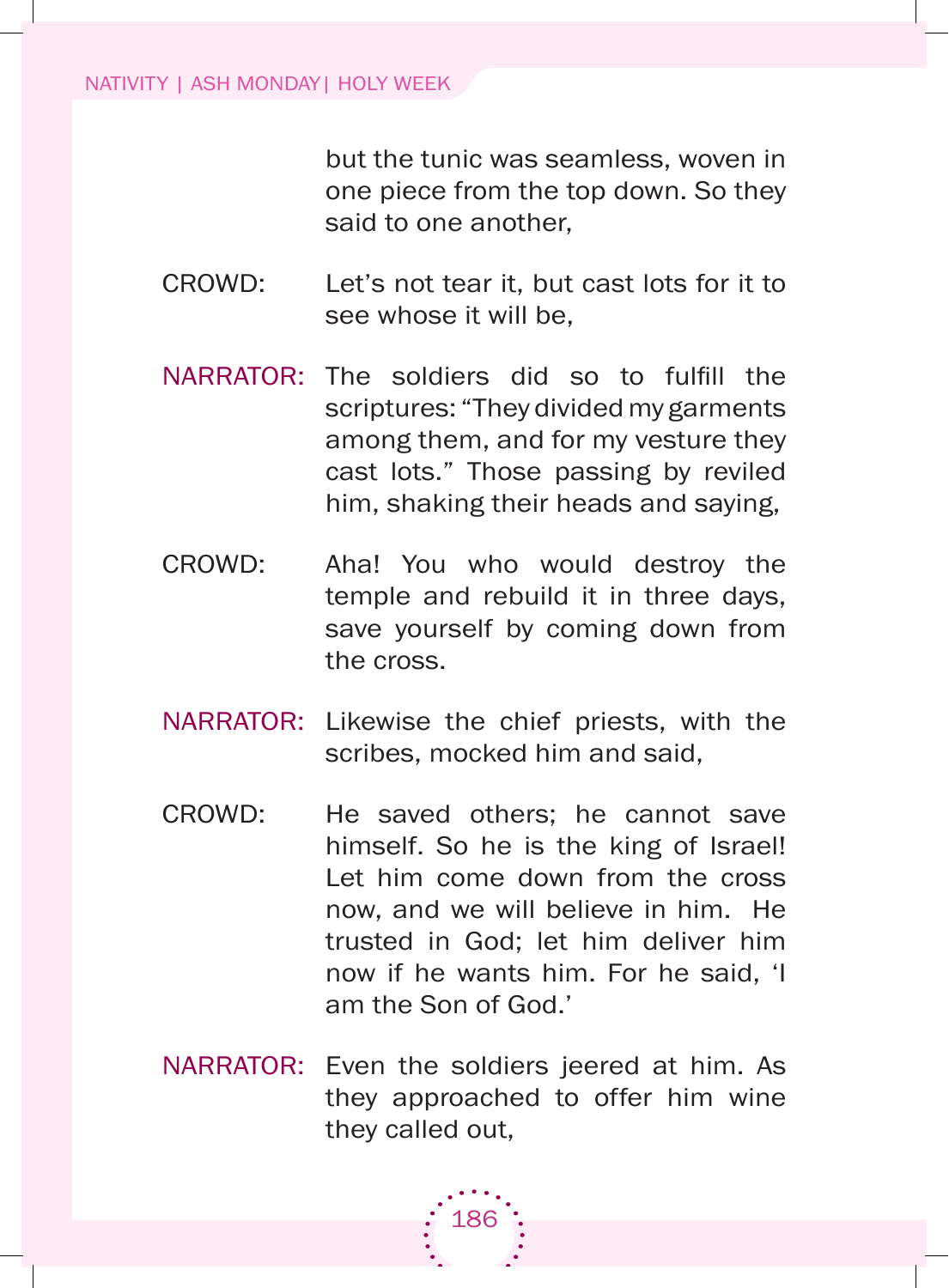- CROWD: If you are the King of the Jews, save yourself.
- NARRATOR: Now one of the criminals hanging there reviled Jesus, saying,
- RESPONSE: Are you not the Messiah? Save yourself and us.
- NARRATOR: The other, however, rebuking him, said in reply,
- RESPONSE: Have you no fear of God, for you are subject to the same condemnation? and indeed, we have been condemned justly, for the sentence we received corresponds to our crimes, but this man has done nothing criminal.
- NARRATOR: Then he said.
- RESPONSE: Jesus, remember me when you come into your kingdom.
- NARRATOR: He replied to him,
- JESUS: Amen, I say to you, today you will be with me in Paradise.
- NARRATOR: Standing by the cross of Jesus were his mother and his mother's sister,

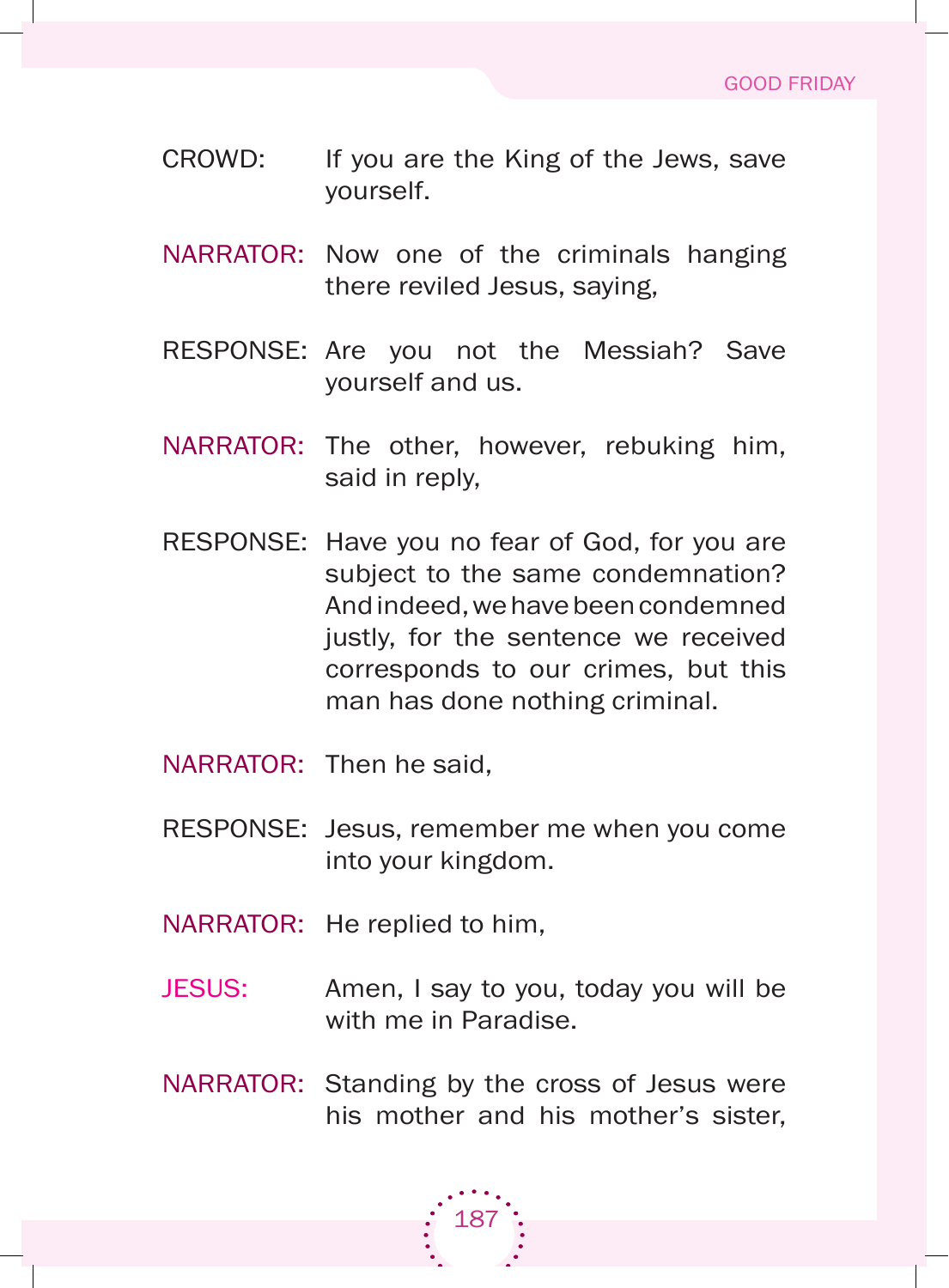Mary the wife of Clopas, and Mary of magdala. When Jesus saw his mother and the disciple there whom he loved, he said to his mother,

- JESUS: Woman, behold, your son.
- NARRATOR: Then he said to his disciple,
- JESUS: Behold, your mother.
- NARRATOR: And from that hour, the disciple took her into his home.

at noon darkness came over the whole land until three in the afternoon. And at three o'clock Jesus cried out in a loud voice,

- Jesus: *El El, L'ma shabkthaani?* my god, my God, why have you forsaken me?
- NARRATOR: Some of the bystanders who heard it said,
- CROWD: Look, he is calling Elijah.
- NARRATOR: After this, aware that everything was now finished, in order that the scripture might be fulfilled, Jesus said,

JESUS: I thirst.

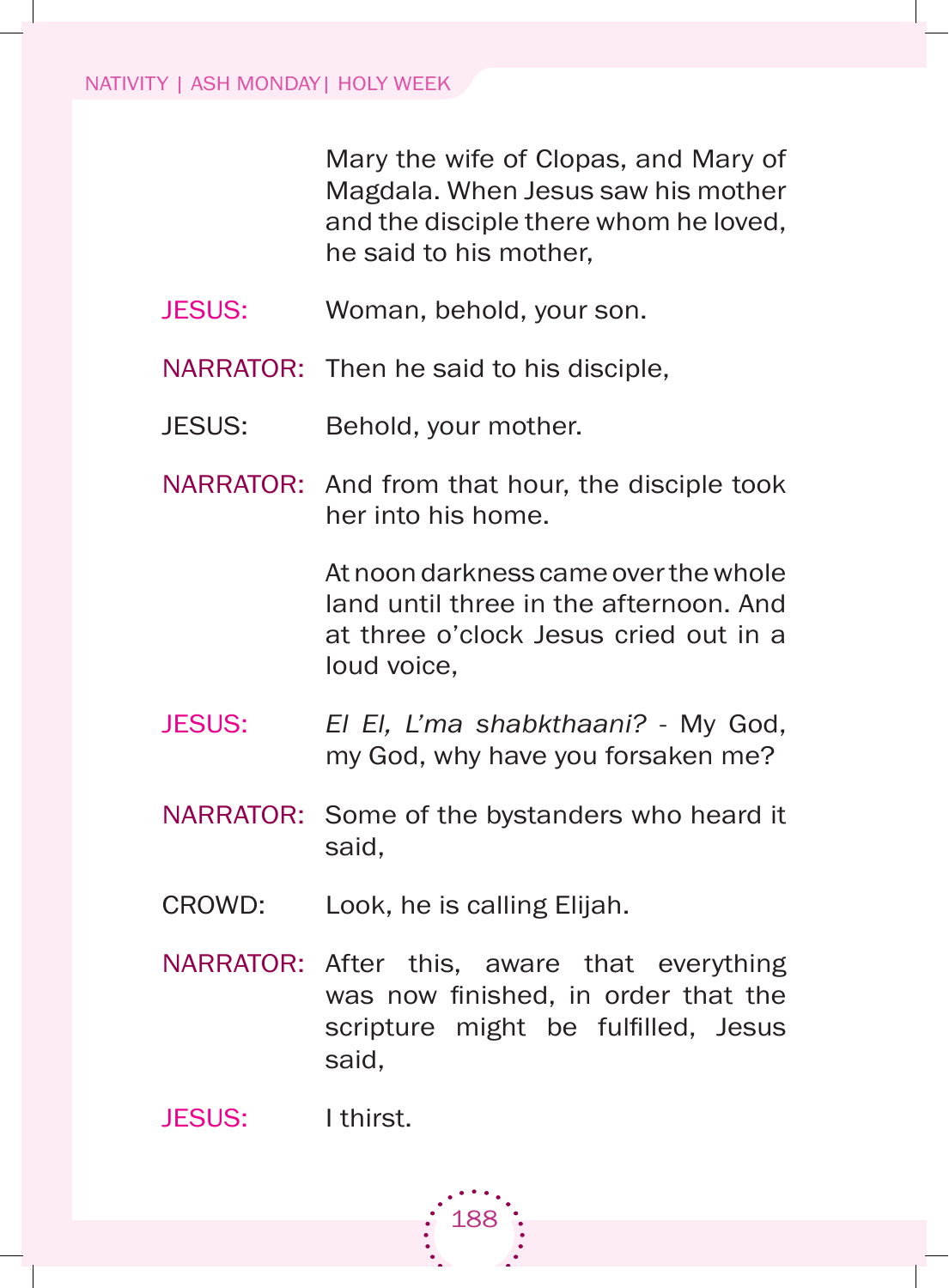- NARRATOR: There was a vessel filled with common wine. So they put a sponge soaked in wine on a sprig of Hyssop and put it up to his mouth. seeing this, people said,
- CROWD: Wait, let us see if Elijah comes to take him down.
- NARRATOR: When Jesus had taken the wine, he said,
- JESUS: It is finished.
- NARRATOR: Jesus cried loudly and said,
- JESUS: Father, into your hands I commend my spirit

To be read LOUD

NARRATOR: He bowed his head, and breathed his last.

Congregation kneels

Wooden bells are rung.

The following hymn/prayers is sung/said

We adore You, O Lord Jesus Christ, and we bless you. because by your holy Cross you have redeemed us and the whole world.

189

celebrant incenses the crucifix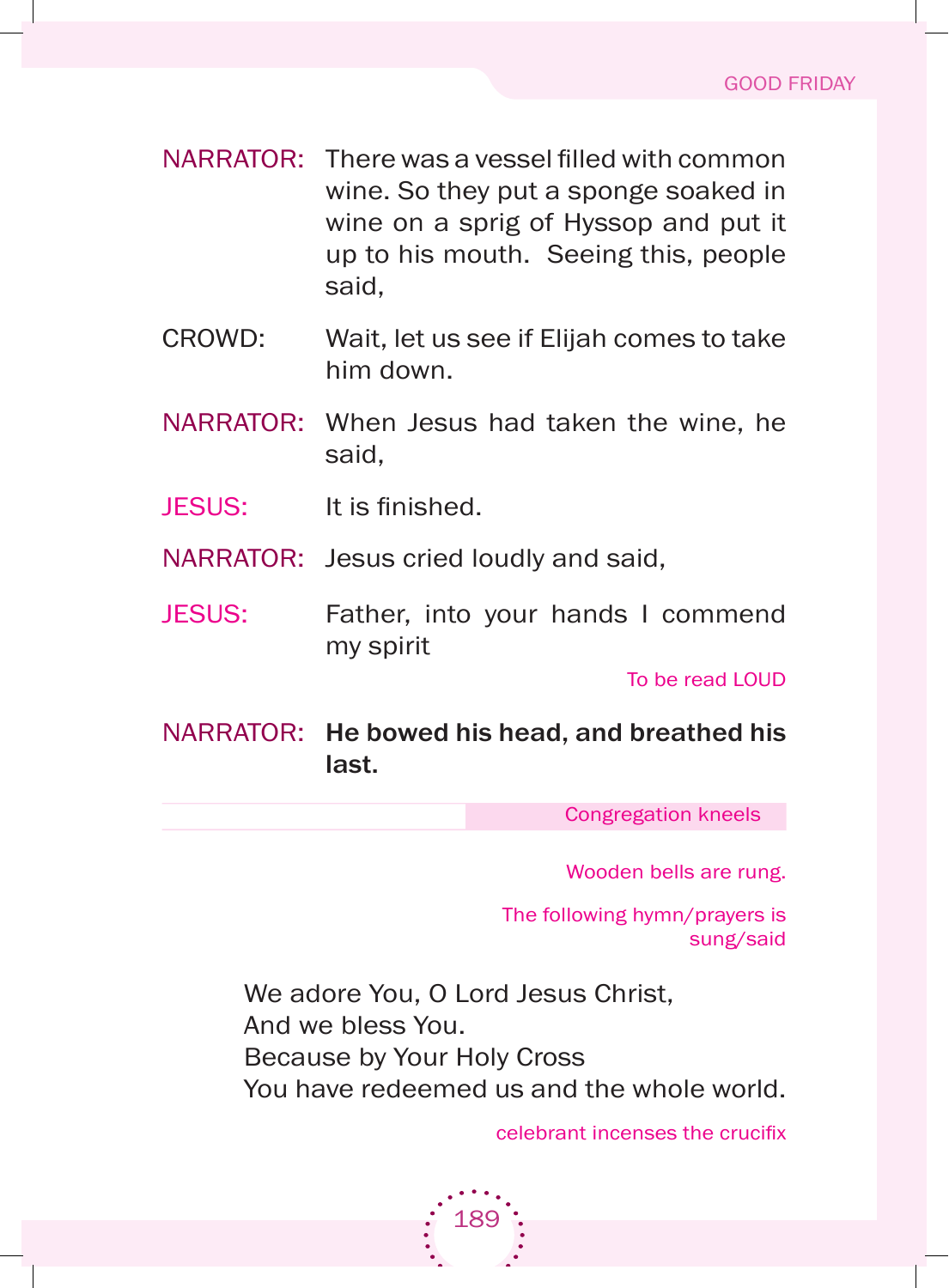### **HOMILY**

Congregation sits

#### **KAROZUTHA**

Congregation kneels

### FiRst kaRoZutha

- S: Let us kneel down in repentance and reverence, let us pray 'Have mercy on us.'
- A: Have mercy on us
- s: Jesus who came to call sinners to repentance,
- A: Have mercy on us
- s: Jesus who healed our wounds with your wounds and who won over death with your death,
- A: Have mercy on us
- s: Jesus who made the sun and the moon dark during the hours of pain on the cross,
- A: Have mercy on us
- s: Jesus who consoled the heavenly and saved those who crucified him through his death on the cross,
- A: Have mercy on us

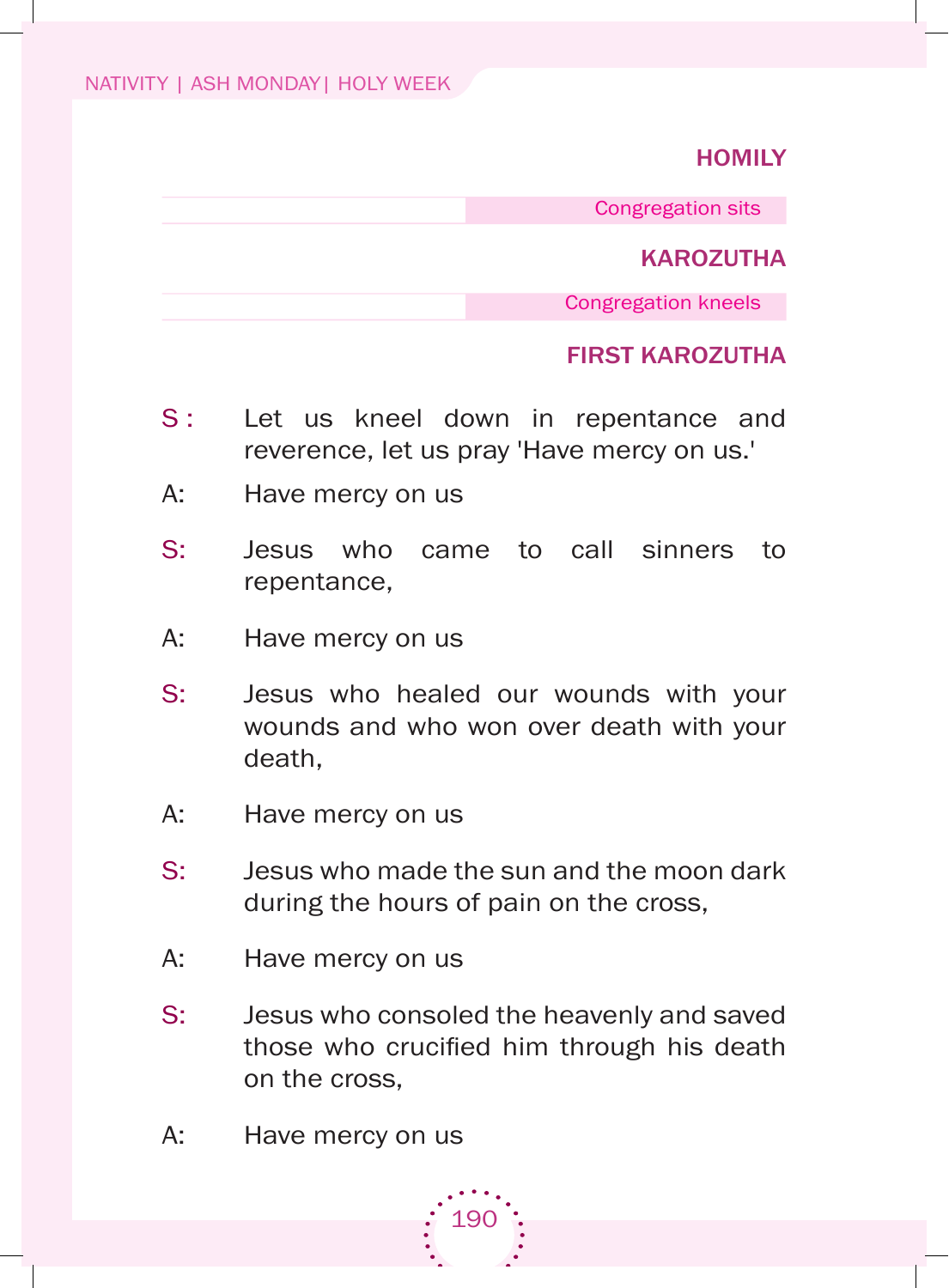- s: Jesus who went to sheol and proclaimed the Gospel of hope to them,
- A: Have mercy on us
- s: Jesus, who opened the tombs and made the saints risen and thus humbled those who crucified him,
- A: Have mercy on us
- s: Jesus who paid for our sins with his sacrifice on Golgotha,
- A: Have mercy on us
- s: Jesus who drank the bitter during his crucifixion for the renewal and redemption of mankind,
- A: Have mercy on us
- s: Jesus who sacrificed himself and redeemed his lambs with his blood to save them from the evil one,
- A: Have mercy on us
- s: Lord who rules over everything with infinite kindness
- A: Have mercy on us
- S: God who is hailed by the whole of heaven and revered by all on earth in truth and in spirit
- A: Have mercy on us

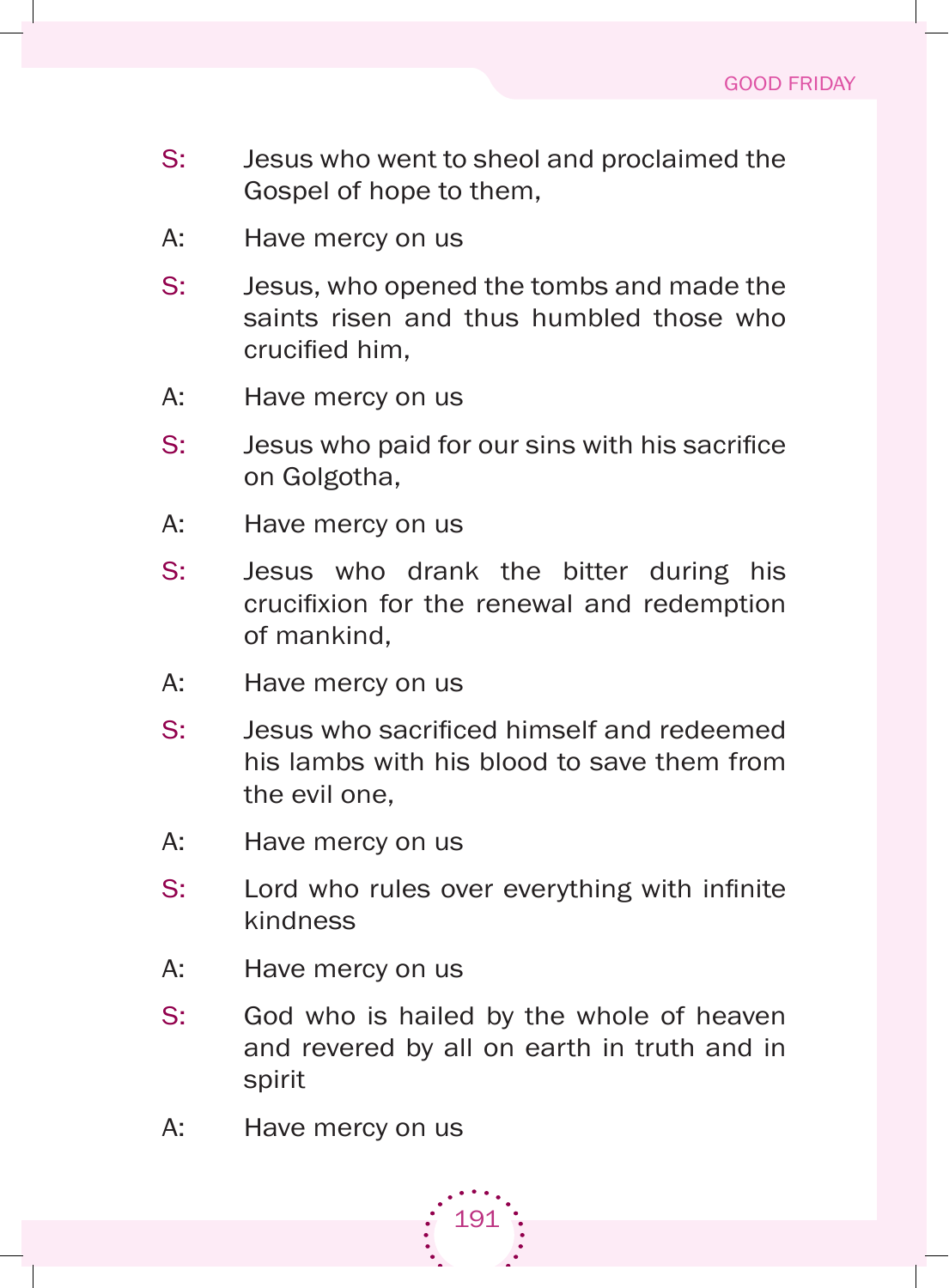- s: Jesus our saviour, save the church from all evils. Remove our sins and restore peace and happiness in your church. Grant mercy to the whole mankind,
- A: Amen.

## seconD kaRoZutha

- S: Let us humbly pray to our Lord that he would answer our prayers and petitions,
- A: Amen
- S: Let us pray to God to make the Holy Catholic Church perfect and joyous,
- A: Amen
- S: Let us pray to God that he would preserve her and make her radiant in the light of the divine word,
- A: Amen
- S: Let us pray for our Holy Father Pope Mar -------, the head of the universal church, our Major Archbishop Mar ----, the father and head of our church, our bishop Mar -----the father and head of our diocese, all other bishops and their fellow ministers, that they would guide us like Moses and administer the priestly ministry like Aaron,

192

A: Amen.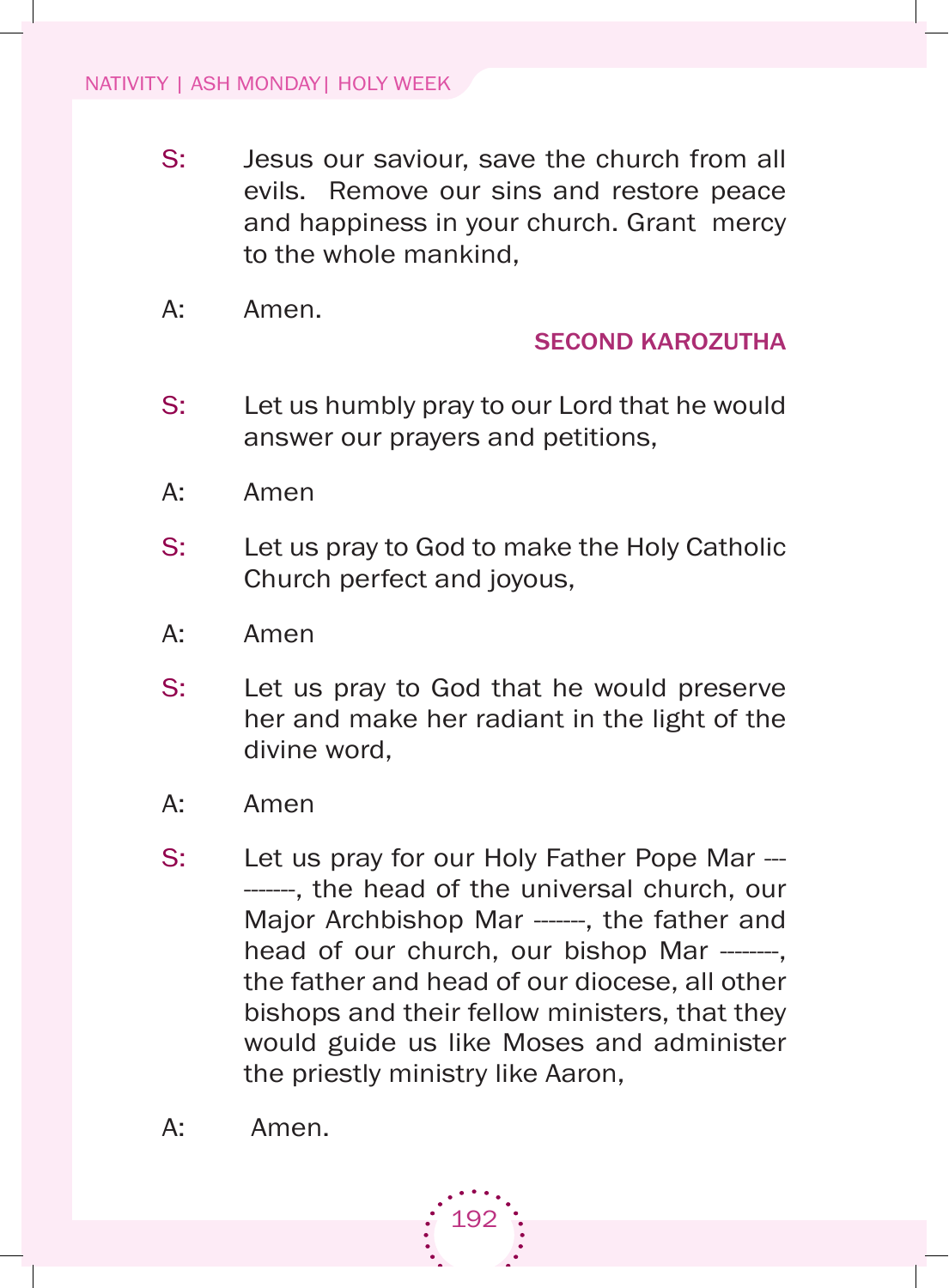- S: Let us pray that God bless our bishops that they lead us with their words and deeds and that they are protected from evil forces,
- a: amen
- S: Let us pray for the priests at the service of the church and for the sanctification of the world, that they lead the people of God in truth and thus making them the light of the world and salt of the earth,
- a: amen
- S: Let us pray for the deacons anointed as the servers in the church that they serve at the altar like angels and fulfill their duties to the demands of the Gospel,
- a: amen.
- S: Let us pray for the subdeacons and lectors who are appointed for the growth of the Church that they grow in love and wisdom to fulfill their duties efficient.
- A: Amen.
- S: Let us pray for the consecrated and religious who are the light of the people of God and sign of holiness, that they live their lives in divine love,
- a: amen.

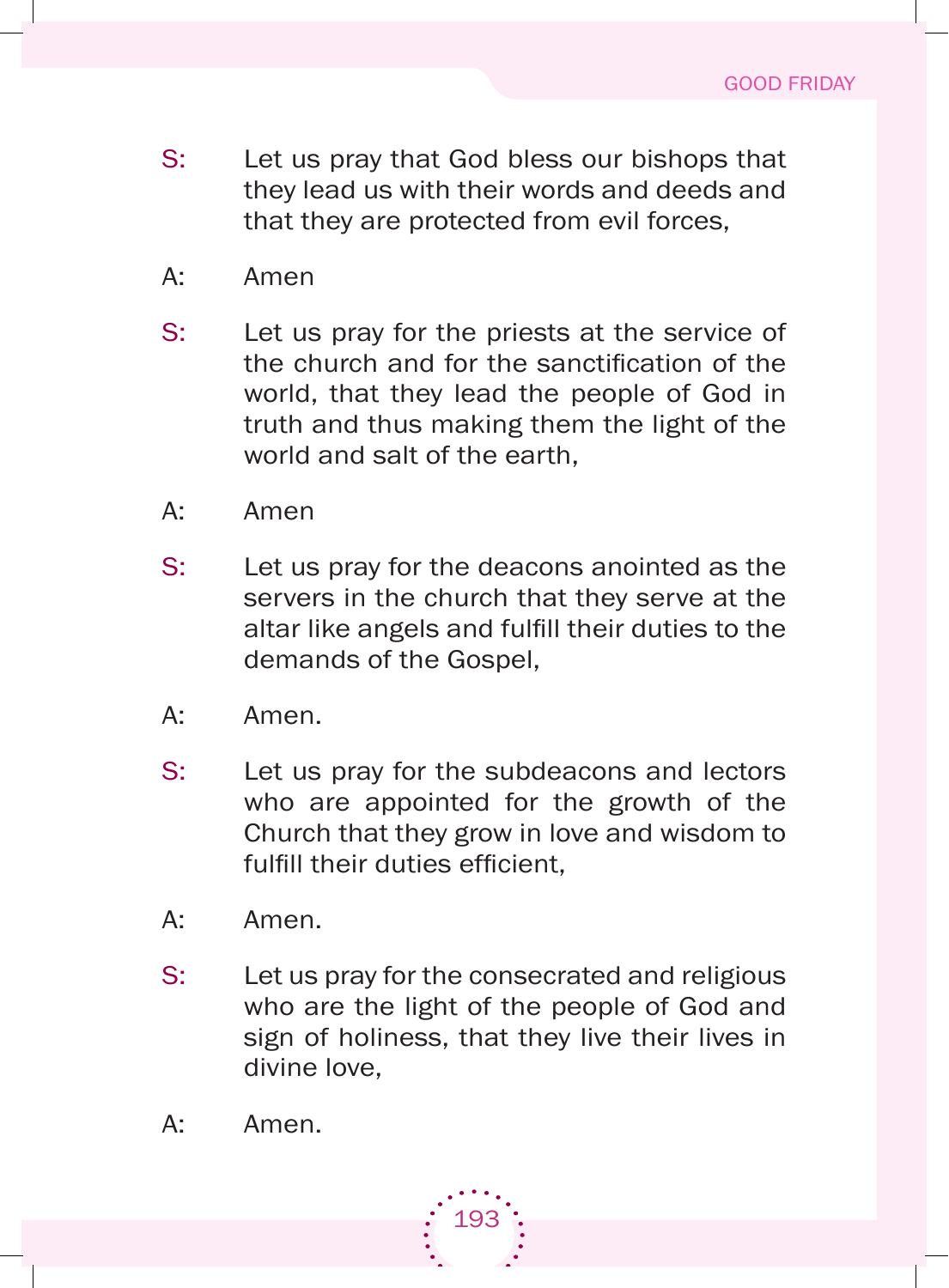- S: Let us pray for the lay people that they lead a life after holy family, that our families become the source of peace and joy, and that holy vocations are fostered in our families,
- A: Amen.
- S: Let us pray that the power of the Holy Spirit who came upon Blessed Mary, eternal virgin and mother of god, may sanctify us and make us worthy of eternal life in heaven,
- a: amen
- S: Let us pray that we have the mediation of saints, prophets, apostles, martyrs and blesseds to be glorified in heaven in their communion,
- A: Amen.
- s: let us commemorate our fathers of the church, doctors of the church, priests, and all the saints and pray that the authentic faith they proclaimed may flourish in the whole world.
- A: Amen.
- s: Let us pray that all the ministers of justice on earth, may fulfil their responsibilities and administer true and fair justice,

194

a: amen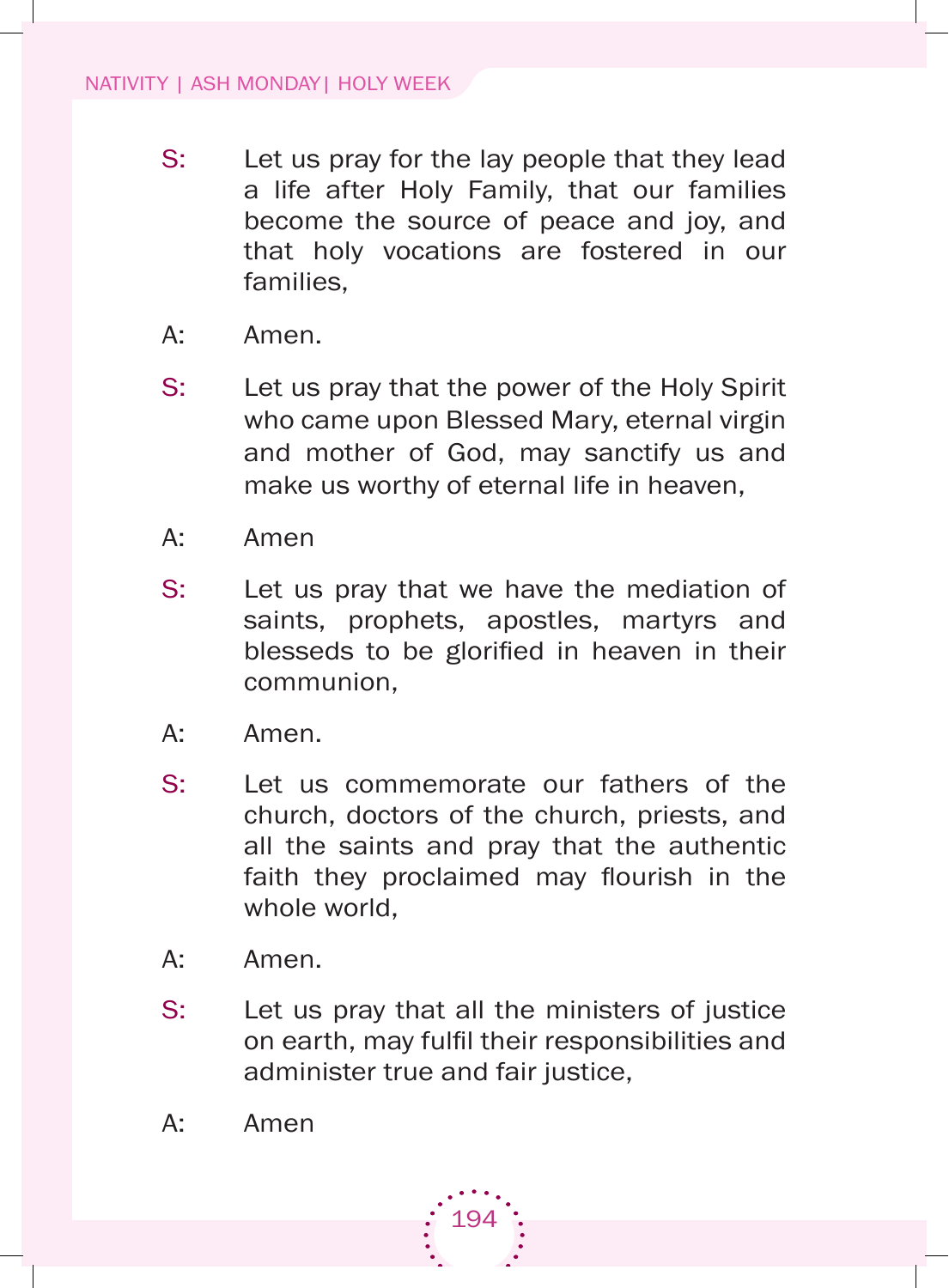- S: Let us pray that the rich shall have a kind heart to share with the poor in mercy and charity, as true stewards of wealth,
- a: amen
- s: let us pray to the lord to provide food for the hungry, consolation for the oppressed, healing for the sick, and refuge for the afflicted,
- A: Amen
- s: let us pray that all the captives may be released to live the freedom of the children of God.
- a: amen
- S: Let us pray that the sons of the Holy Spirit, specially this community shall be protected from all evil,
- A: Amen
- s: let us pray for a gentle weather, an abundance of water, and fruitfulness of plants and trees,
- a: amen
- S: It is proper for us to confess and adore the almighty father, his only begotten son, and his everliving Holy Spirit. Let us pray that the

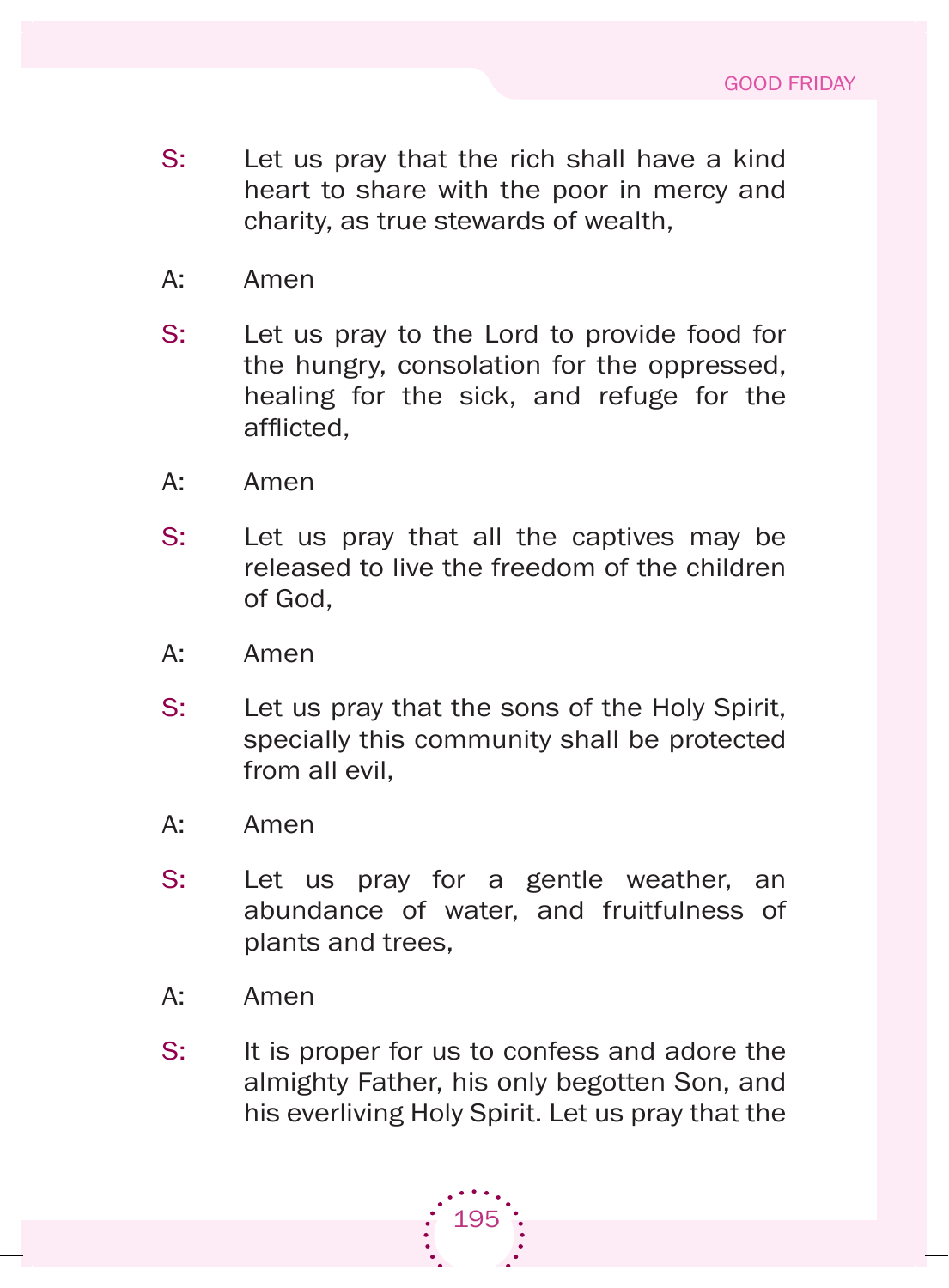Lord of our salvation may bless us and that we enter into his heavenly kingdom,

- a: amen
- S: Let's all rise and pray.

#### thiRD kaRoZutha

Congregation stands

- S: We pray almighty God, that you send the angel of peace and blessings to us.
- A: Lord, we pray to you.
- s: We seek to have sinless days and nights throughout our lives and perpetual peace for the Church.
- A: Lord, we pray to you.
- s: We pray for the communion in love, the gift of the Holy Spirit,
- A: Lord, we pray to you.
- s: We pray for the forgiveness of our sins and the divine gifts for our lives,
- A: Lord, we pray to you.
- s: We pray for wisdom to our leaders, sense of justice to our judges, sincerity to our ministers, and peace to the whole world,
- A: Lord, we pray to you.

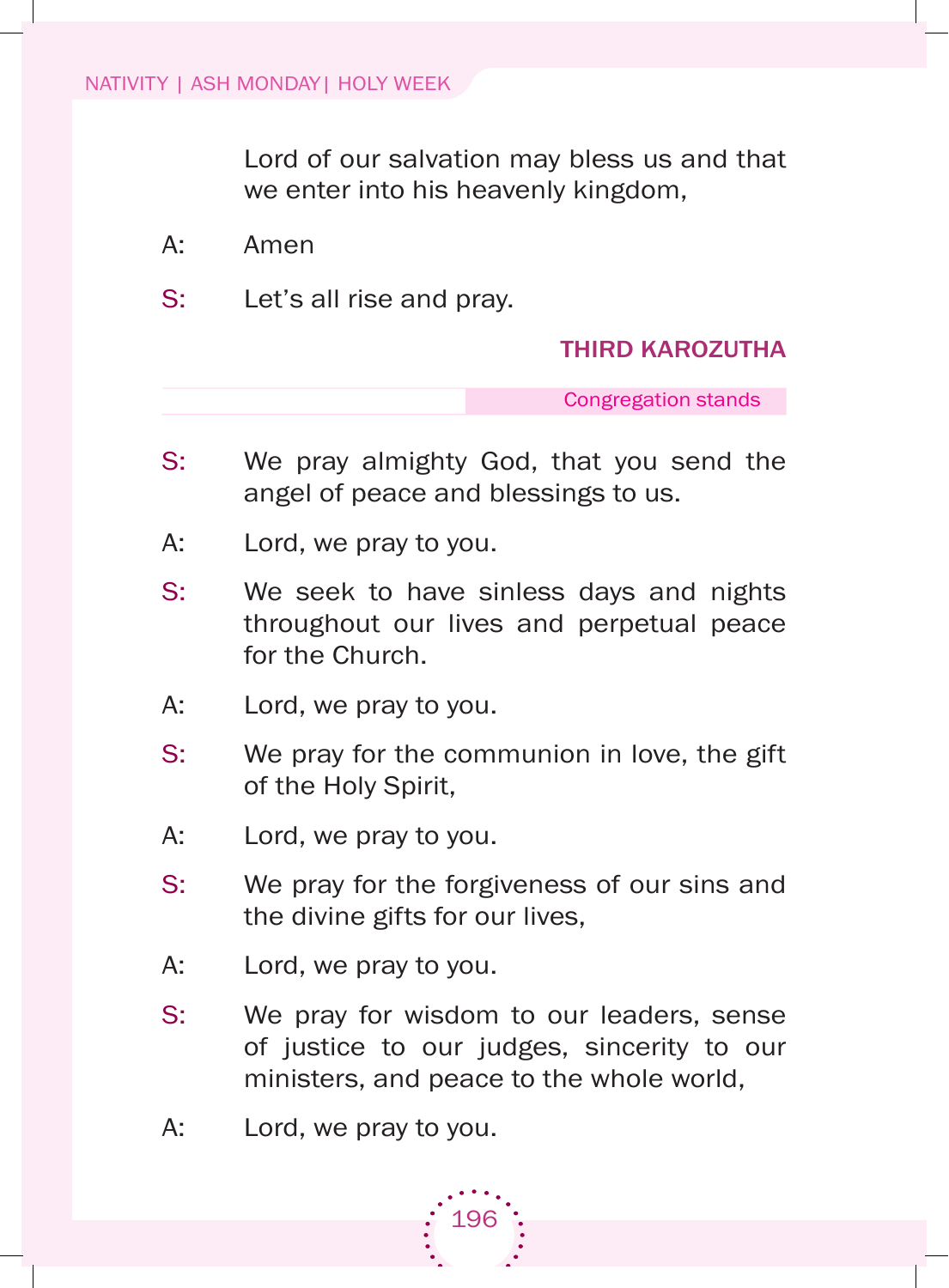- s: We pray for your everlasting blessings and grace to your Church,
- A: Lord, we pray to you.
- s: let us commend ourselves and one another to the father, to the son, and to the holy spirit,
- A: Lord our God, we commend ourselves to you.
- S: Let us pray, Peace be with us.
- C: O Lord, we humbly pray to you. Fill us with your grace. strengthen us to bear sufferings and afflictions in joy together with the sufferings of Christ our lord. help us to make our lives fruitful through a life of genuine prayer, fraternal love, and sincere self denial. The Father, the Son and the Holy Spirit, the Lord of all, for ever,
- a: amen
- S: Bless us O Lord, Brothers and sisters, bow your heads for the imposition of hands and receive the blessing.
- C: May the blessing of the one who blesses, consolation of the one who consoles, and the mercy of the one who is merciful be with us, with our community and with the whole world. Now, always, and forever,

197

a: amen.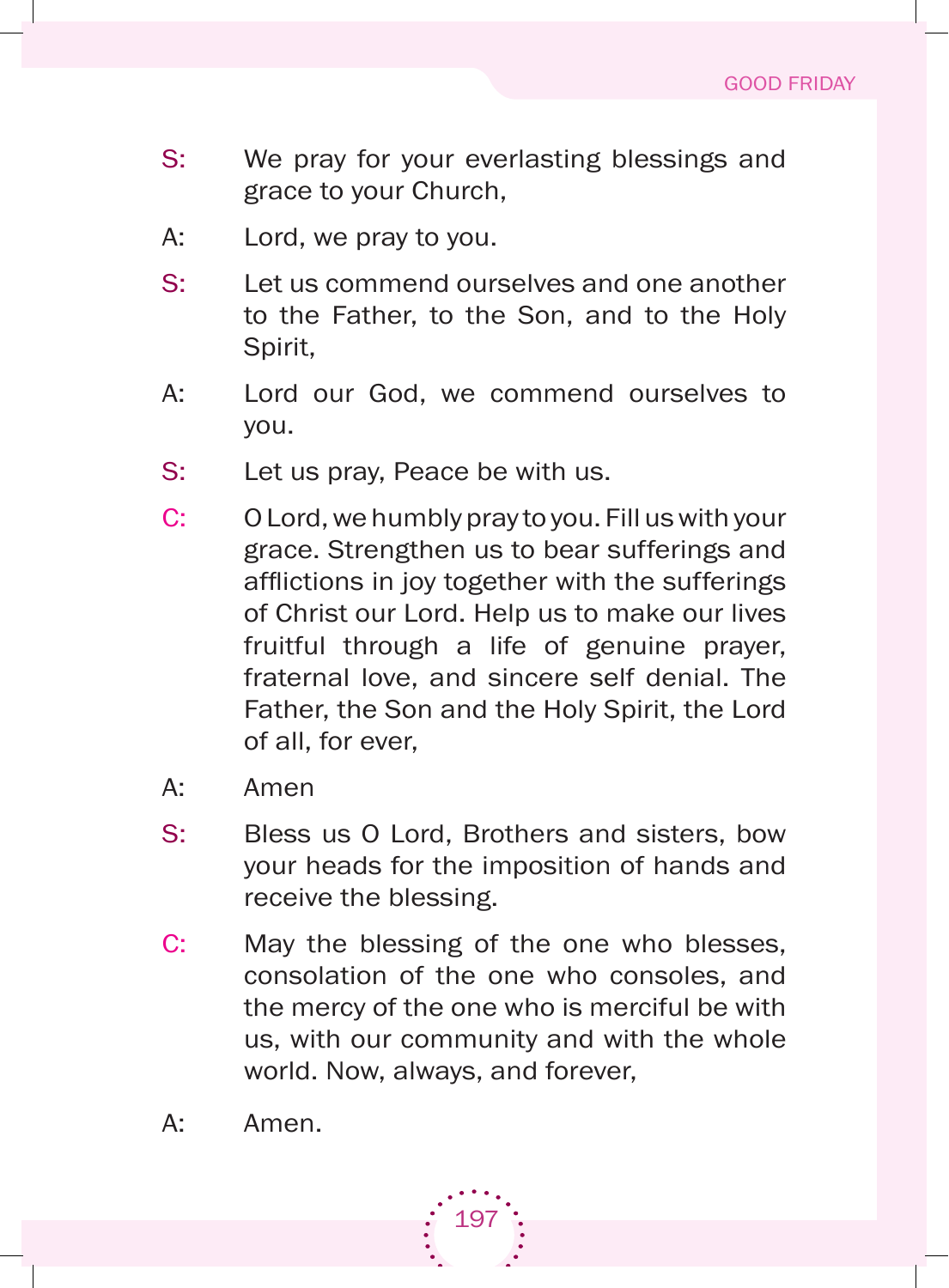## coMMunion seRVice (optional)

The consecrated mysteries (bread & wine) are brought to the altar. Celebrant prays at the altar.

- C: May the grace of our Lord Jesus Christ, the love of god the father, and the communion of the holy spirit be with us all, now, always, and forever,
- a: amen.
- s: let us approach the mysteries of the precious Body and Blood of our Savior with reverence and respect. With the hope arising from repentance, let us turn away from wrongdoing, repent of our sins, and forgive the trespasses of our brothers and sisters. Let us pray to God, the Lord of all, for mercy and forgiveness.
- A: Lord, forgive the sins and offences of your servants.
- S: Let us cleanse our hearts, turning away from dissensions and conflicts.
- A: Lord, forgive the sins and offences of your servants.
- S: Let us free our souls from enmity and hatred.
- A: Lord, forgive the sins and offences of your servants.
- S: Let us receive the Holy Qurbana and be sanctified by the Holy Spirit.

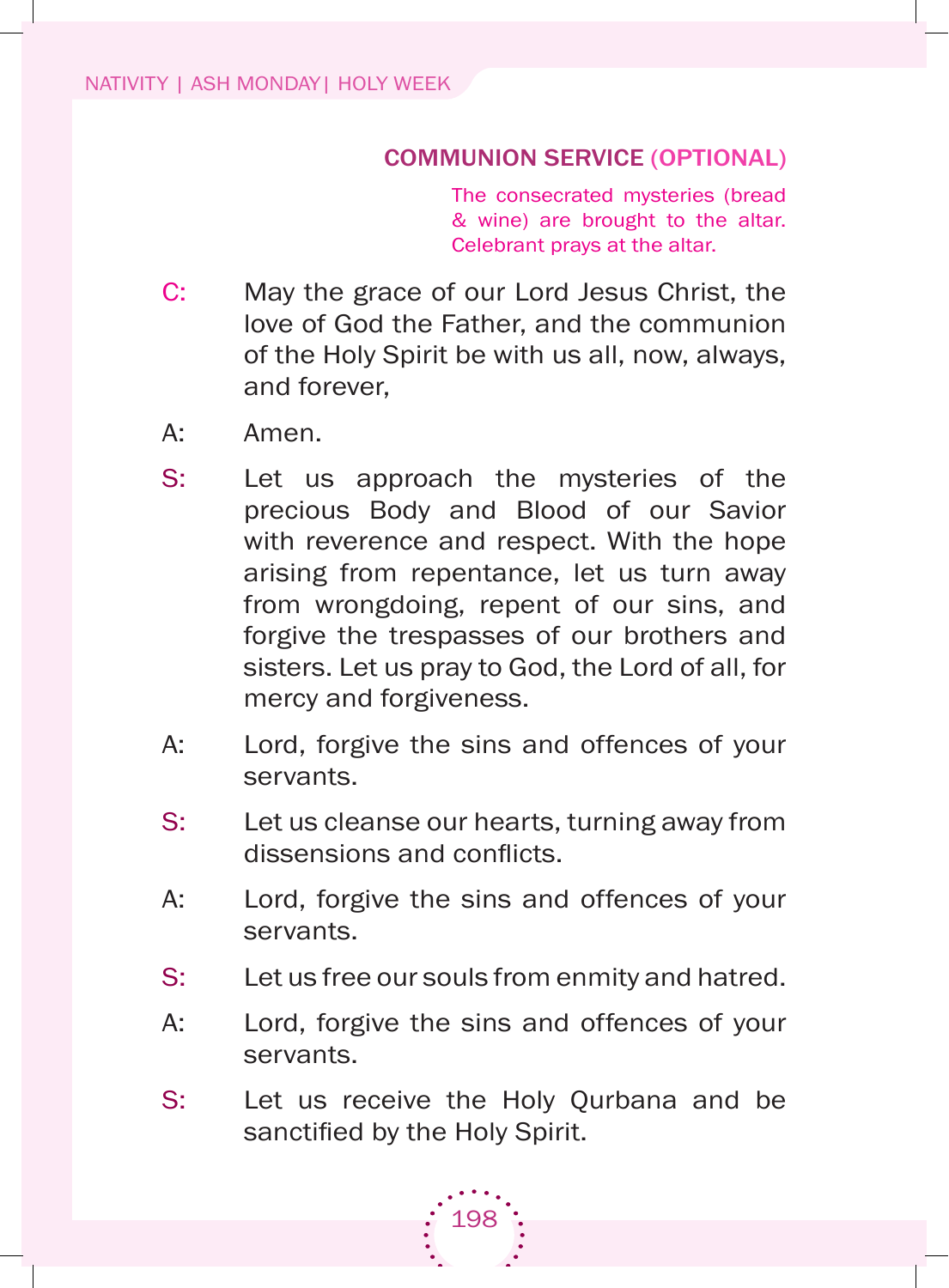- A: Lord, forgive the sins and offences of your servants.
- S: Let us receive these sacred mysteries in peace and unity with one another.
- A: Lord, forgive the sins and offences of your servants.
- s: o lord! may these sacred mysteries be for the resurrection of our bodies and the salvation of our souls.
- A: May they be the source of life everlasting, amen.
- S: Let us pray, Peace be with us.
- C: Lord our God, in your mercy forgive the sins and offences of your servants. Sanctify our lips to praise you, o most high, together with all the saints in the kingdom of heaven.
- C: Lord, our God, make us worthy to be in your presence with the confidence you have mercifully bestowed on us. Enable us to stand in your presence with cheerful face and pure hearts. Calling upon you together, we pray,
- C: Our Father, (the congregation joins) who art in heaven, hallowed be thy name, thy kingdom come, thy will be done on earth as it is in heaven.

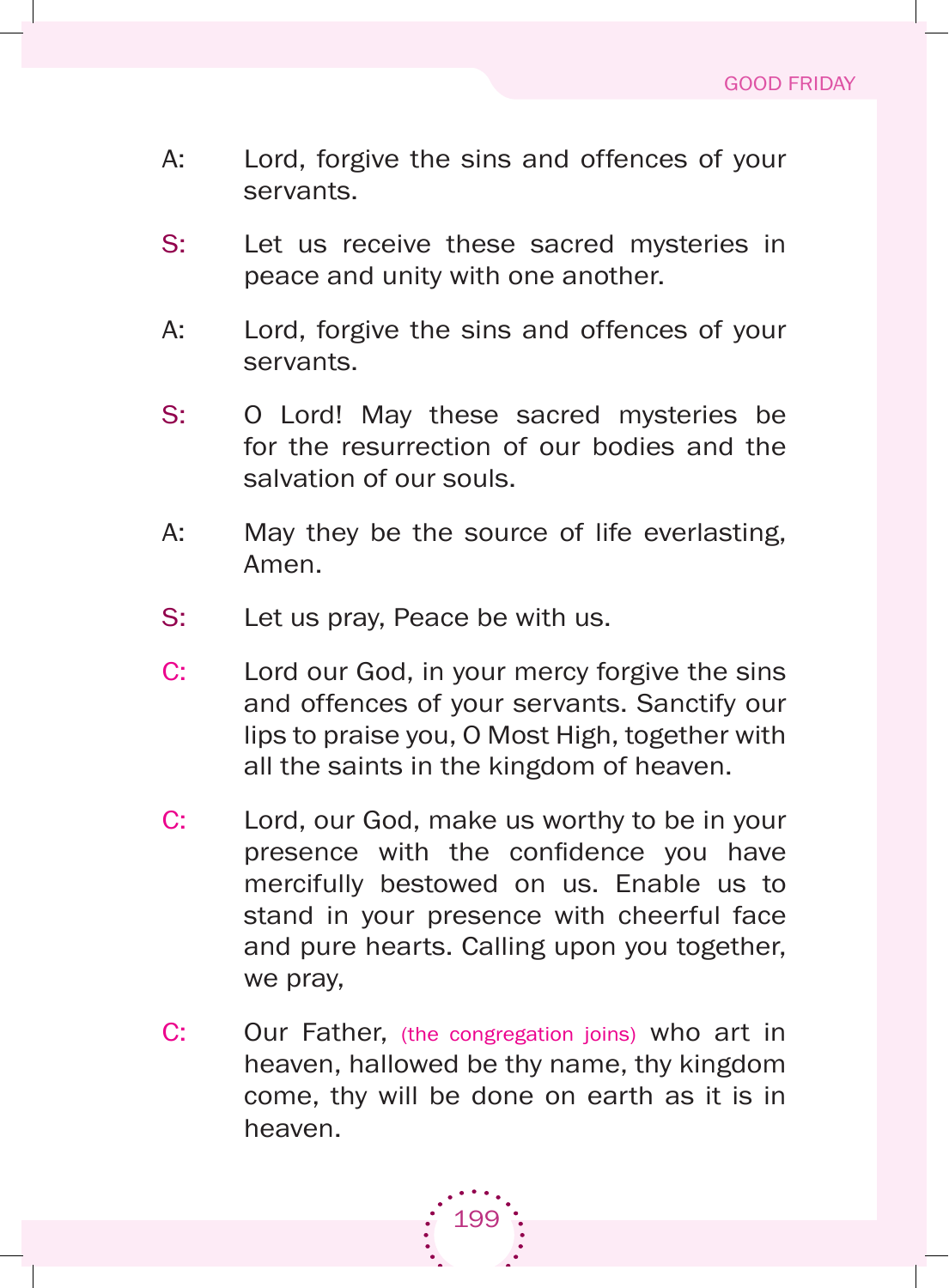Give us this day our daily bread and forgive us our trespasses as we forgive those who trespass against us. Lead us not into temptation. But deliver us from the evil.

 for thine is the kingdom, the power and the glory, forever and ever, amen.

- C: Lord, God Almighty! Fullness of all Goodness! Our Merciful Father! We entreat you for your mercy. Do not lead us to temptation. Deliver us from the evil one and his hosts. for, thine is the kingdom, the might, the power and the dominion in heaven and on earth. Now, always, and forever,
- a: amen.
- C: Peace  $\mathbf{\hat{v}}$  be with you.

celebrant blesses the congregation

- a: With you and with your spirit.
- C: The Holy Qurbana is for the holy people.
- A: God, the Father alone is Holy, God, the Son alone is Holy. God, the Spirit alone is Holy. glory be to the father, to the son, and to the holy spirit forever. amen.
- S: Let us praise the Living God.
- A: Let there be eternal praise to Him in the Church. let his blessings and mercy be on us at all times.

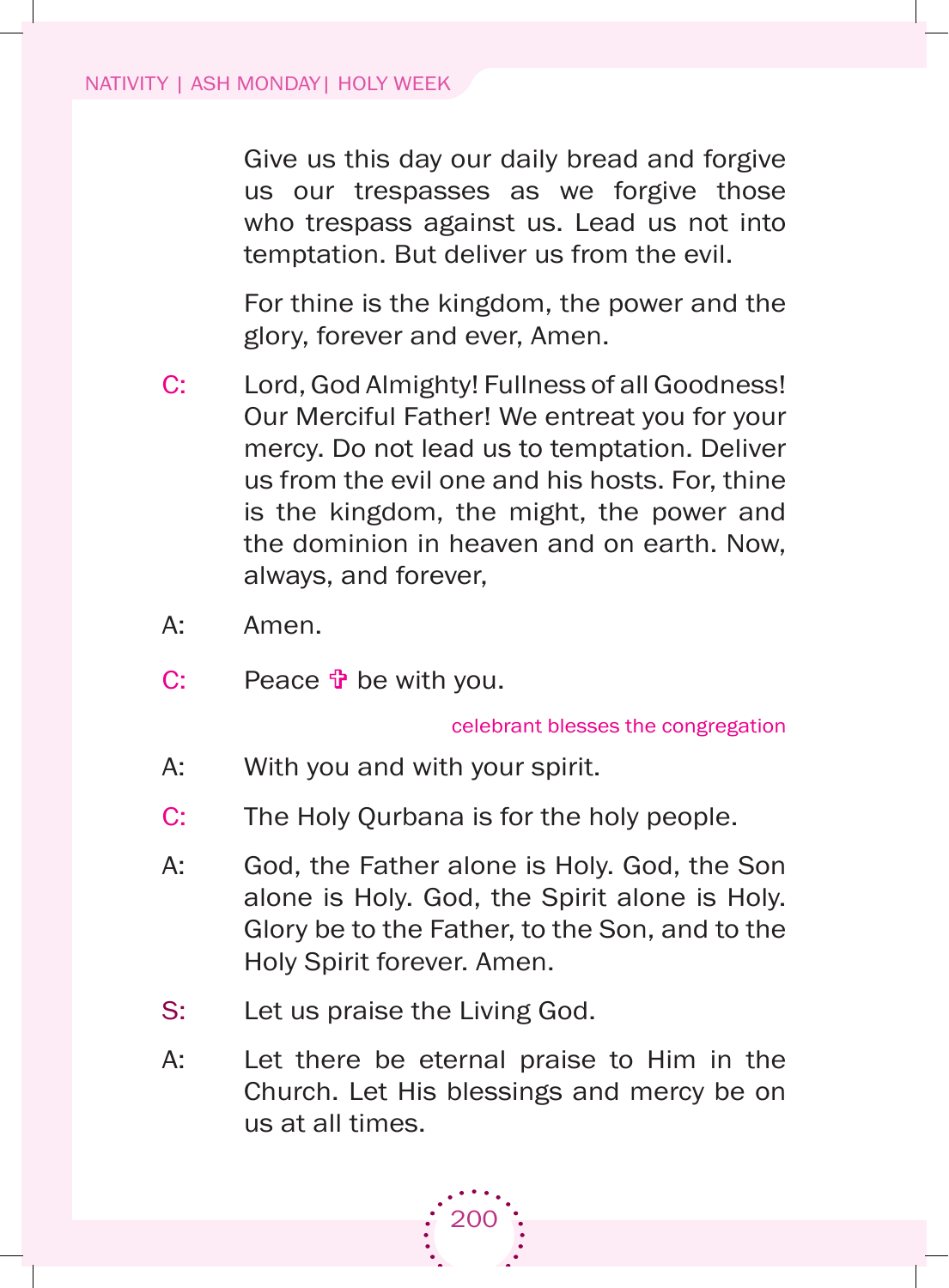**Raising the Holy Host** 

C: Lord Jesus, behold, the treasure of your grace is in my hands in spite of my unworthiness. help me with the grace of this awe inspiring mysteries that I receive as a gift of your mercy.

> celebrant receives body and blood of Christ

> celebrant blesses the congregation

- C: May the grace of our Lord Jesus Christ who gives us life, be made perfect in us through his mercy.
- A: Always and forever, Amen.
- S: Brothers and sisters, the holy Church invites you to receive the Body and Blood of the Son of god, with faith and hope in the heavenly kingdom. May these be for the expiation of our sins and for our everlasting life.

**COMMUNION** 

### coMMunion hYMn

after the communion the following is said/sung

Congregation stands

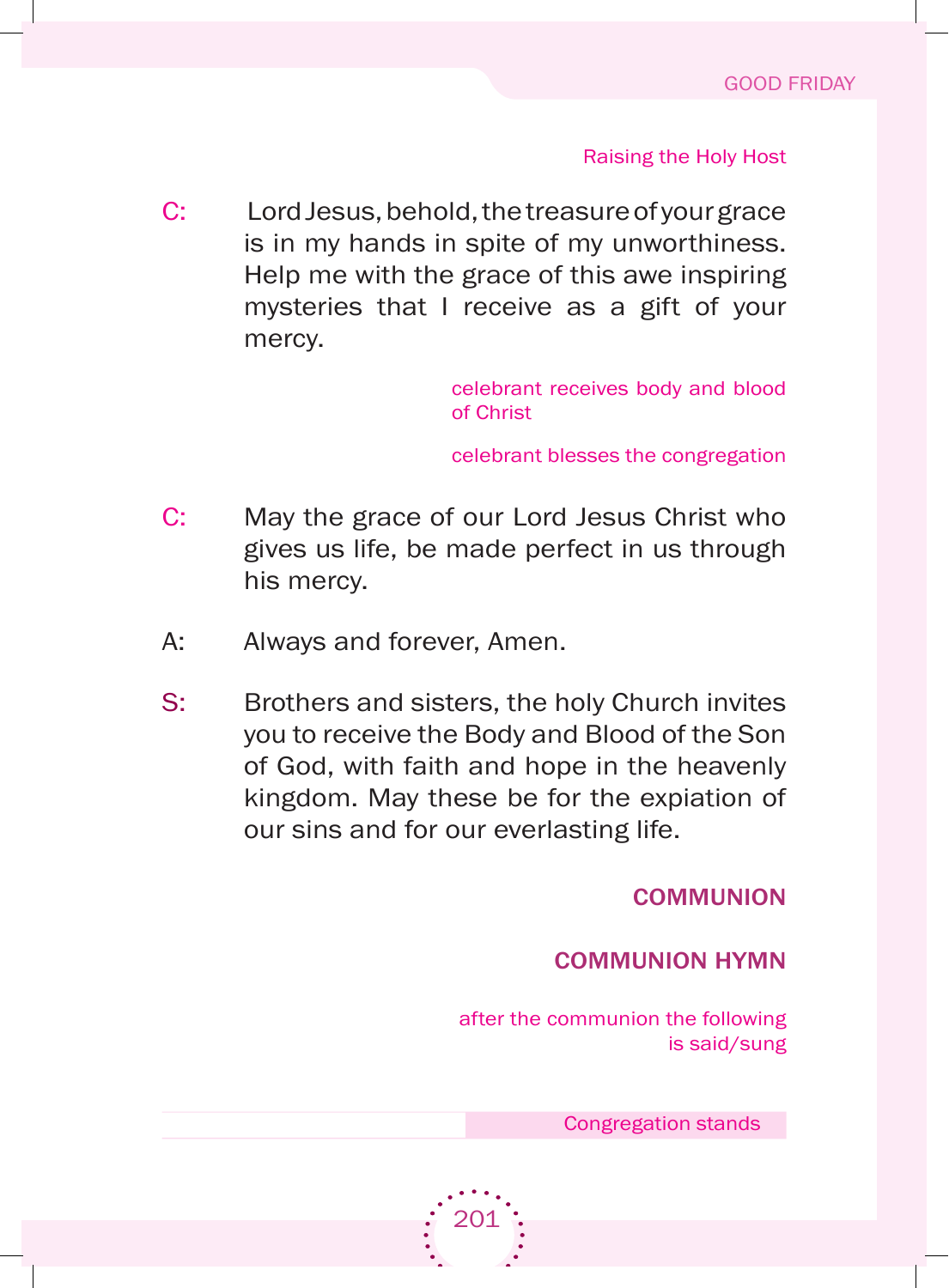- 1. O divine Son, the Lord of this world You redeemed us through your cross.
- 2. Remember us in your mercy In the dawn of your heavenly kingdom.
- 1. We shall follow your divine path Seeking your grace and blessings.
- 2. We come with a joyous and desirous heart Seeking only your benevolence.
- 1. We come to be your desciples To proclaim your Holy Gospel.
- 2. We shall follow your divine path Seeking your grace and blessings.

celebrant reads the following

# Gospel ReaDinG JOHn 19:31-42

C: The Holy Gospel of our Lord Jesus Christ as announced by st. John.

> Now since it was preparation day, in order that the bodies might not remain on the cross on the sabbath, for the sabbath day of that week was a solemn one, the Jews asked Pilate that their legs be broken and they be taken down. so the soldiers came

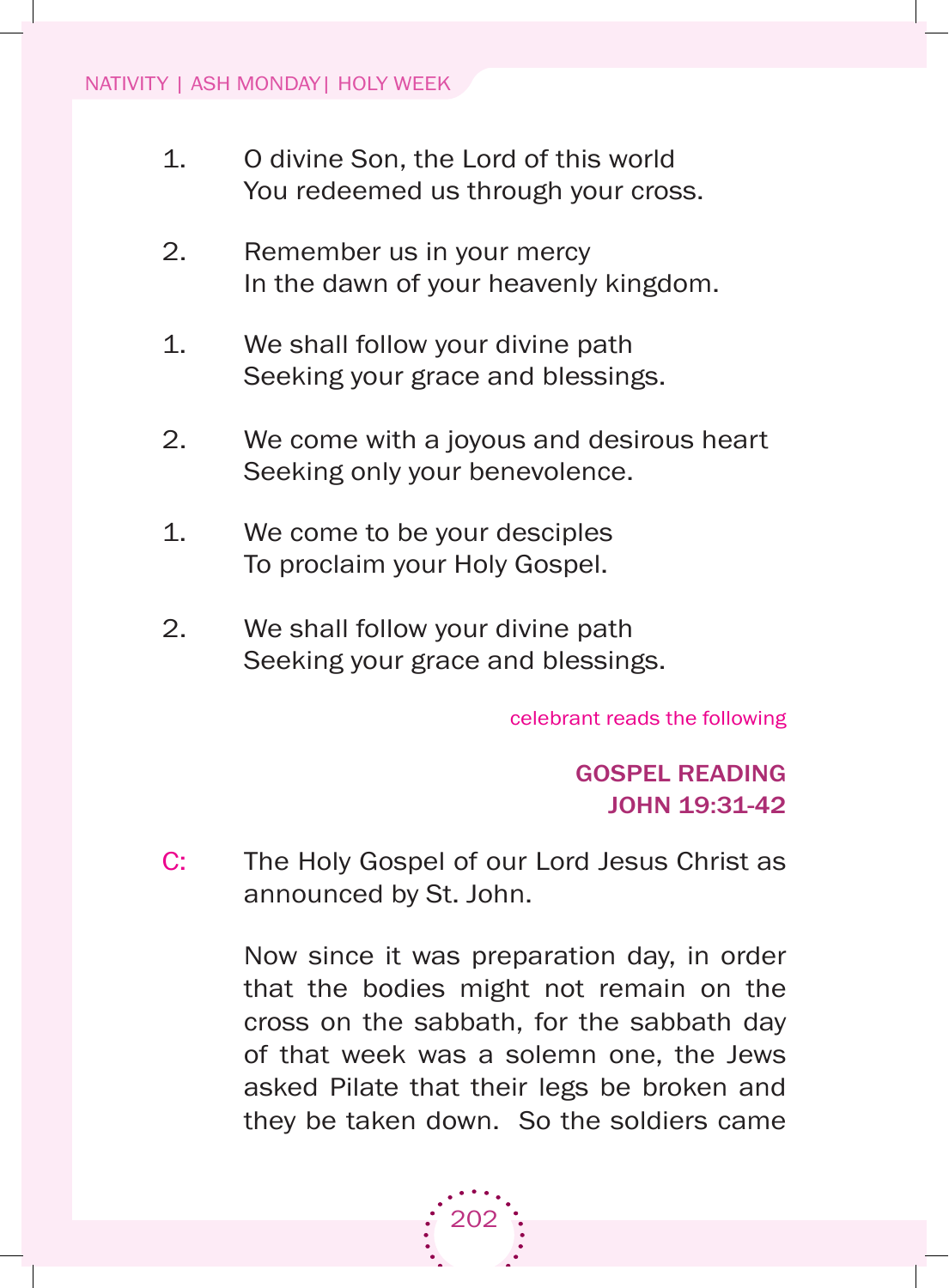and broke the legs of the first and then of the other one who was crucified with Jesus. but when they came to Jesus and saw that he was already dead, they did not break his legs, but one soldier thrust his lance into his side, and immediately blood and water flowed out. An eyewitness has testified, and his testimony is true; he knows that he is speaking the truth, so that you also may [come to] believe. for this happened so that the scripture passage might be fulfilled: "Not a bone of it will be broken."And again another passage says: "They will look upon him whom they have pierced."

After this, Joseph of Arimathea, secretly a disciple of Jesus for fear of the Jews, asked Pilate if he could remove the body of Jesus. And Pilate permitted it. So he came and took his body. Nicodemus, the one who had first come to him at night, also came bringing a mixture of myrrh and aloes weighing about one hundred pounds. They took the body of Jesus and bound it with burial cloths along with the spices, according to the Jewish burial custom. Now in the place where he had been crucified there was a garden, and in the garden a new tomb, in which no one had yet been buried. so they laid Jesus there because of the Jewish preparation day; for the tomb was close by.

A: Glory to You, Christ our Lord

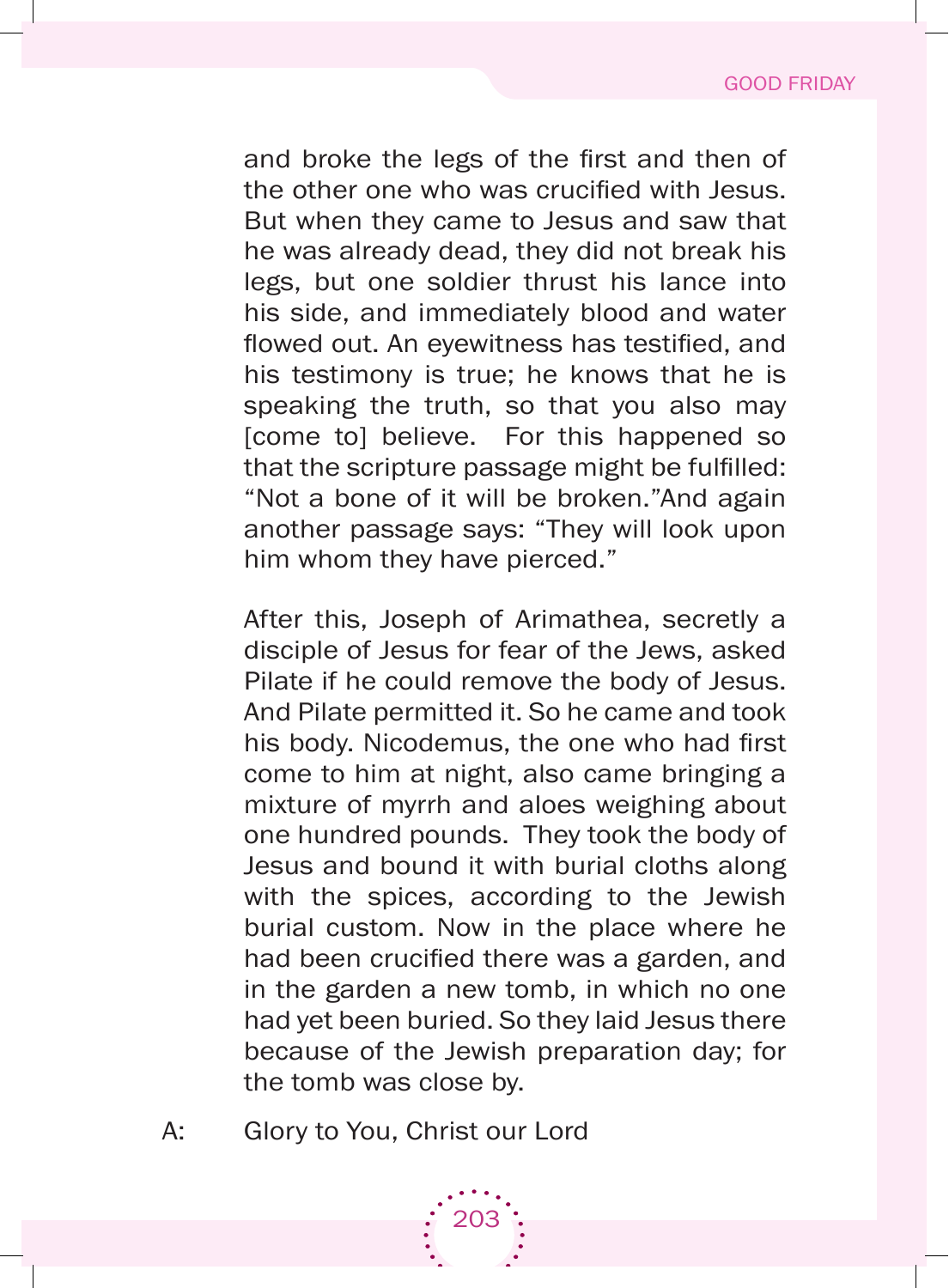## pRocession anD VeneRation oF the cRoss

As the congregation sings, the crucifix is taken to the bema. The procession shall be done with crucifix covered in white linen or uncovered.

Procession shall be done around the church or around the cross at the front of the church. The procession is led by the server carrying the book of gospels/ Bible in the front with two servers on sides with lighted candles. The celebrant carries the crucifix at the back of the procession with servers bearing lighted candles and incense.

hymns are sung during procession.

After the procession the Crucifix is placed on the Bema or Altar.

## concluDinG pRaYeRs

at the bema/table of the Word

Congregation stands

- S: Let us pray, Peace be with us.
- C: Lord our God, may your peace flourish all over the world. strengthen the holy Church in your cross and protect all her children.

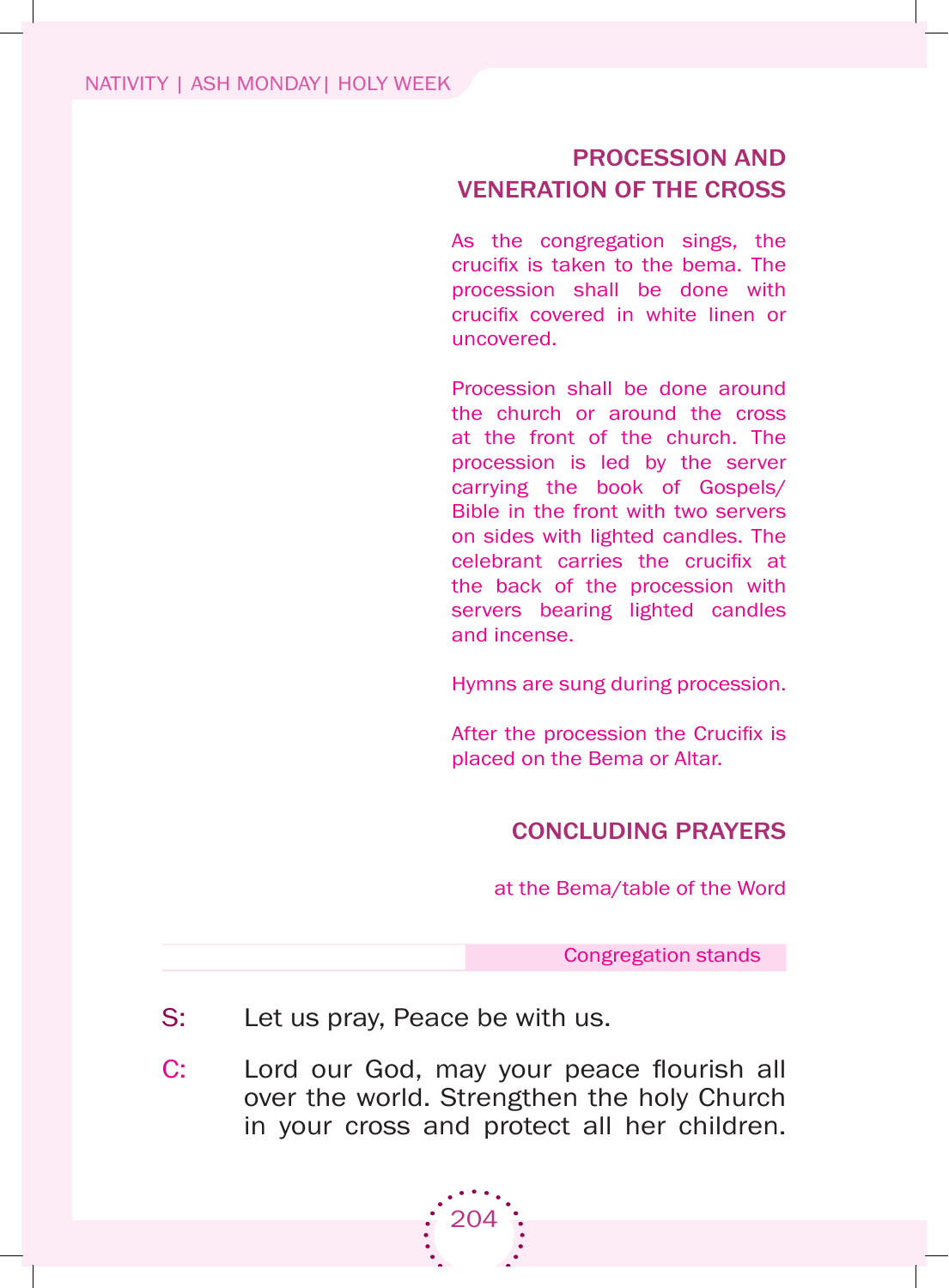Grant us the grace to offer you unending praise, homage, and adoration. The Lord of all, forever,

A: Amen.

Congregation prays in two groups

- 1: They have pierced my hands and feet I can count all my bones. They stare and gloat over me.
- 2: They divide my garments among them, And for my raiment they cast lots.
- 1: But thou, O Lord, be not far off! o thou my help, hasten to my aid!
- 2: Glory be to the Father, and to the Son, and to the Holy Spirit, From the eternity and forever. amen.
- S: Let us pray, Peace be with us.

## Final BlessinG

C: Lord Jesus, we adore you. You are the glory of God the Father, the firstborn before all ages, before all creatures and before all times. you began the public ministry with baptism of John at Jordan. You proclaimed your divinity through signs and miracles. You triumphantly entered into Jerusalem temple. you endured the passion and